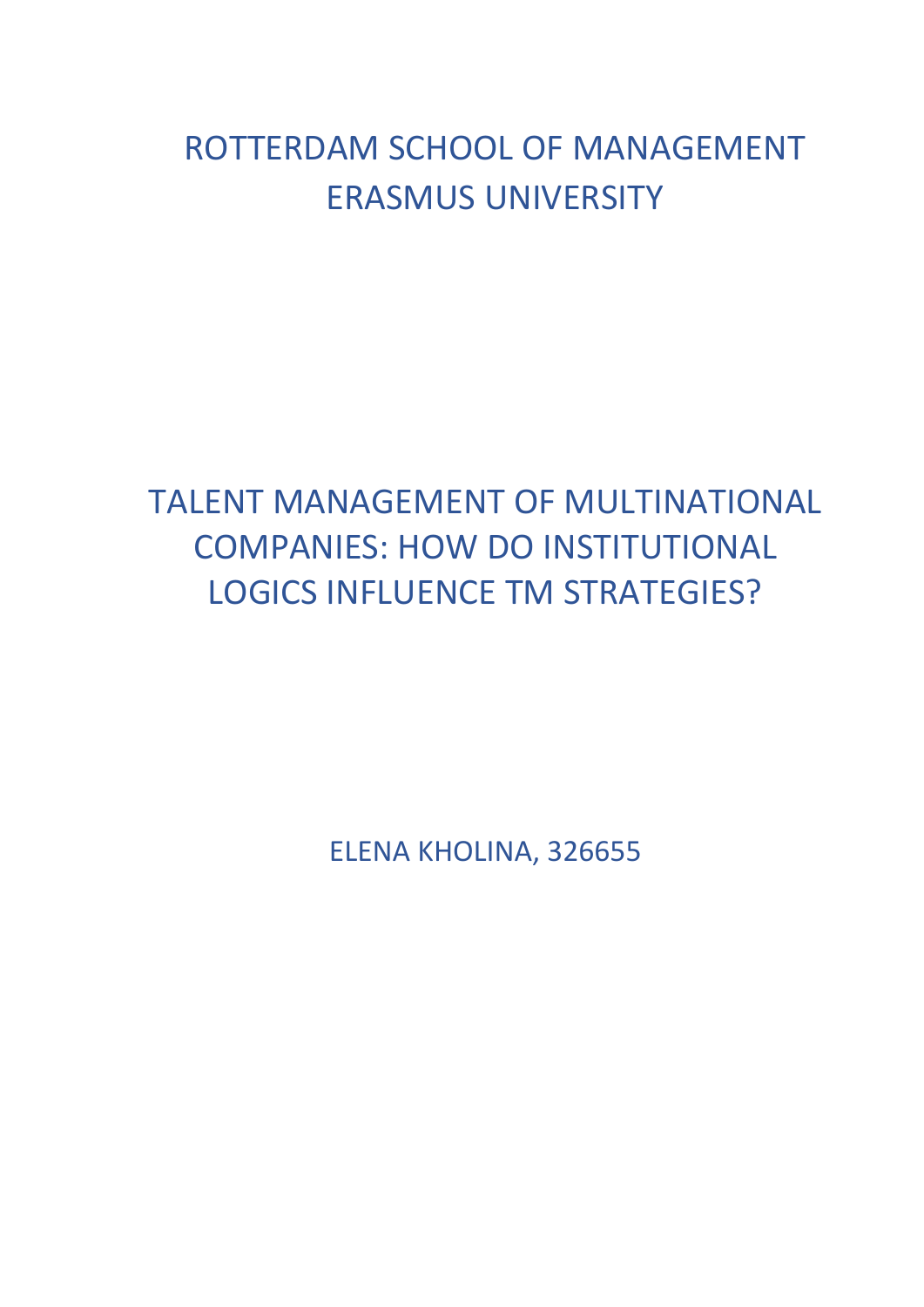Examination Commission:

| Dr. René Olie      | -                        | Coach     |
|--------------------|--------------------------|-----------|
| Dr. Hugo van Driel | $\overline{\phantom{a}}$ | Co-reader |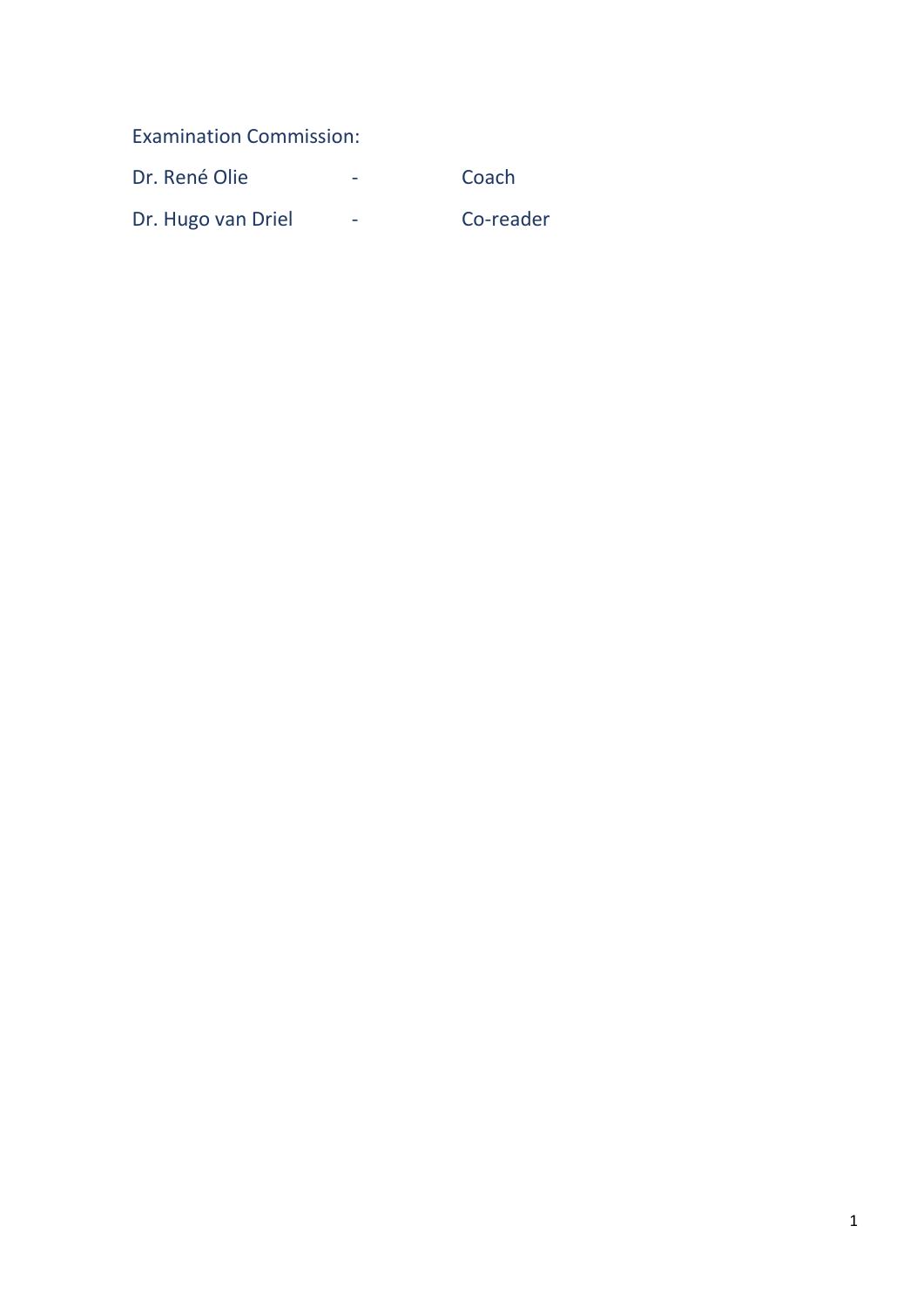# Table of Contents

| 1.             |  |
|----------------|--|
| 2.             |  |
| 2.1            |  |
| 2.2            |  |
| 3.             |  |
| 3.1            |  |
| 3.2            |  |
| 3.3            |  |
| 4.             |  |
| 4.1            |  |
|                |  |
| 4.2            |  |
|                |  |
| 4.3            |  |
|                |  |
| 5              |  |
|                |  |
| 6              |  |
| $\overline{ }$ |  |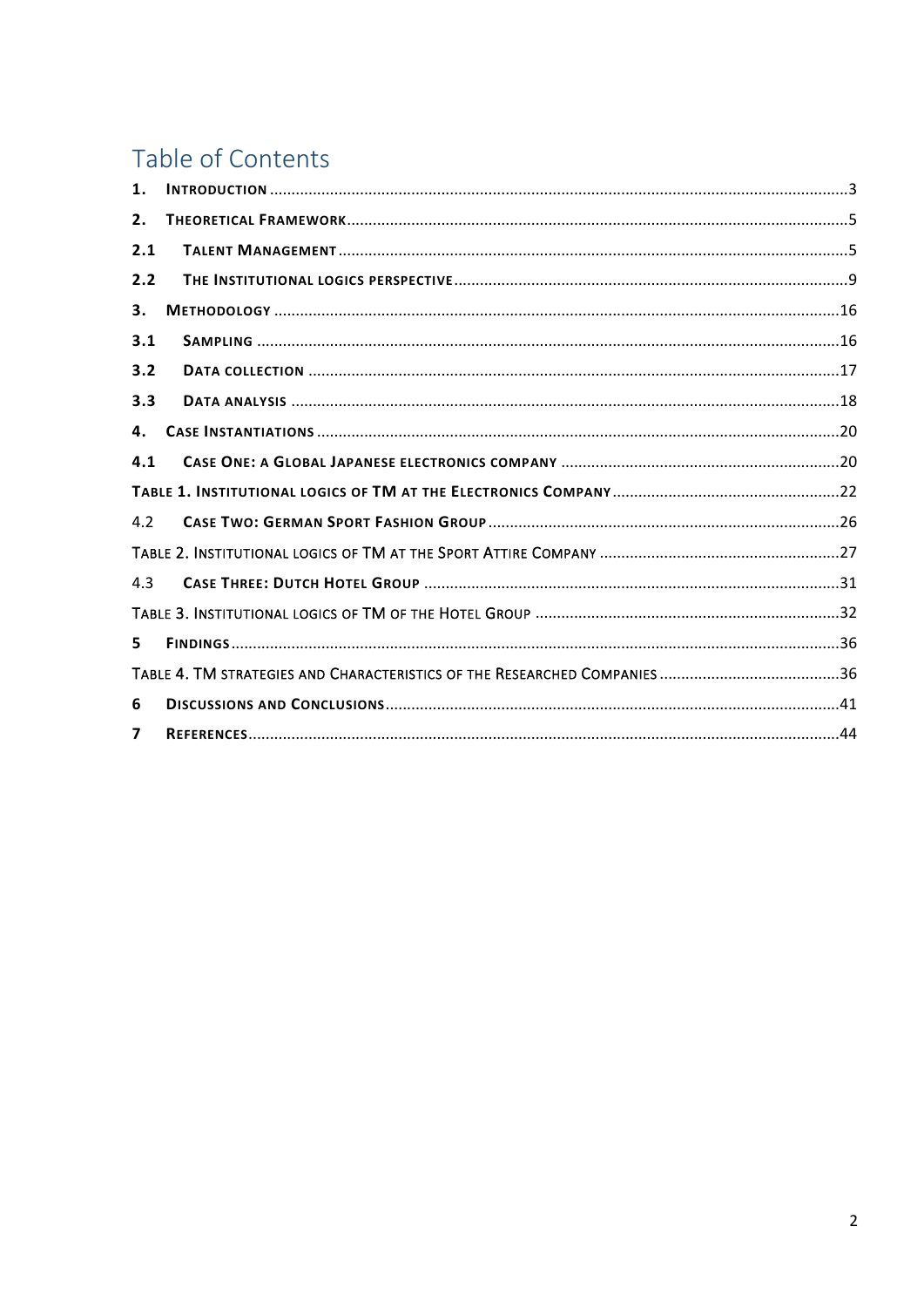# <span id="page-3-0"></span>1. INTRODUCTION

"Research on Talent Management (TM) has been lagging behind businesses in offering vision and leadership in this field", - state Al Ariss et al. (2014). Their statement resonates with the claims of other scholars who assert that the academic field of TM lacks theoretical frameworks (Scullion et al., 2010). Yet, other researchers assert that the academic literature on TM is noticeably expanding from year to year (Thunnissen et al., 2013). Gallardo-Gallardo et al. (2015) provide an explanation to those seemingly contradictory claims by making a distinction between a phenomenon-driven and theory-driven TM research. The phenomenon-driven research "starts with the generation of facts, most typically from large-sample analysis, that can inform us as to what we need a theory for…" (Hambrick, 2007; in: Gallardo-Gallardo et al., 2015). Theory-driven research, on the contrary, is guided by established definitions, operationalization, and measures and stems from identifying the gaps detected within an extant knowledge of a field (Dries, 2013).

Historically TM belongs to the domain of Human Resource (HR) management (Al Ariss et al., 2014); however, it has increasingly being treated as a separated discipline since the term "the war for talent" was coined in a famous McKinsey study from 1997 (Michaels et al., 2001). Michaels et al., (2001) describe that in the late nineties "the economy [in the USA] was burning white hot" and companies could not fill hundreds of vacancies as they were losing talent to dotcom startups. They further assert that even though the dotcom bubble burst not long after the McKinsey study was published, a company's ability to attract, develop and retain talent will remain a mayor competitive advantage and a critical driver of corporate performance far into the future (Michaels et al., 2001). That claim made in the context of the American economy has proved to hold true in other environments. Tymon et al. (2010) assert that attracting, managing and retaining talent are among main challenges of Multinational companies (MNCs) in emerging economies as the supply of young professionals and new managers are insufficient to meet the demand for talent during the corporate growth and low unemployment. The Boston Consulting group (2008) predicts that developing and retaining the best employees is one of the critical challenges of the human resources worldwide. As MNCs operate across borders and sometimes across continents, they may expect the "war for talent" breaking out in any regions they operate in.

While academics and practitioners agree that in the highly dynamic and volatile environment of the 21th century, TM can be a source of sustained competitive advantage (Meyers & van Woerkom, 2014; Collings & Mellahi, 2009), to date, few studies have empirically proved that TM strategies have impact on the organizational performance. Having conducted a study in 138 Swiss companies, Bethke-Langenegger et al. (2011) have concluded that different TM strategies have differential effects on a variety of outcomes including financial results such as company profit and company value, organizational dimensions such as productivity and customer satisfaction, and HR parameters including job satisfaction and commitment. According to them, whereas a TM strategy that focused on development and retention has the largest positive effect on the HR outcomes, the one build around succession planning has the weakest impact on organizational and HR outcomes. Yet, the question about an existence of universal TM strategies that are likely to improve organizational performance remains open. While Collings and Mellahi (2009) assert that any successful talent strategy should stimulate desired role behavior of employees, Garrow and Hirsh (2008) are strong proponents of "the best fit" perspective meaning that TM strategy should be tailored to the specific internal and external contexts of organizations.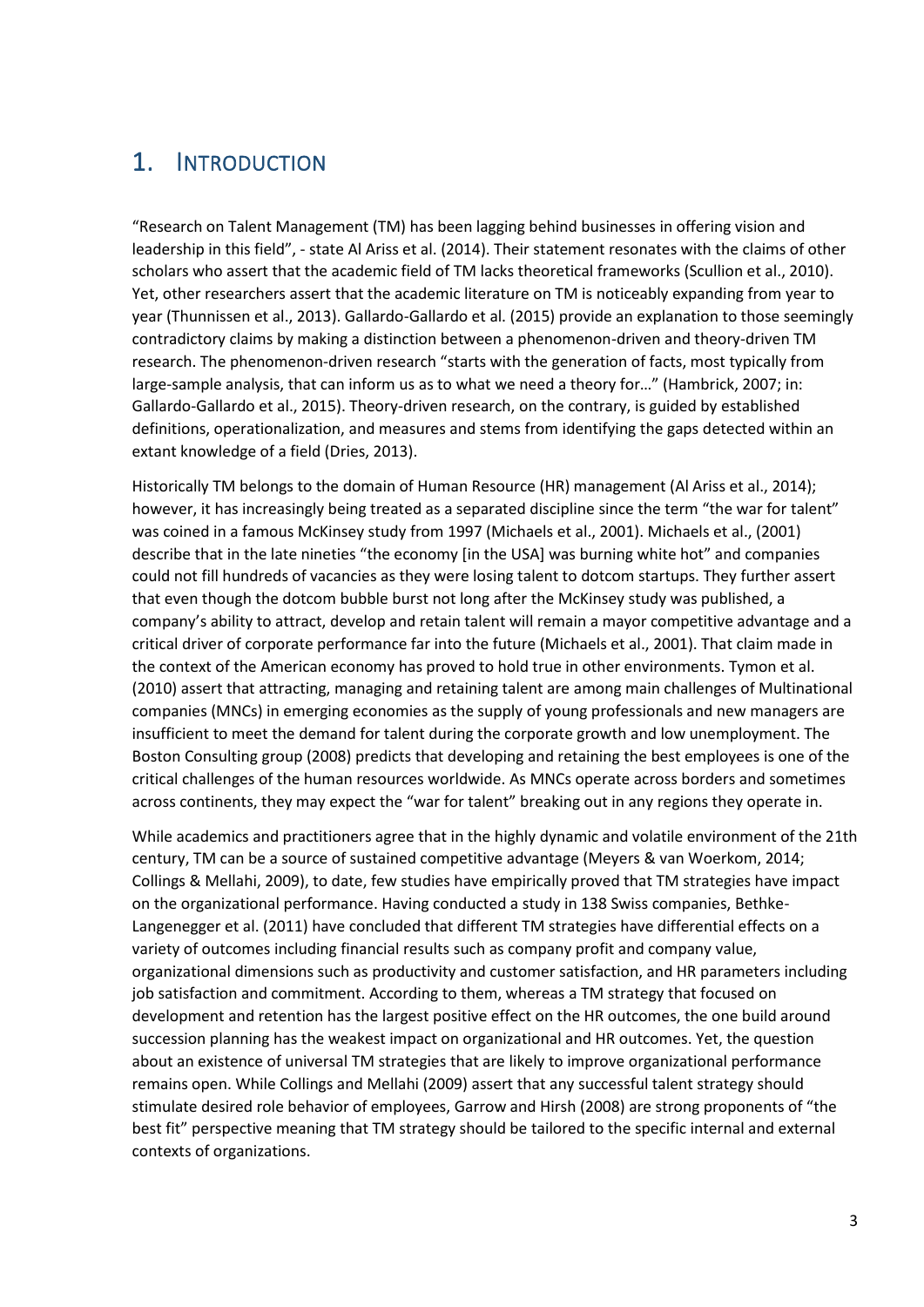Some other to date unresolved issues in regards to TM pertain to the question of whether TM programs should be available to every incumbent, or only to high performing or high potential employees (Al Ariss et al., 2014), and whether talent is a stable trait, or it is more a potential that can be developed (Meyers et al., 2013). By combining those dimensions, Meyers and van Woerkom (2014) have formulated four talent philosophies: exclusive and stable, exclusive and developable, inclusive and stable, and inclusive and developable. They further stipulate that organizations may start using hybrid talent management systems by developing different TM practices for different employee groups (Meyers & van Woerkom, 2014). What the extant academic literature is being largely silent about is which organizational context of an MNC calls for what philosophy or a combination of them. The current research aims at filling that gap by analyzing the four philosophies through the lens of institutional logics.

Institutional logics are defined by Thornton & Ocasio (1999) as 'socially constructed, historical patterns of material practices, assumptions, values, beliefs, and rules by which individuals produce and reproduce their material subsistence, organize time and space, and provide meaning to their social reality'. Institutional scholars assert that individual cognition is shaped by institutional logics through social classification and categorization (DiMaggio, 1997; Värlander et al. 2016), and that categories themselves do not exist in nature, but are socially constructed (Berger & Luckmann, 1966). The institutional logics perspective provides theory and methods for understanding how to embed organizations and persons in their institutional environments (Thornton, 2015). According to Greenwood et al. (2010) empirical studies have linked institutional logics with a wide range of practices, including executive succession and compensation (Thornton & Ocasio, 1999), social responsibility (Lounsbury, 2007), technological entrepreneurship (Sine & David, 2003), professionalization (Lounsbury, 2002). Other examples include research on institutional logics in the context of the French cuisine (Rao & et al., 2003; in Thornton & Ocasio, 2008) and Australian urban water sector (Fuenfschilling & Truffer, 2014).

Since institutional logics are thought to shape rational, mindful behavior (Thornton & Ocasio, 2008) and individual and organizational actors have agency in shaping and changing of institutional logics (Thornton, 2004), it is of scientific and practical interests to investigate the influence of institutional logics on corporate TM strategies of MNCs. As institutional logics can be rooted in geographic locations (Greenwood et al., 2010; 2011), the empirical part of the research have been collected at MNCs headquartered in Germany, Japan and Netherlands. The research question and sub-questions have been formulated as follows:

How do institutional logics influence corporate TM strategies of MNCs?

How do MNCs define the concept of Talent?

What makes it legitimate for MNCs to invest in TM?

By answering the main research question, this paper makes a number of contributions. First, as a theory-driven research it adds to the body of knowledge on TM by building forth on two extant theoretical concepts: the TM philosophies of Meyers and van Woerkom (2014), and the institutional logics perspective (Friedland & Alford, 1991; Thornton et al., 2008, 2012). Second, scholars have been concerned that a lot of data have been generated in the US (Collings et al., 2011). For instance, the majority of articles on TM analyzed by Gallardo-Gallardo et al. (2015) are written by authors who represent the US. To quote Scott (2005: 478; in Greenwood et al., 2010): "An embarrassingly large proportion of our theoretical conception and empirical data has been constructed by U.S. scholars based on data collected from U.S. organization". The empirical data of this research is not US-centric as it has been collected at MNCs originated from Germany, Japan, and the Netherlands. Third, the outcomes of this research may be of practical value as they investigate what institutional logics are congruent with the suggested TM philosophies.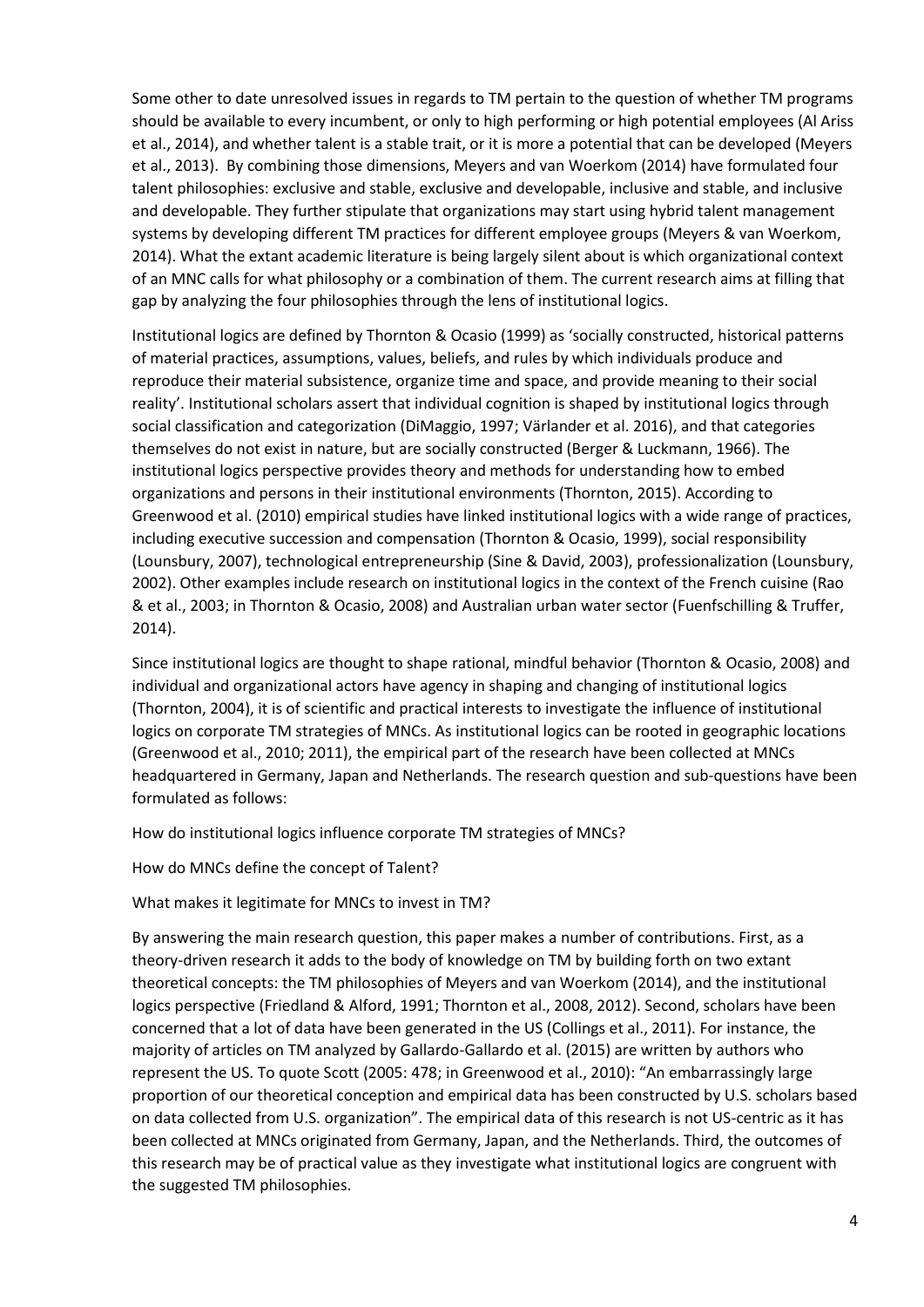# <span id="page-5-0"></span>2. THEORETICAL FRAMEWORK

This section comprises two parts. The first part provides a review of academic literature on the most salient, often unresolved issues pertaining to TM. The second part provides a description of the theoretical framework of this study and explains the rationale behind it.

# <span id="page-5-1"></span>2.1 TALENT MANAGEMENT

While talent shortages are thought to be one of the biggest challenges for MNCs worldwide (Capelli, 2008), there is no consensus about what constitutes a talent (Mäkelä et al., 2010); and talent management (Collins & Mellahi, 2009). Gallardo-Gallardo et al. (2015) maintain that business leaders often arbitrary define the construct of talent. According to a UK survey, 51% of the surveyed HR professionals undertook talent management activities and only 20% of them reported to have a formal definition of talent management (Collins & Mellahi, 2009; CIPD, 2006). Different scholarly approaches to talent may contribute to this confusion. Researchers maintain (Dries, 2013; Meyers & Woerkom, 2014) that answers to the following two questions about the nature of talent have far-reaching consequences for talent management practices: is talent an inclusive or exclusive concept, and is it innate or it can be acquired.

Although there are scholars who advocate an egalitarian approach (Buckingham & Vosburgh, 2001), many others plea to reserve talent management interventions exclusively to a small group of high performers, high potentials (HiPo) and strategically important incumbents (Boudreau & Ramstad, 2005). Proponents of the latter approach focus on the identification of individuals with high value-added skills who are difficult to replace (Cerdin & Brewster, 2014; Lewis and Hackman, 2006), and their retention and development (Frank et al., 2004). This approach stems from the Resource Based View (Capelli & Keller, 2014; Meyer & Woerkom, 2014) according to which employees with valuable, rare, inimitable, non-substitutable resources are a source of competitive advantage of the company. Finally, Stahl et al. (2012) argue that inclusive and exclusive approaches may be reconciled in a hybrid model. According to the survey of CIPD in 2012, approximately two fifths of the responded companies used an inclusive approach, and three fifth of the companies – an exclusive.

The second to date unresolved question pertains to the nature-nurture discussion about talent (Meyers & Woerkom, 2014). There is evidence that different cultures perceive talent in different ways: while in Western cultures talent is regarded as an innate ability that leads to an above average performance in a certain area, in Japan, talent is viewed as a result of many years of training (Tansley, 2011). Yet, it is an assumption that talent is an innate ability that dominates in the business context (Burkus & Osula, 2011). Thus, it may be concluded that talent as a construct is subject to cultural differences that may influence how the concept of talent management gets filled in.

Boudreau and Ramstad (2005) propose a novel approach to talent management by shifting the emphasis from the identification of high-potential individuals to the identification of key positions that have the potential to contribute to potential advantage of the firm. This shift has laid the foundation of the theoretical framework of Collins and Mellahi (2009) who define an organizational talent management strategy as activities and processes involving:

a) systematic identification of key positions which differentially impact the organization's sustainable competitive advantage;

b) the development of a talent pool of high potential and high performing incumbents to fill these roles;

c) the development of a differentiated human resources architecture to facilitate filling these positions with competent incumbents and to ensure their commitment to the organisation.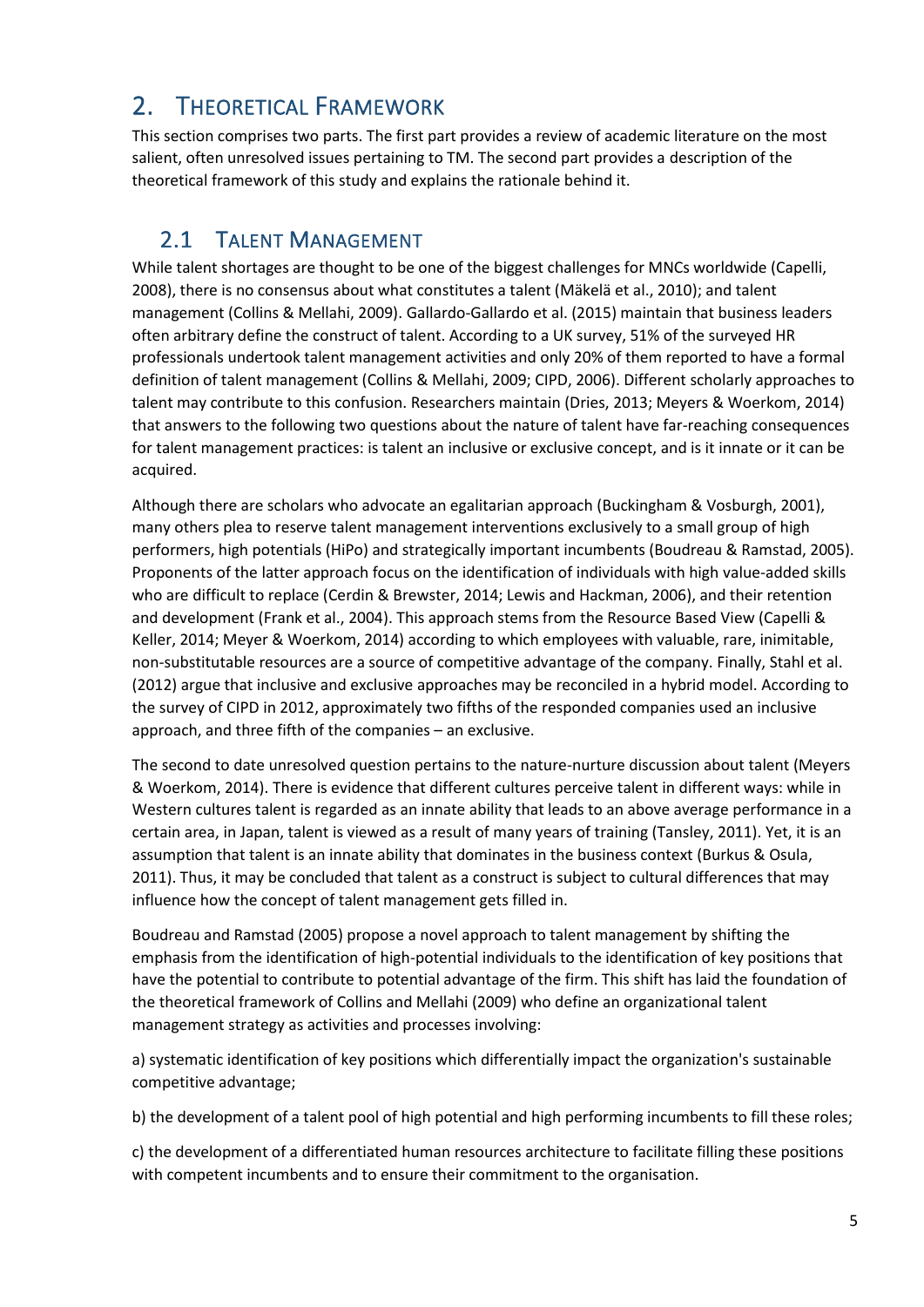Although this definition is often used in the academic talent management literature (Gallardo-Gallardo, 2015), Capelli and Keller (2014) argue that this talent management definition is subject to discussion. Capelli and Keller (2014) ague that depending on the strategic competencies of the organisation, key positions may be located anywhere in organisation, e.g. if a firm specialises in sales it may view its sales positions strategic. Seleim et al. (2007) maintains that as software developers are a key resource for software companies, talent management of those companies should be centered around the attraction and retention of those employees. In spite of the empirical evidence that comes forth from case studies (Capelli & Keller, 2014; Seleim et al, 2007), there is no consensus on how to identify strategic jobs (Huselid & Becker, 2011). Thus, more research into how companies identify strategic positions is needed.

Regarding the development of a talent pool to fill key positions, Capelli and Keller (2014) signal two approaches: the growing practice of outside hiring on the one side, and development of existing employees on the other. Bidwell maintains that in the US filling mid- and senior positions has become commonplace, and more recent research suggest that about 60% of vacancies of the US companies get filled with external candidates (2014). According to Capelli (2008), external hiring became popular in the early 1990 when employers had a big external pool of laid-off professionals to their disposal to fill their key positions. When the economy took off and the external talent pool started drying up, the modus operandi of companies shifted to recruiting talent away from their competitors, creating retention problems and discouraging employers to invent into talent development programs. Capelli (2008) quotes a CEO in the medical device company: "Why should we develop people when our competitors are willing to do it for us?".

Cappelli (2008) establishes a link between a labour market condition and the strategy companies employ to create or to sustain a talent pool. Faced with uncertainty of the labour supply, companies use just-in-time external hiring as a substitute for workforce and succession planning and internal development. The downside of this approach pertains to a potential talent shortage when the labour market tightens. Furthermore, apart from being fairly expensive particularly because of the involvement of headhunters, external recruitment aggravates retention problems by blocking prospects for internal growth opportunities (Cappelli, 2008). Finally, recouping the costs associated with recruitment, selection, compensation and onboarding of newcomers is challenging for companies due to informational, social, and socio-cognitive factors (Capelli & Keller, 2014). Thus, it may be concluded that the just-in-time external hiring pays off when there are enough suitable candidates available to fill vacant positions, they are easy to find, and their hiring does not block prospects of promotion for internal talent.

As for the second approach, Cappelli (2008) asserts that development of internal employees to fill strategic positions has long history and has its roots in the booming post-World War II American economy. As the demand for talent exceeded the supply, companies had no choice but to start developing an internal supply of talent, and in so doing they used the management development and succession planning programs established by the Navy as a blueprint for creating their own programs (Cappelli, 2008). Nowadays, there are enough companies that invest into HiPo programs (Capelli & Keller, 2014), and the surveyed by Martin and Schmidt (2010) companies report that compared to an average employee, the HiPo employees bring more than 50% extra value to their employers. However, less than a third of the surveyed companies manage to realize a significant return on the their HiPo investment (Martin & Schmidt, 2010) due to the unexpected change in the human capital needs, or voluntary turnover (Capelli & Keller, 2014). The latter has been researched by Cappelli and Hamori (2005) in two different studies among executives. It turned out that the approached executives were willing to change an employer every three to four years.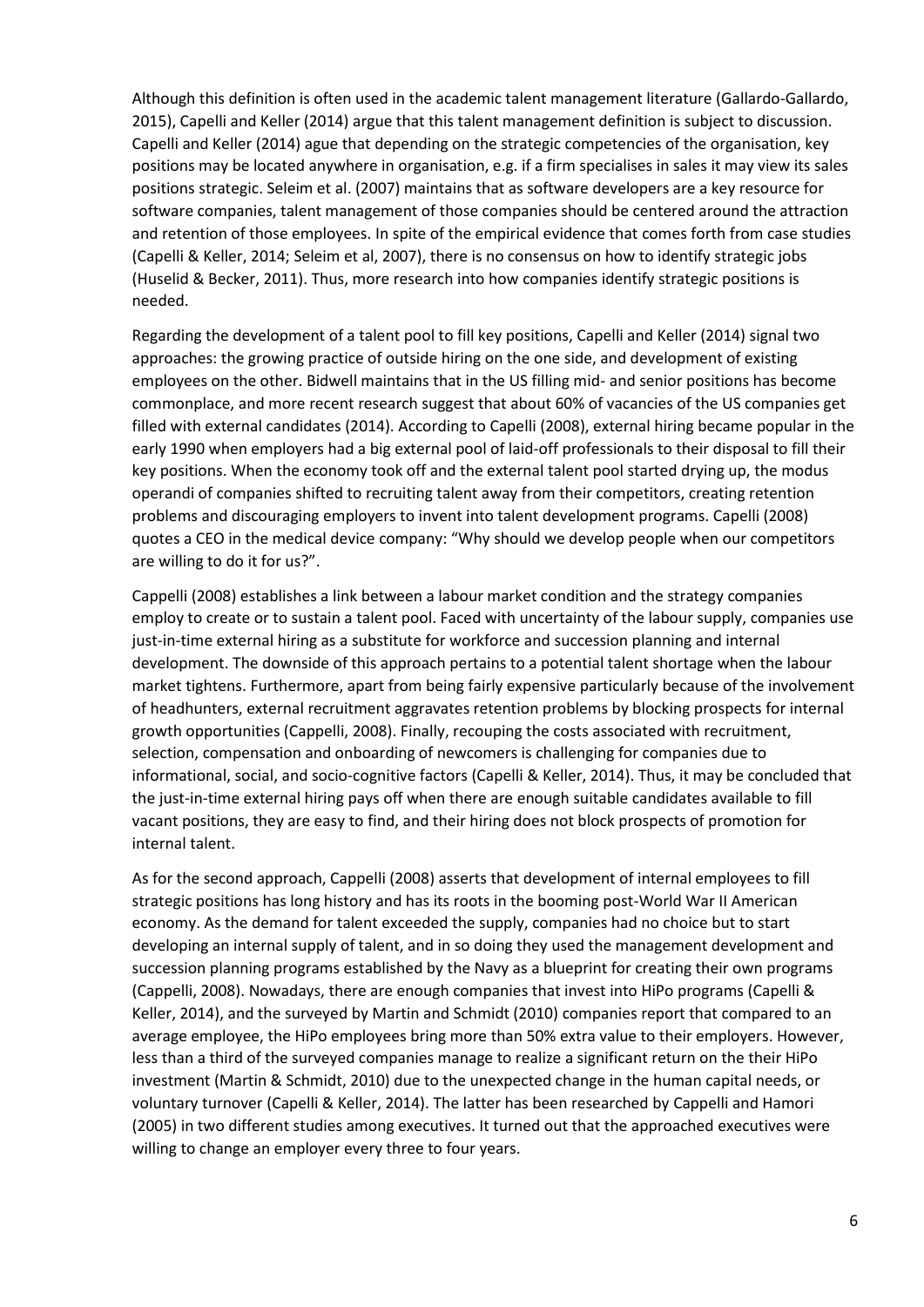Borrowing the concept of supply chain management from operations research, Capelli (2008) proposes that under uncertainty conditions, companies are better off by combining internal development for most predictable demand aspects and external hiring combining to meet the unpredictable needs. He cites an example of Unilever's Indian operations that due to their continuous reliance on the wellestablished Unilever's talent development program had a significant surplus of well-trained managers in the time when the demand for managerial capacity has fallen.

The third component of the talent management definition formulated by Collins and Mellahi (2009) pertains to the application of a differentiated HR architecture within one establishment that acknowledges the difference in contributions that certain groups of employees make to organizational performance. The term HR architecture comes from the strategic human resource management field and refers broadly to "bundles of HR practices that are implemented in combination" (Lepak & Snel, 2002). Lepak and Snel (2002) propose a Human Capital Characteristics framework, according to which all employees are placed in one of the four groups which are subsequently supported by different HR practices. If employees possess unique and valuable competences and contribute to the knowledge base which underlies the business strategy, they are subject to a knowledge-based employment which is focused around skill-enhancing activities such as training and development. Employees that are able to make significant contributions to a company but whose skills are transferable, are qualified for a jobbased employment. Lepak and Snel (2002) advise companies to spend time and money on hiring those professionals instead of developing them. Contractual work arrangements are meant for workers who neither bring unique value to the company, nor they possess unique to the company skills. Finally, if a company needs human capital with skills that are unique but not of strategic value, forming strategic alliances and partnership would spare the costs associated with internal recruitment.

Lepak and Snel (2002) hypothesize that each type of employment requires different HR practices. Employees that are subject to knowledge-based employment are more likely to be empowered by the employer by being involved into decision-making. The ultimate goal of the HR system is to ensure commitment of those employees. Job-based employment is centered around productivity. The focus is likely to be on performance and paying a market-based wage. Although job-based employment implies signing a long-term contract with an incumbent, companies take into account a possibility that those employees may leave at a shorter time than initially meant. HR support for contractual work is likely to be concentrated on the enforcement of rules and regulations and ensuring compliance with the work policies and procedures. Alliances and partnerships are likely to be supported by the HR system that fosters sharing information needed for joint production. Firms are likely to invest into the relationship rather than developing the partner's human capital (Lepak & Snel, 2002). Based on their research, Lepak et al. (2007) report that the HR systems provide profound support to core employees in nonmanufacturing industries; in manufacturing firms, core employees receive almost as much support as support staff. Therefore, industry type appears to be of influence on the talent management practices of companies.

Due to its application scale and complexity, TM is thought to be more challenging for MNCs than for local companies (Gallardo-Gallardo, 2015). A MNC operates in various countries with different political and administrative regimes, different levels of economic and social development and cultural heritage. Scholars use the term global talent management to refer to talent management practices that occur on a global scale (Gallardo-Gallardo, 2015). Scullion et al. (2010) argue that while takes into consideration differences in organisations' global strategic priorities, it simultaneously recognises that variations in national contexts has an impact on how talent is to be managed in the countries where they operate.

Meyers and Woerkom (2014) emphasize the importance of understanding of the impact that different talent philosophies have on shaping TM policies. By combining two main tensions of the TM research field: one concerning the nature of the talent and the other one regarding to the inclusiveness or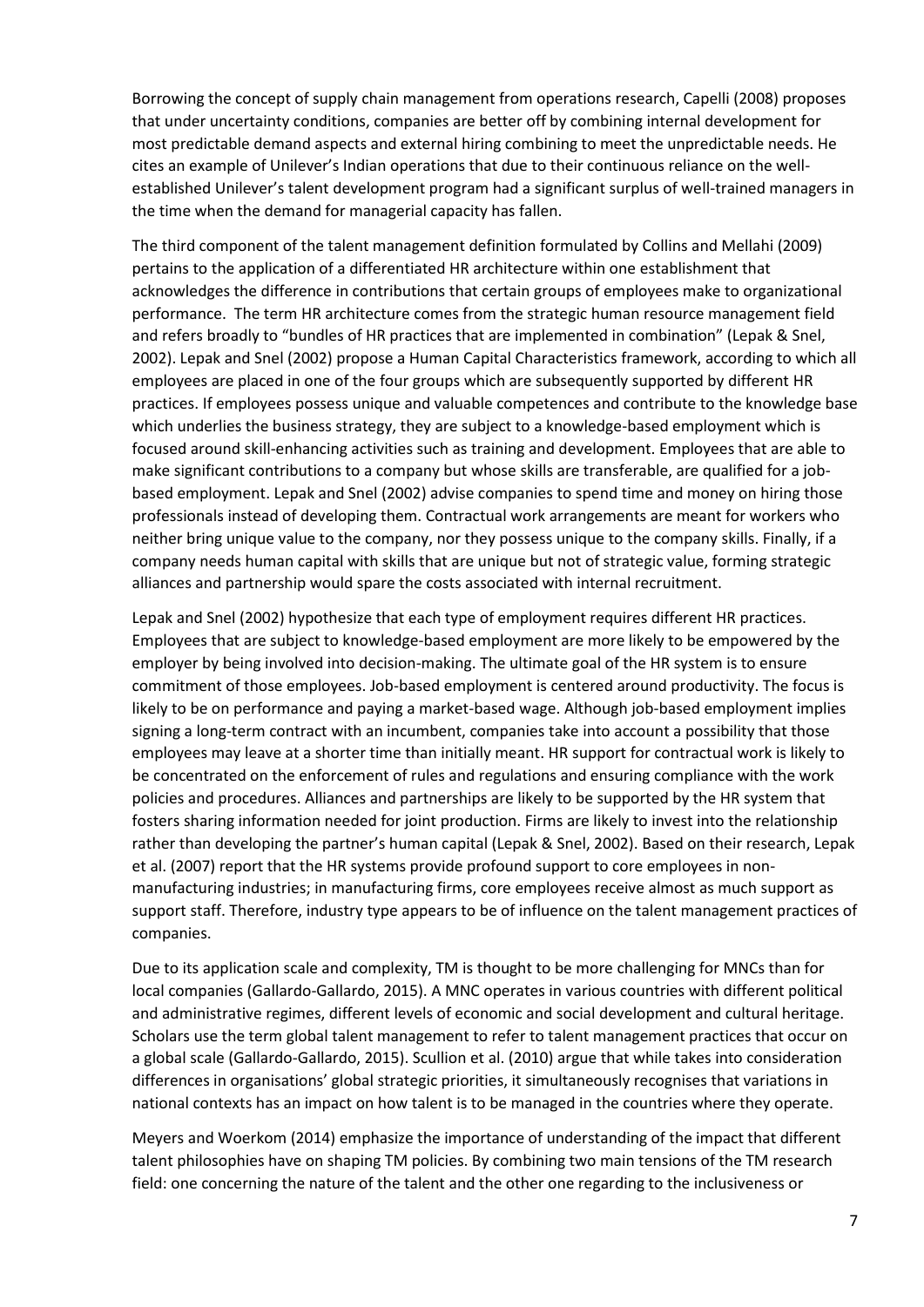exclusiveness of TM, they define the following four talent philosophies: exclusive and stable; exclusive and developable; inclusive and stable; inclusive and developable. According to the exclusive and stable philosophy, talent is an innate trait (Burkus & Osula, 2011), and only about 20% of the workforce, the so-called A players, possess it (Welch & Welch, 2005). The direct implication of this philosophy for TM pertains to defining the stable traits which are thought to be of strategic importance to the company, such as intelligence, personality, and motivation (Delong & Vijayaraghavan, 2003), identifying individuals with those traits to be subsequently able to assign them to positions of strategic importance (McDonnel, 2011) and laying out the structure that would stimulate the long-term commitment of those individuals to the organization through providing career development opportunities and mentoring programs (Lepak & Snell, 1999). The exclusive and stable philosophy justifies an investment of disproportional resources into recruitment and retention of talented employees who are expected to occupy strategically important positions (Meyers & Woerkom, 2014; Becker & Huselid, 2006).

The focus of exclusive and developable philosophy of TM shifts from identifying stable traits of talented employees to identifying their potential (Meyers & Woerkom, 2014). Talent is latent, and it needs to be developed through training and development activities that enhance an employee's career-specific skills (Silzer & Church, 2009). As it is the case with the A players, only 10 – 15 percent of the workforce population is thought to be HiPo's. Papierno et al. (2005) maintain that employers who design the TM systems based on the exclusive and developable strategy, provide development opportunities mainly to HiPo's in the expectation of greater return on training investment compared to offering development opportunities to a wider employee population.

The inclusive and stable talent philosophy views talent as enduring traits (Meyers & Woerkom, 2014), that are unique to every employee (Rath, 2007). The main aim of TM is to capitalize on individual strengths of the employees (Buckingham, 2005) by helping them to identify those strengths and by providing work related contexts that allows employees play to their strengths (Rath, 2007). Van Woerkom and Meyers (2014) has found an empirical evidence for a relationship between employees' increase performance and their perception of being supported by the employer with identification of person strengths. Other research suggests that employees who use their strengths at work exhibit higher levels of well-being and happiness (Seligman et al., 2005).

Finally, the inclusive and developable philosophy is centered around the tenet that everyone in the organization has a potential to perform well (Ashton & Morton, 2005). Organizations that adopt that philosophy develop all employees and encourage them to self-manage their careers and growth (Meyers & van Woerkom, 2014). Yost and Chang (2009), proponents of this philosophy, argue that to expand their potential, employees should be assigned to the positions that match their potential and stretch them through challenging assignments. Talent managers and line managers are urged to provide feedback, mentoring and individual development plans. McCall (2010) argues that learning-on-job is highly efficient and cost-effective form of learning that fits that philosophy. Furthermore, Vallerand et al. (2007) maintain that stimulating employees choosing for an activity that is both meaningful and enjoyable is a powerful motivator to stimulate employee engagement.

The contribution of Meyers and Woerkom (2014) to theory building goes further than articulating the four TM philosophies as it also stipulates the structures that are required to support those philosophies. What is still missing is some guidance for organization decision makers on which talent philosophy is meaningful for their organization, based on its values, identity, legitimacy, and material practices. Thornton and Ocasio (2008) assert that interests, identities, values, and assumptions of individuals and organizations are embedded within prevailing institutional logics. The next section zooms in on how the institutional logics influence decision-making and why is it chosen as theoretical framework for this study.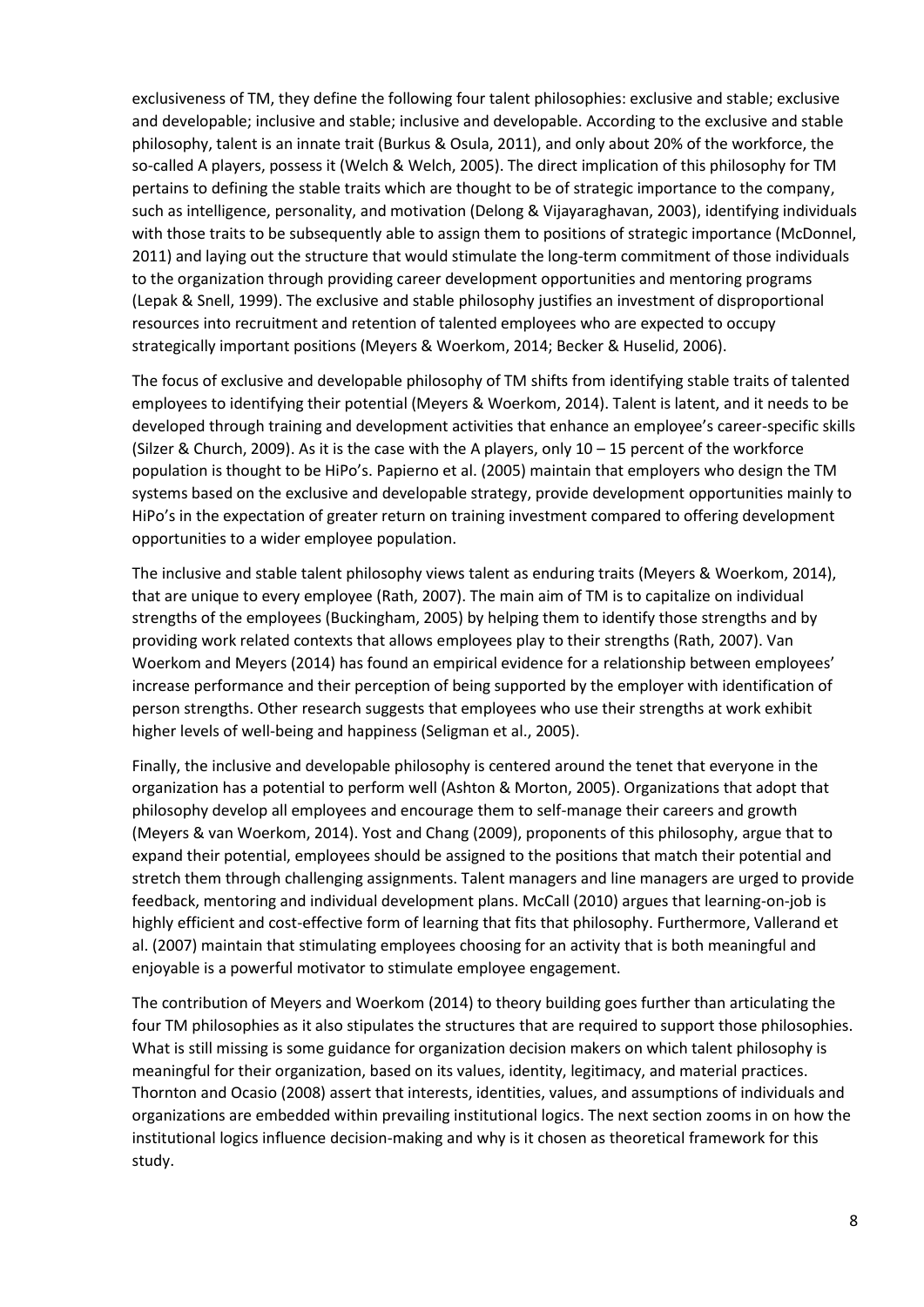# <span id="page-9-0"></span>2.2 THE INSTITUTIONAL LOGICS PERSPECTIVE

Scholars have established the link between organizational practices and the underlying institutional logics (e.g., Lounsbury 2007; Thornton & Ocasio, 2008), with the latter influencing and legitimating managerial decisions (Greenwood et al., 2010). Navis and Glynn (2010) maintain that institutional logics provide a frame for social actors to answer two key questions: "what we do" and "who we are". Thornton et al. (2012) takes a similar stance by establishing a connection between institutional logics and a social identity as social actors often act according to their core believes. Furthermore, Thornton and Ocasio (2008) assert that mindful behavior of individual and organizational actors are shaped by institutional logics, and that institutional logics are in fact constructs derived from institutional theory (Thornton, 2004, in: Thornton & Ocasio, 2008).

Institutional theory has a long history and dates back to Selznick's influential article "Foundations of the theory of organizations" where he describes an empirical analysis of organizations and their institutional environment conducted by him in the 1950s, and a seminal book of Berger and Luckmann "The social construction of reality" (in: Thorson & Ocasio, 2008). Consistent with an assertion of Berger and Luckmann (1966) that institutionalization evolves through repeatedly and consistently framing of the interactions by the actors who subsequently act on them as if framings were independent entities, organizations and their strategies, structures and processes are framings, or socially constructed categories (Thornton & Ocasio, 2008). It follows that TM is an institutional category, and institutional categories are open to (re)interpretations (Berger & Luckmann, 1966).

New institutional theory has its roots in the work of Meyer and Rowan, and Zucker (Deephouse & Suchman, 2008) and later in the work of DiMaggio and Powell (Thornton & Ocasio, 2008). For instance, Meyer & Rowan (1977) and Zucker (1977) revisited the concept of legitimacy, which is thought to be introduced by Weber (Deephouse & Suchman, 2008). The initial specification of dimensions of legitimacy by Meyer and Rowan (1977) includes pragmatic legitimacy, regulatory or sociopolitical legitimacy and normative or moral legitimacy. In their later discussion of legitimacy in regards to organizations, Meyer and Scott (1983) emphasize the importance of cognitive aspects of legitimacy: 'We take the view that organizational legitimacy refers to the degree of cultural support for an organization – the extent to which the array of established cultural accounts provide explanations for its existence, functioning, and jurisdiction, and lack or deny alternatives… A completely legitimate organization would be one about which no question could be raised". Consistent with the earlier work of DiMaggio and Powell (1983), Scott (2001) considers regulatory, cognitive and normative processes as the main building blocks of institutional environment. Institutionalization is described as a process through which often repeated activities get common meaning which over time leads to their unquestionable acceptance by the actors (Björkman et al., 2007).

In addition to material characteristics, each institution is embedded in culture (Friedland & Alford, 1991). In fact, an interplay between material and cultural forces leads to development and change of institutions (Thornton & Ocasio, 2008). Pertaining to the role of culture in shaping action, institutional logics recognizes the importance of both the symbolic and the normative components of culture (Thornton & Ocasio, 2008). The latter provides a contingent set of social norms to social actors who subsequently act upon a logic of appropriateness as opposed to a logic of consequences (Thornton & Ocasio, 2008). Meyer and Rowan (1977) elaborate on how organizations are influenced by the norms and values of their institutional context. They claim that institutional settings are source of rational myths that organizations are forced to follow in order to seek legitimacy for their practices and for securing their important resources and support. For Greenwood and Meyer (2008), the main tenet of Meyer and Rowan's article refers to the socially constructed reality that organizations structurally reflect in their domain of activity.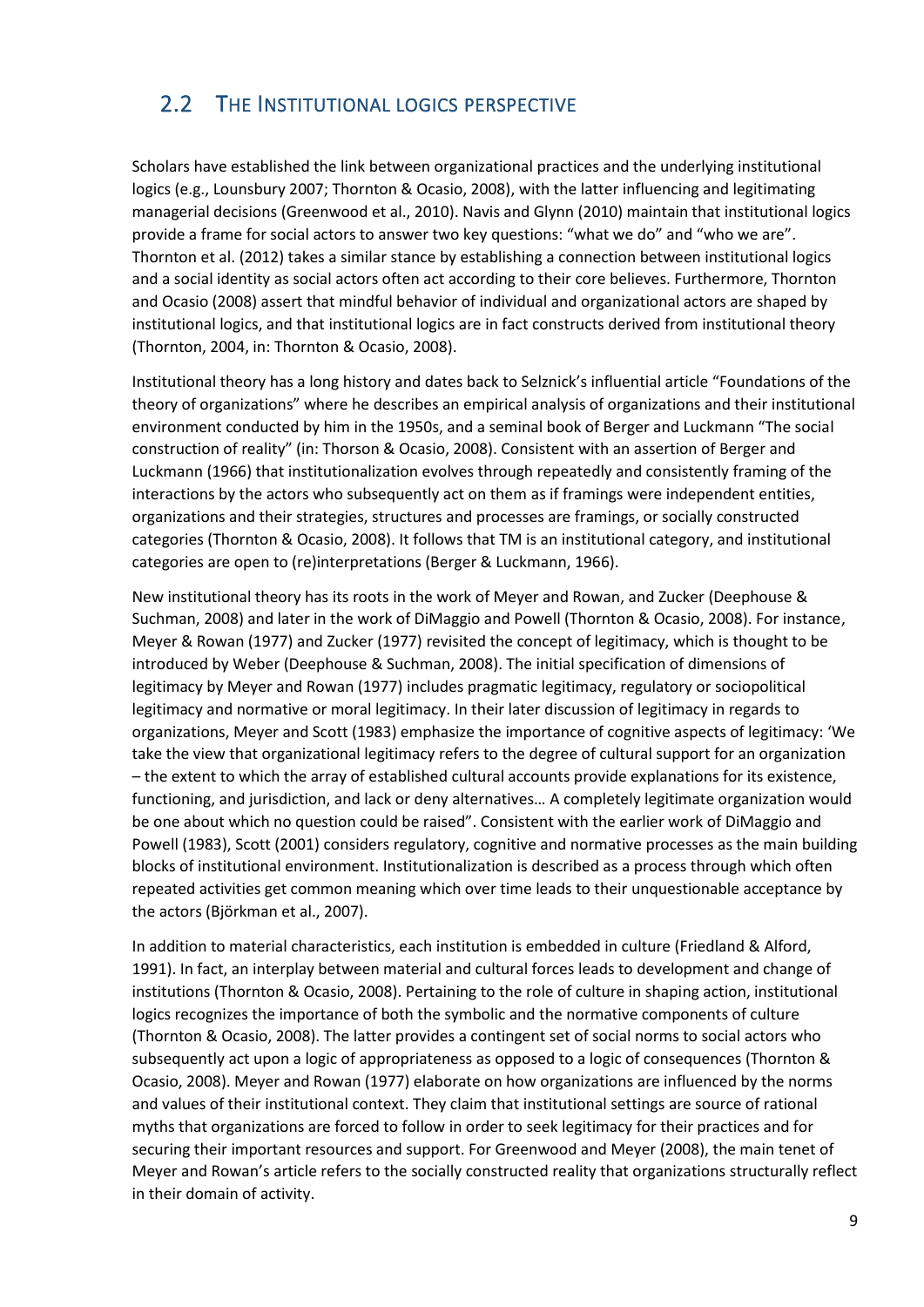Building on the idea of Friedland and Alford (1991) that institutional logics stem from the central institutions of the capitalist Western society, Thornton (in: Thornton & Ocasio, 2008) defines the main institutional orders, or societal sectors as follows: the market, the corporation, the professions, the family, the religions, and the state. In her more recent work, a new institutional order of community has been added (Fuenfschilling & Truffer, 2014). According to Thornton, each institutional order has a central logic which comprises both symbols and material practices (in: Greenwood et al., 2010). For Scott (2005) each logic defines the appropriate relation between subjects, practices, and objects. Friedland and Alford (1991) maintain that the routines are connected to rituals through which belief in the institution is reproduced. Rituals, or symbols define the order of the world and one's position in it. Furthermore, symbolic systems only make sense in terms of the corresponding behavior of the social actors and the enacted behavior makes sense only in relation to specific symbolic systems (Friedland & Almond, 1991).

For instance, the profitability and efficiency of the business together with gaining a competitive advantage are central to market logics, or market capitalism (Thornton et al., 2012). Apart from considering markets as economic structures, Thornton and Ocasio (2008) argue that markets are also institutions that function according to a set of formal laws and normative expectations with the latter changing through time and space. Market logic is anchored in organizational structures such as marketing, communication and human resources that are concerned with efficiencies and the profit maximization by carrying out activities that increase profits and decreases losses (Glynn and Raffaelli, 2013). Marquis et al. (2007) assert that community logics are centered around a shared ideology and a value system that influence the economic activity of a community member within a certain geographical area. Furthermore, community logics is concerned about local environment and social needs (Glynn and Rafaelli, 2013), and is characterized by the unity of will, emotional connection, reciprocity, group membership and visibility of action (Fuenfschilling & Truffer, 2014). Community-based logic has been applied to research on organizational practices associated with social benefits such as corporate social responsibilities, employee volunteering practices and corporate philanthropic activities (Glynn and Rafaelli, 2013). Nevertheless, Marquis and Battilana (2007) argue that organizational theory has overlooked the influences of local communities on organizational behavior, and that needs to be corrected. Scholars suggest that in some instances it is impossible to comprehend and explain an organizational form without taking into account the role played by the local communities. For instance, according to O'Mahony and Lakhani (2011) community studies are essential for understanding and explaining organizational structures and actions of firms in the Internet age.

The difference between professional logic and corporate logic lies in the nature of control mechanisms over expertise. For instance, Thornton (2004) finds that external voluntary associations exercise control over professions by defining a code of ethics and conducting peer surveillance, enabling employees to control their personal knowledge. Those external associations provide legitimized templates of structure and action that put pressure on professional firms to seek legitimacy through conforming to the established rules and norms (Kitchener, 2002). Fairclough and Micelota (2013) find that in the context of the logic of profession espouses autonomy, objectivity and the dispassionate rendering of professional advice. Collegiality among fellow professionals has a higher purpose of providing excellence and expertise in client service (Fairclough & Micelota, 2013) Corporate logic, on the contrary implies, that expertise is anchored in the routines and capabilities of the firm, and that the managers have administrative control over it (Thornton, 2004). Thornton et al. (2005) provide an example of how different logics within the same profession enact different practices of firms. According to logics of professions, accountants are expected to focus their attention on verifying the accuracy and legitimacy of their clients' financial statements. Under corporate logic, however, the attention is shifted to generating profits by selling services (Thornton et al., 2005).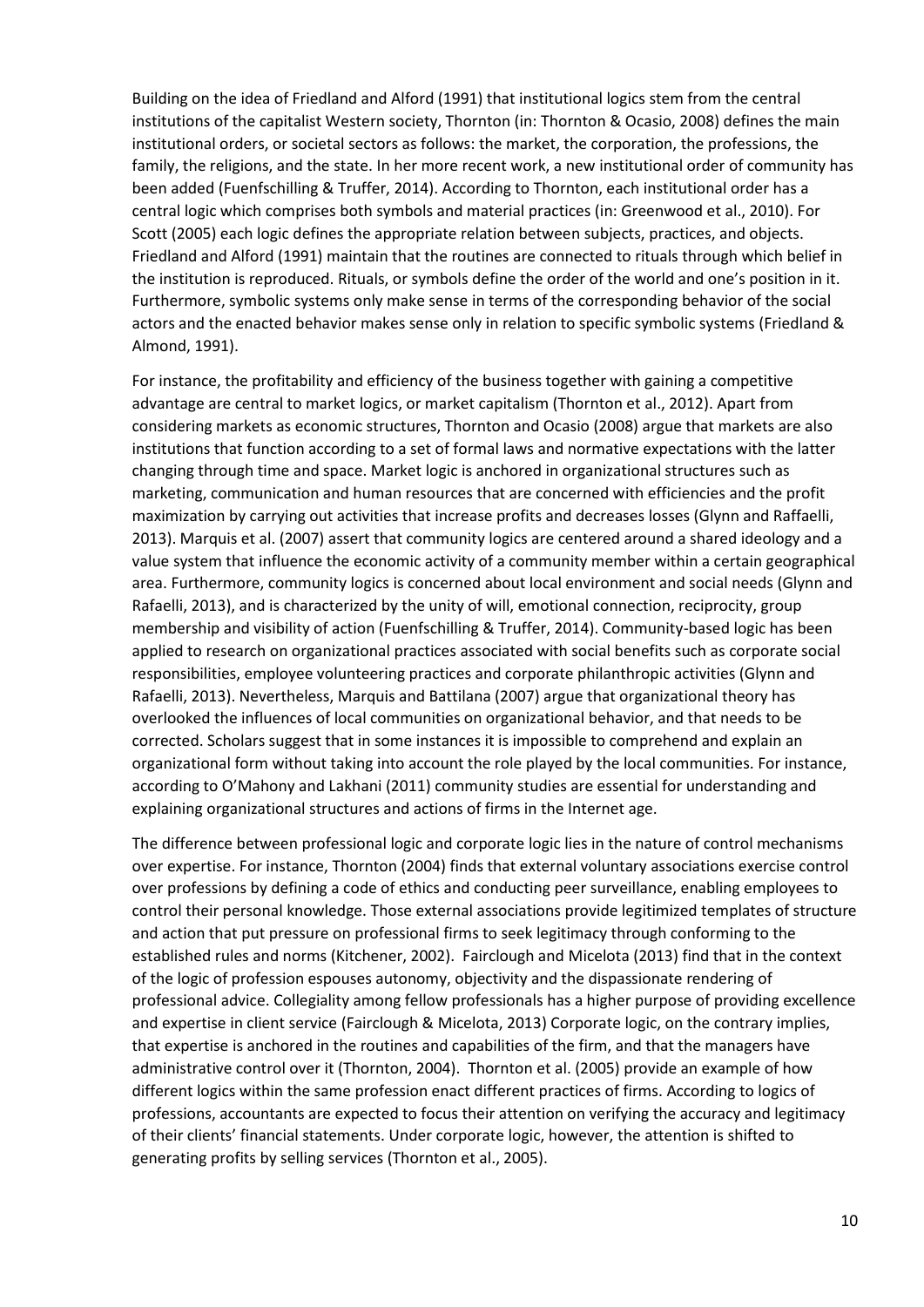For Friedland and Alford (1991), the institutional logic of the state is anchored in legal and bureaucratic hierarchies and is focused on regulation and rationalization of human activity. They maintain that "Bureaucratic state organizations attempt to convert diverse individual situations into the basis for routine official decisions and cannot easily handle conflicting claims over the substantive ends toward which bureaucratic rationality is directed and demands for popular participation in them. Parliaments and electoral institutions convert the most diverse issues into decisions that can be made either by the majority vote, or consensus among participants, and cannot directly recognize claims of authority based on technical expertise…" (Friedland & Alford, 1991). Thornton et al. (2008, 2012) challenges Friedland and Alford's assertion that bureaucracy is unique to the institutional order of the state, and sees it as an organizational form that is employed by other social institutions such as corporations or religious institutions. They further refer to DiMaggio and Powell's study of bureaucracy and that bureaucracy as a separate organizational form is more aligned with the neo-institutionalism in organizational and cultural sociology that with the institutional logics perspective. The impact of the institutional order of the state on organizations, however, can hardly be overrated as it is a home to a non-observable symbolic concept of private property expressed in the material practice of ownership (Friedland and Alford, 1991) and endorsed by the legislation; taken together they lay down an infrastructure that enables for-profit firms, including MNCs to operate their businesses.

Thornton et al. (2012) maintain that the institutional orders of religion and family maybe more salient in some societies and not the others. Religion as an institutional order converts all issues into expressions of absolute moral principles on the basis of faith and focuses on the explanation of the origin of the world (Thornton et al., 2012). The original institutional order developed by Friedland and Alford is called "Christian religion" and it is based on Weber's (1904; in Friedland & Alford, 1991) classic thesis on "The Protestant Ethics and the Spirit of the Capitalism". The idea of predestination is central to Protestantism, and protestant work ethics results in accumulation of savings that is perceived by the Protestants as a sign of salvation (Weber, 1904). Thornton et al. (2012) argue that although in much of the Western world, the institutional orders of the state and religion are often in conflict with or at least are segregated from each other, it has not always been the case. For instance, the members of the parliament in prerevolutionary France come from the clergy, the nobility, the commoners. Furthermore, even nowadays, state rulers and corporate leaders in some countries seek legitimacy of their power in religion (Thornton et al., 2012). Some researchers assert that even in a modern Western world, business practices get influenced by religion. For instance, in their research on meaning structures in regards to the shareholder value, Meyer & Hӧllerer (2010) find a strong influence of Christian ethics on Austrian business leaders, something that they associate with "good old Austrian entrepreneurship". It is probably best to be illustrated by quoting one of their research participants: "What impresses me most about her is the Christian ethics that she demonstrates; she has a distinct social vein and is always ready to help when the going gets rough. Then there's no dump shareholder value, which I find awful anyway, but good Australian entrepreneurship with responsibility" (Meyer & Höllerer, 2010).

Family logic converts social relations into reciprocal and unconditional obligations oriented to the reproduction of the family members (Friedland & Alford, 1991). Examples of familial institutions include trust-based personal networks, loyally and the preferential treatment of close associates (Fairclough & Micelota, 2013). Fairclough and Micelota (2013) assert that so far scant attention has been paid to how family logic influences organizational forms and practices. The research that has been carried out so far is mostly limited to family owned firms (Fairclough & Micelota, 2013). The latter could be a consequence of the fact that almost 45% of Western European firms are family controlled (Faccio & Lang, 2002). Family firms are in majority in all but six countries of Continental Europe (Greenwood et al., 2010). As part of their research on the influence of family logic on law firms in Italy, Fairclough and Micelota (2013) have interviewed senior members of four Italian law firms, five Anglo-Saxon law firms operating in Italy, and four multinational organizations with experience as clients of both Italian and intentional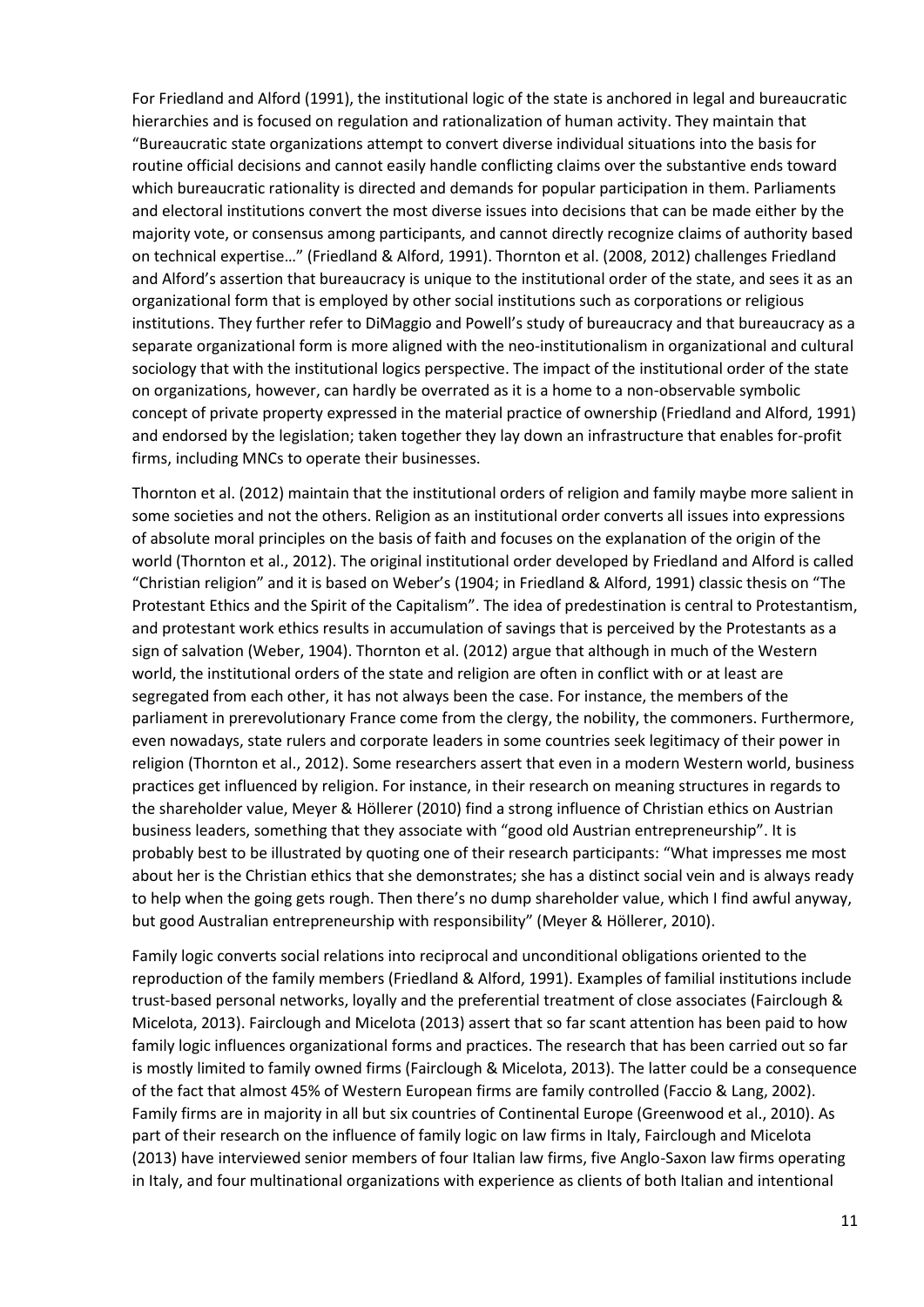law firms. One of their findings reveals that partners of Italian law firms develop a family-like relationship with their peers and associates based on trust and knowledge, and that that relationship is perceived crucial in preserving the reputation of the firm and ensuring a high-quality database. The practical implication pertains to the reluctance of the partners to increase the size and the complexity of professional partnerships out of fear to relinquish control and to lose an ability to cooperate in a collegial manner.

Thornton et al. (2012) maintain that each institutional order consists of categorical elements, and those categorical elements form the categorical elements of institutional content e.g. the sources of legitimacy, norms and values that can be expressed in symbolic and material forms. Inspired by the ideal types of Weber (1922, in: Thornton & Ocasio,2008), Thornton (2004; Thornton & Ocasio, 2012) has developed ideal types, or theoretical models that enable the researcher to compare the meaning and practices of the social actors. Ideal types have been created by placing the defined institutional orders along the X-axis (community, corporation, family, market, professions, religion, and state) and the categories of institutional content on the Y-axis. In theory, an institutional logic arises from the interactions between the categories on the Y-axis and the institutional orders on the X-axis. Thornton and Ocasio (2012) maintain that it is up to the researcher to discover the causal connections within and among the levels of the elemental categories and institutional orders in each particular context. Thornton (2004) admits that some of the cultural subsystems or institutional orders represented on the horizontal X-axis institutional orders are more likely than others to be observed in modern, or Western societies. As for the elemental categories on the Y-axis, they are not exhaustive (Thornton, 2004). It is up to a researcher to decide which of the elemental categories to choose based on the research question, focus of attention and the characteristics of the research context (Thornton & Ocasio, 2012).

Scholars assert that institutional environments are characterized by a coexistence by multiple, competing logics (Friedland & Alford, 1991; Lounsbury, 2007). Lounsbury (2007) has found that plurality of institutional logics underpins variation in organizational adoption of behavior and practice. His research shows how competing logics offer alternative pathways and identities for professionalizing money managers in the mutual fund industry. One of his key findings is that the decision of an organization to take measures in regards to inefficiency or poor (financial) performance is contingent upon a prevailing institutional logics. Research shows that in any field or industry, practices prescribed by different logics come into play, thus creating institutional complexity (Greenwood et al., 2010). Institutional complexity makes it difficult for organizations to determine an appropriate response to legitimacy challenges (Greenwood et al., 2011; Kraatz and Block, 2008) and puts them under pressure to develop and foster structures and procedures to reconcile conflicting institutional demands (Baumann-Pauly et al., 2016). For instance, Battilana and Dorado (2010) have explored how social responsibility and banking logic can be hybridized in commercial microfinance organizations. They have found that hybridity of institutional logics can be sustained if the organizations find the balance between the logics that constitute the organization (Battilana & Dorado, 2010).

The majority of research on how organizations cope with multiple institutional logics has been conducted within either the same industry (Thornton, 2004; Fuenfschilling & Truffer, 2014), or the same geographical area (Greenwood et al., 2012), or within professional firms (Greenwood & Suddaby, 2006; Lounsbury, 2007). To date, little is known about how plurality of institutional logics affect policy making of organizations that are active in different industrial sectors. Furthermore, with regard to MNCs, scholars employed institutional logics in researches that focus on how subsidiaries of MNCs respond to corporate demands and policies (Andersson and Holm, 2010; Ahlvik and Bjorkman, 2015; Vӓrlander et al., 2016). What is less known is how institutional complexity of MNCs influences the strategy forming that is applicable for the whole group of companies constituting the MNC. The current research addresses this issue by investigating the influence of institutional logics on TM strategies at three MNCs.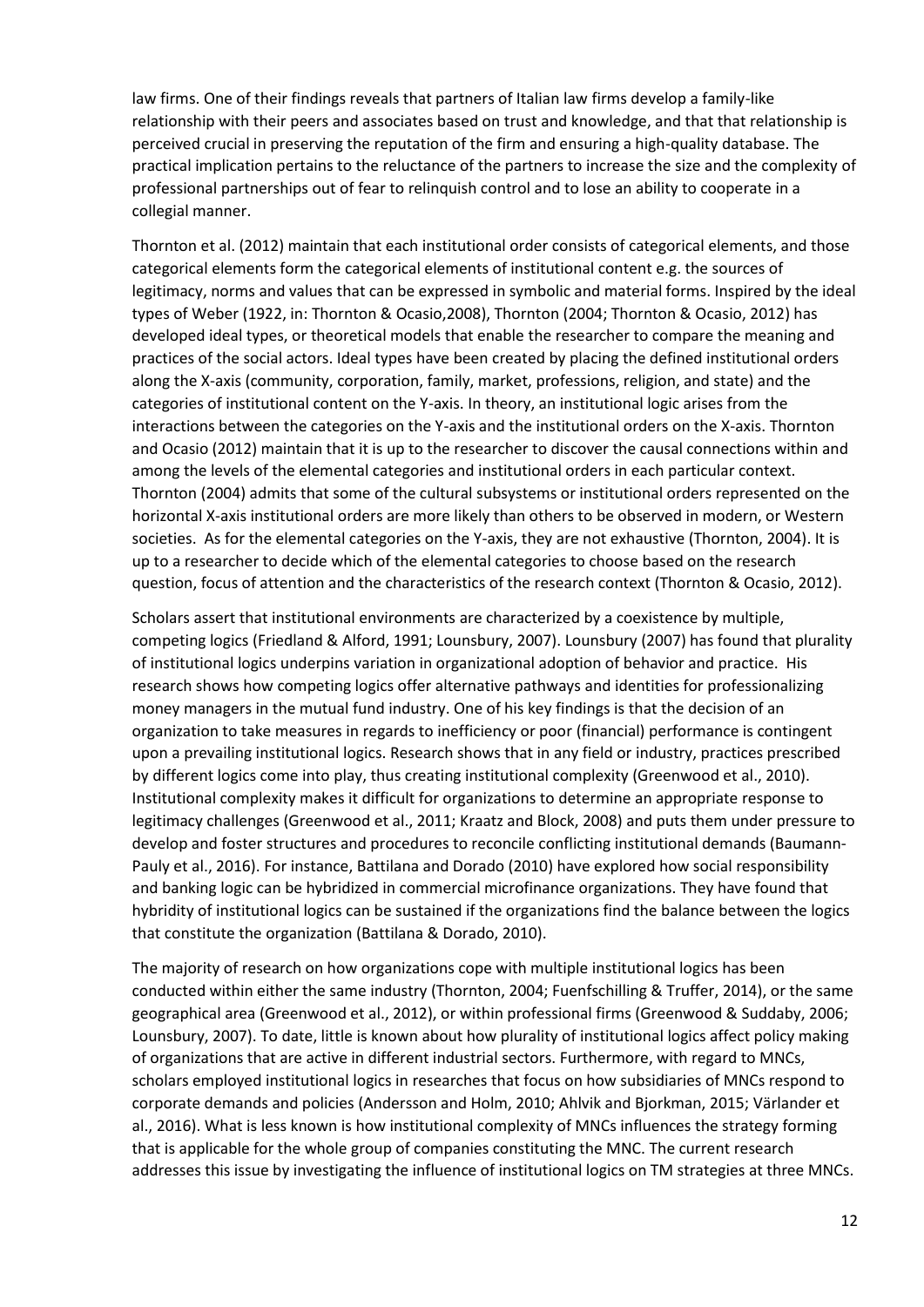The institutional logics have a profound influence on actors, both individuals and organizations shaping "their sense of self and identity: that is who they are, their logic of action, how they act, their vocabulary of motive" (Thornton et al., 2012: 54). Theoretically, pertaining to influencing behavior, neither particular institutional order, or logic has to be dominant, nor multiple logics are necessary to be simultaneously enacted (Thornton, 2015). However, based on the previous research and the institutional context of the researched companies, some expectations about the dominant institutional orders in regards to TM can be made. First, since all researched MNCs are public, and have clear responsibilities for their shareholders to keep a share price high, and wherever possible to pay dividends regularly, the market logic is expected to play in important role by justifying shorter, more focused and exclusive TM assignments.

Second, since all the studied companies are incorporated and administratively governed in such a way that allows them to generate income to continue exist, it is expected that the institutional logic of the corporation will be of influence on the respective TM strategy. According to Thornton et al., (2008; 2012) organizational culture is the main informal mechanism of control of corporations. Given that two of the three MNCs exist for more than 70 years, and the third one for more than 25 years, those companies have distinct organizational cultures, value systems, and legacies that may co-influence how decisions are made and what the decisive factors are. For instance, if the "an organizational environment is more steeped in family values and practices rather than market value and practices, the interpretation of symbols and the enactment of practices is likely to differ." (Thornton, 2015: 551). In the same vein, it is expected that various corporate values may lead to various TM strategies.

Third, in this research, the studied companies are typified as multidisciplinary MNCs to distinguish them from the so-called MNCs professional companies who render specific professional services such as providing tax advice, legal advice, software development etc. The rationale behind that distinction is that in professional MNCs, the definition of talent and the eventual TM systems is most probably is coupled to the professional services the company renders (Seleim et al., 2007), and in multidisciplinary MNCs the process of the social construction of the concept of talent is less obvious and more complex due to the multiplicity of disciplines and the intertwined process, such as strategy, operations, sales, supply chain etc. that may contribute to a commercial success of an MNC, and in so doing indirectly influence the process of sensemaking of talent and TM. Although professional MNCs are not part of this study, the logic of profession is expected to exert influence on how multidisciplinary MNCs define TM.

Forth, as none of the researched companies are family run, or organized as a community, neither the institutional logics of the family as the community logics are expected to have much influence over the TM strategies of the researched companies. Fifth, as the researched MNCs operate across national borders, with two of the three companies being global players, neither the institutional logic of the state, nor the religion are expected to form bases for the TM strategies of the researched MNCs. To sum up, two of the seven institutional orders e.g. the market, and the corporation (Thornton, 2012), are expected to influence the interpretation of talent and the enactment of the TM practices, particularly because both institutional logics have been penetrating many sectors since the 1970ies (Thornton et al., 2005).

The dependent variable of this research is TM strategy. As TM is a socially constructed concept itself, this study aims to investigate how the interviewed MNCs understand talent and TM from the institutional logics perspective. To structure the concept of TM, the four philosophies formulated by Meyers and van Woerkom (2014) are used. Meyers and van Woerkom (2014) argue that the outcome of TM depends on the underlying talent philosophies that they define as fundamental assumptions and beliefs about the nature, value, and instrumentality of talent that the key decision makers hold. Both the definition of talent philosophies as formulated by Meyers and van Woerkom (2014), and the definition of institutional logics by Thornton and Ocasio (1999) converge on the importance of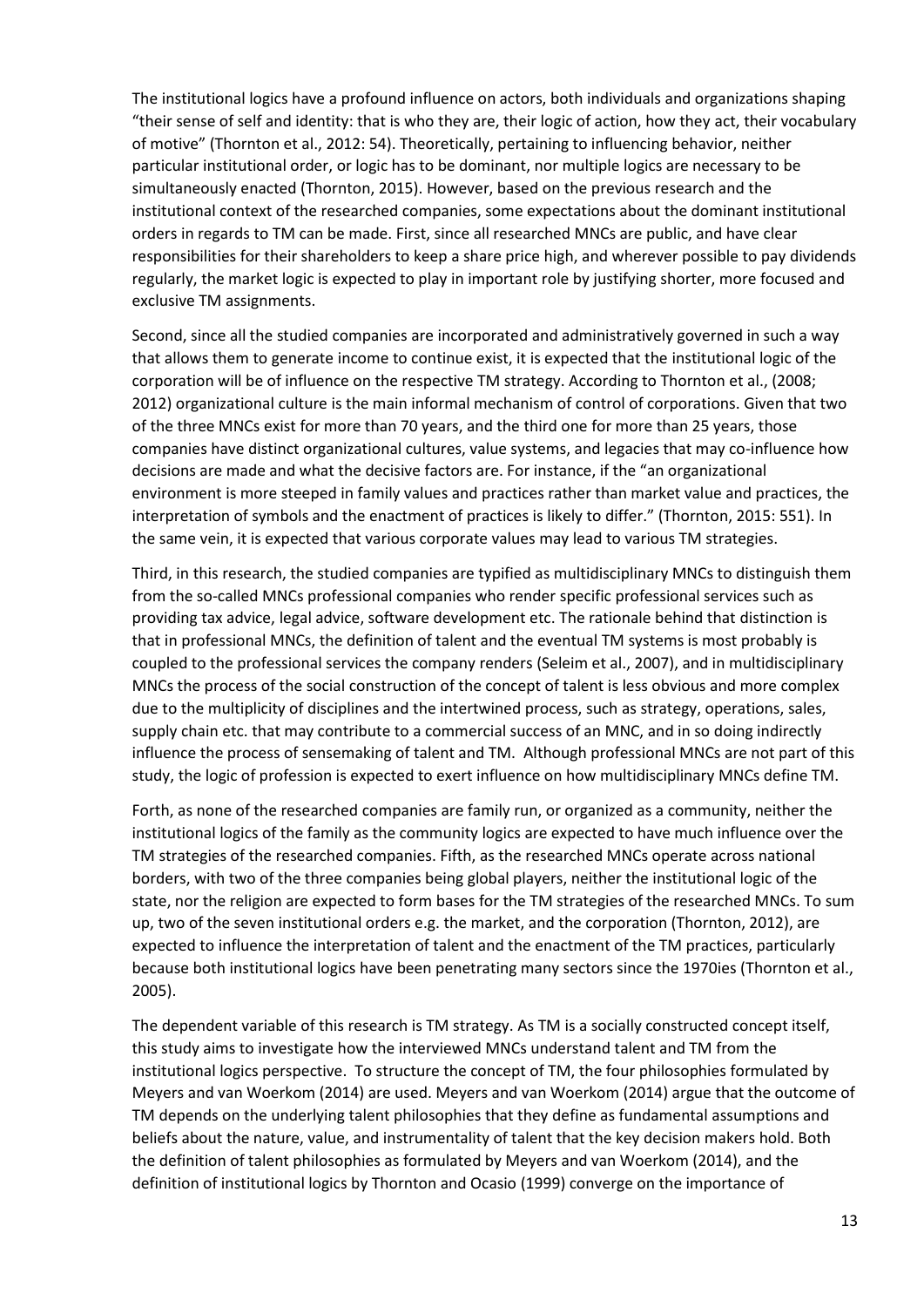assumptions, believes and values in shaping the meaning of practice. Due to that theoretical congruency, the four philosophies are integrated into the structuring the concept of TM.

The two important themes of the empirical part of this study pertain to the reconstruction of the institutional logics from the empirical data and to applying them to the TM practices of the participating MNCs. The reconstruction of the institutional logics is a challenging process as to date, there is no consensus among institutional scholars on how to reconstruct institutional logics (Weber et al., 2013). Nevertheless, scholars including Greenwood (2010), Fuenfschilling and Truffer (2014), Thorton et al. (2005) are increasingly using the system of ideal types, introduced by Friedland and Alford (1991), and perfected by Thornton (2004; Thornton et al., 2012). Thornton et al. (2012) assert that in theory construction as well as an empirical research, using of the ideal types yields rich and generalizable understanding of the processes that shape the observed institutional outcome. Theoretically, the ideal types are a model to gauge the relative distance from the observation to the ideal type. Thornton et al. assert that "The elemental categories on the vertical Y-axis are not exhaustive and can vary in terms of which ones are most salient to the researcher's questions and research context" (2012: 56).

In this study, to be able to reconstruct institutional logics, the categories developed by Thornton et al., (2012) are used. The selection of the categories is based on their salience to answer the main research question. Furthermore, the definition of the categories extracted from the ideal types (Thornton et al, 2012) are provided for the two expected institutional orders of the market, and the corporation. One of the earliest categories developed by Thornton and Ocasio (1999) as part of their research on executive succession in Higher Education pertains to the logic of investment. For instance, the ideal types pertaining to logic of investment are different for the above mentioned institutional orders. Whereas the market logic justifies committing capital to capital market, the corporation logics legitimizes committing capital to the corporation (Thornton et al., 2005). Another two categories that appeared in the earlier work on ideal types by Thornton and Ocasio (1999) pertain to legitimacy and strategy. According to Thornton and Ocasio, legitimacy is one of the key mechanisms through which institutional logics focus attention on issues and solutions and shapes the availabilities of alternatives. They argue that the consequences of the sources of legitimacy across different institutional orders with respect to how likely the power is likely to be enacted, is a powerful way to theorize which logics is likely to be dominant and transformative versus complementary and stable (Thornton et al., 2012).

In their ideal types, Thornton et al. (2012) define legitimacy of the logic of the market, and the corporation respectively as the share price, and the market position of the firm. Basis of strategy is one of the categories used by Thornton and Ocasio (1999) to analyze institutional logics in Higher Education Publishing. They found that under the editorial logic the business strategy of publishing firms was an organic growth, whereas publishing houses who followed the market logic realized growth through acquisitions as it was faster and easier compared to the organics growth (Thornton & Ocasio, 1999). In the latest version of the ideal types, the basis of strategy for the two institutional orders of the market, and the corporation, are respectively: increasing efficiency for generating profit and increasing the size and the diversification of the firm.

Sources of authorities are an important distinction factor as it shows who in de organization has the power and the responsibility to make decisions. Thornton builds forth on Weber's definition of authority for whom authority was equal to the probability that a specific group of people would obey instructions coming from a source of authorities (Thornton, 2004). The conformity of the group occurs because its members consider the instructions a legitimate source of control. (Thornton, 2004) Ideally, the market logic has shareholder activism as a source of authority; for the corporation logics it is top management (Thornton et al., 2012). Furthermore, Thornton et al. (2012) specify informal control mechanisms for each of the institutional orders as follows: for the market order those are industry analysts, and for the corporation informal control mechanisms pertain to the organizational culture. Moreover, Thornton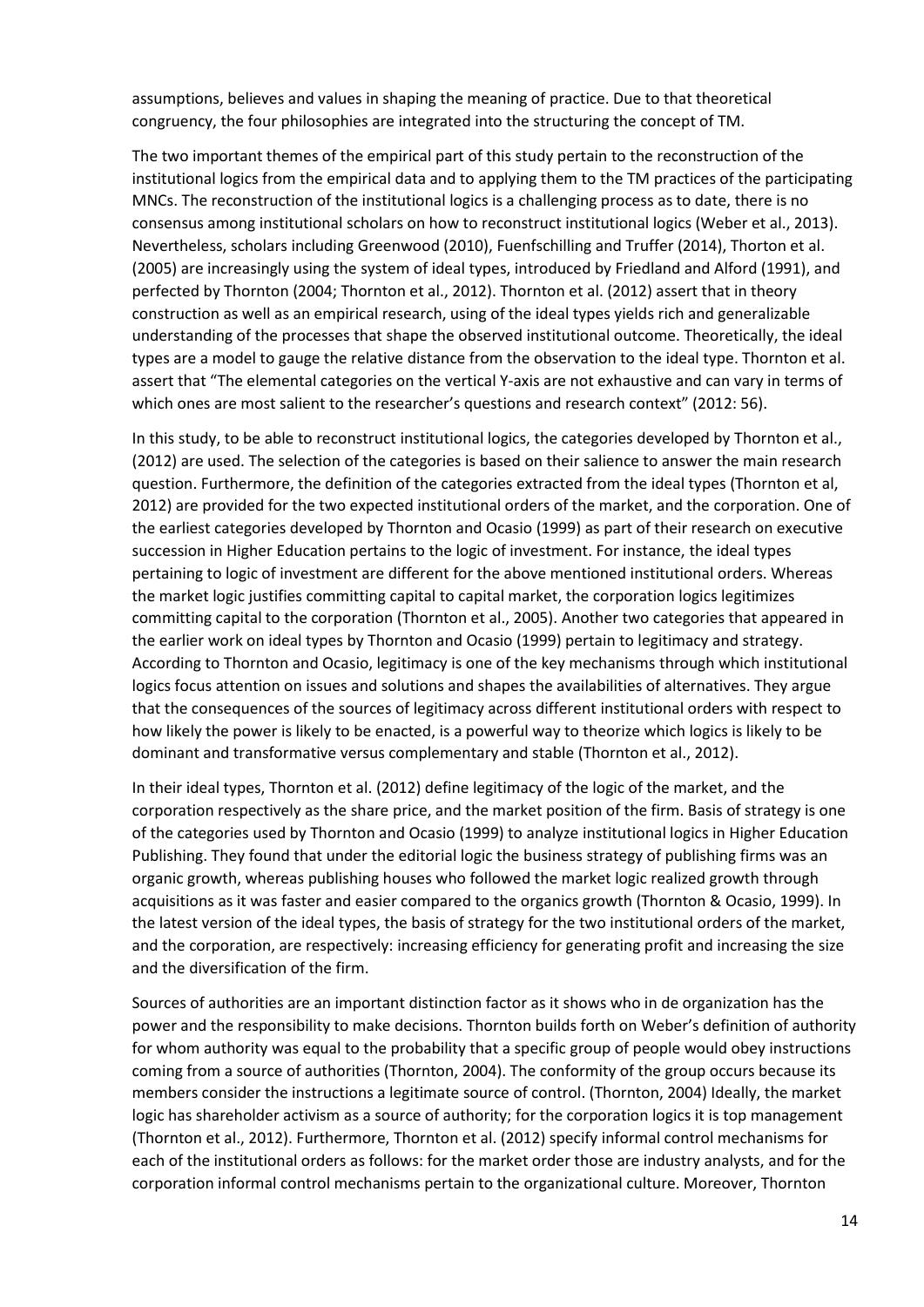maintains that the institutional order of the corporation and the profession differ in regards to control over expertise. For the letter, it is the corporation itself, and for the profession, the control over expertise is conducted by the professionals themselves (Thornton, 2004). Thus the category of control over expertise has been created.

The expectation that the institutional logics of the market, and the corporation will exert influence over TM of the companies does not exclude the possibility of discovering other institutional logics which will be analyzed according to the same categories developed by Thornton et al. (2012) as described above. For the cross-case analysis, two variables have been proved salient: an organizational form and the organizational size. According to Haveman and Rao (1997; in: Thornton & Ocasio, 1999), the organizational form may be a central mechanism to embody and propel institutional logics. Furthermore, earlier research has indicated that the size of the organization is of influence on how HRM practices with which TM has long been associated, are implemented by MNCs (Child, 1973).

The rest of this paper is structured as follows. The next section describes the methodology of this research in detail, followed by section five where the cases are discussed and analyzed.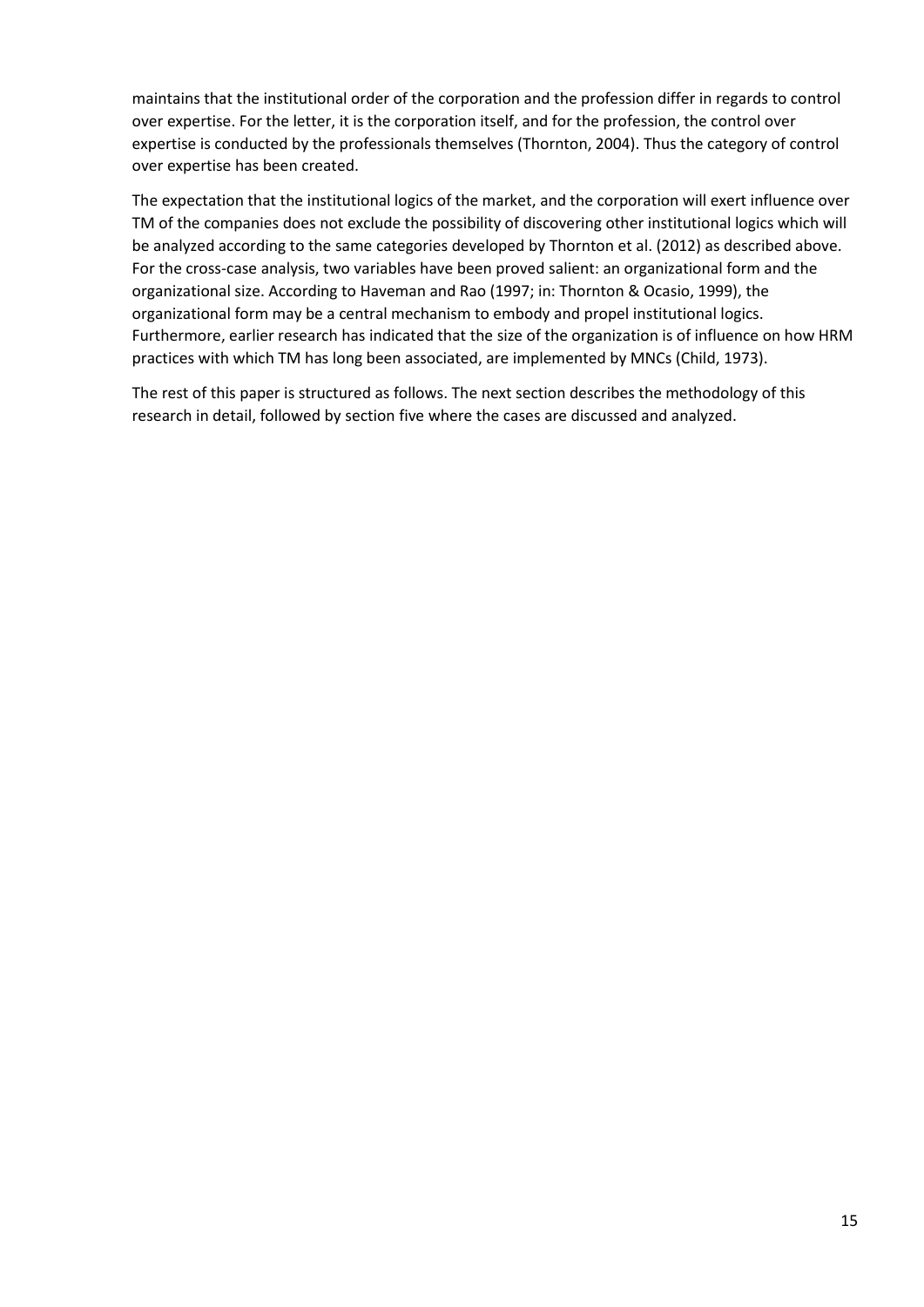# <span id="page-16-0"></span>3. METHODOLOGY

Consistent with Yin's (2002) claim that case studies are appropriate for research aiming at finding answers to explanatory questions, e.g. how and why something happen, the current research is designed as a comparative case study. Since variation in organization's internal and external environment is indispensable for answering the research question, the comparative design has been chosen (Bryman & Bell, 2015) with a regional unit of an MNC being a unit of analysis. Comparative design is used when social phenomena are thought to be better understood when they are embedded into two or more meaningfully contrasting cases (Bryman & Bell, 2015). In line with the methodology of case studies (Yin, 2002), data collection and data analysis (within-case analysis) were carried out simultaneously. It helped to fine-tune questions for each of the following interviews zooming in on patterns and circumstances that seemed to play an important part in the previous interviews. In part, the collection and analysis of the data coincided in time as due to the availabilities of the interviewees, it took four months to collect the data, and it provided enough time to analyze each case individually.

### <span id="page-16-1"></span>3.1 SAMPLING

The sampling approach was both purposeful and self-selecting. In order to be able to elucidate institutional logics that motivate the choice of an MNC for one of the TM philosophies articulated by Meyers and Woerkom (2014), regional headquarters of MNCs in the Netherlands were invited via LinkedIn to participate in the research. Since empirical evidence suggests that institutional logics, applied at various levels of companies may be industry specific (Thornton & Ocasio, 2008), MNCs from different economic sectors were approached. The choice to contact (regional) headquarters of MNCs in the Netherlands was made due to pragmatic reasons, as Rotterdam School of Management of the Erasmus University is well known and has a high reputation in the Netherlands, and this fact was thought to improve the accessibility of the target companies. In total, approximately fifty people were invited to participate, and, initially, three invitees agreed to participate: a response rate of six percent. However, after the first interview, one Regional HR Manager stopped responding to e-mails and phone calls, reducing the sample size to two companies. The third company was approached through the author's network. Each of the three companies has a unique context that is indispensable for understanding the institutional logics (Thornton, 2004) in regards to the chosen TM strategies, and while being not so large, the sample size of three companies is appropriate for undertaking a deep, caseorientated analysis (Onwuegbuzie and Collins, 2007; in Bryman & Bell, 2015).

The targeted interviewees were those who had insight in global talent management, had a decision making authority, and viewed TM practices from various angles due to differences in their responsibilities (Corbin & Strauss, 2008). The initial contact was made with the Talent Manager, or HR Manager; for selecting other interviewees within the same company, the snowball method was used (Verscheuren & Doorewaard, 2007). At each company, at least two employees in senior positions were interviewed to obtain more than one perspective on TM. In total, seven in-depth interviews have been taken.

Child (1973) empirically proved that the size of the subsidiary has influence of the implementation of the HRM practices of the MNC. The three approached companies happened to be divided into regions with each region having its own headquarters. The included into the research regions differed in size: the smallest consisted of 3.500 people, and the biggest comprised of 55.000 permanent employees.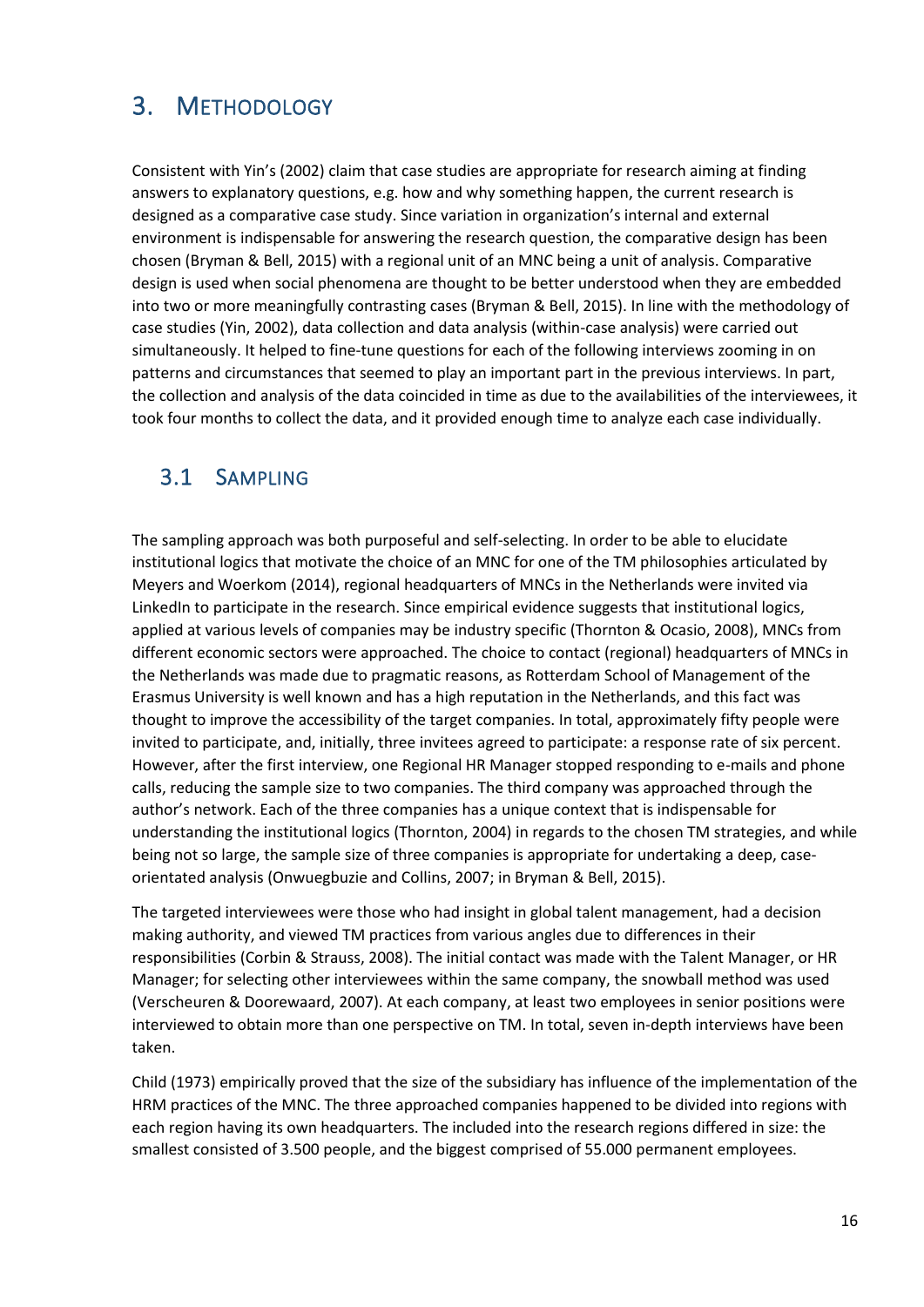## <span id="page-17-0"></span>3.2 DATA COLLECTION

This research is set as a qualitative study with an analytic induction as a general strategy (Bryman & Bell, 2015). Prior to data collection, the main research question was formulated to create a well-defined focus and to systematically collect required data (Mintzberg, 1979). The main objective of the data collection was to gather information which would permit to reconstruct the institutional logics underlying the TM strategies of the selected companies based on the ideal types articulated by Thornton and Ocasio (2008) who define ideal types as theoretical models used for comparing the effects of various meanings within a location with a definable boundary. Ideal types do not describe a reality, rather they are representations of norms, structures, and symbols that correspond to a higher-order institutional reality with an institutional logic (Durand et al., 2013). To that end, the most constructs were identified a priori based on the assertion of Thornton (2004) that institutional logics are characterized by legitimacy, authority structures, strategy, logic of investment etc. as it pertained to the TM strategies of the companies. According to Eisenhardt (1989), identifying constructs in advance does not contradicts theory-building; in fact, while being tentative in this type of research, it provides researchers with a solid empirical grounding.

The data collection was conducted in two stages. In Stage One, a study of academic literature was performed. Additionally, company information available online and in business magazines were included in the analysis. In Stage Two, information was gathered through in-depth semi-structured interviews which were approximately one hour in lengths. The open-ended nature of the research question left space for the interviewees to elaborate on a topic (Bryman & Bell, 2015). To elicit more information from the interviewee, an interviewer used a laddering technique by asking for specific examples that would illustrate the answer (Easterby-Smith et al., 2013). Whenever possible, interviews were conducted face-to-face. In other cases, Skype was used. With permission of the interviewees, interviews were taped. In two cases, when it was not possible, the notes were taken instead.

The interviewees were given an opportunity to review the transcripts and to check for eventual inaccuracies. All interviewees have used that opportunity, and all of the transcripts were returned edited. The revision pertained mainly to replacing the exact numbers by approximate ones, and to reformulating some sentences. The purpose of the research was conveyed as comparison of TM strategies of MNCs in different industries. When asked about the theory used, interviewees were told that the study was based on the previous work of Capelli (2008), Collings and Mellani (2009), and Meyers and Woerkom (2014). The theoretical framework of institutional logics was not mentioned. While it is certainly an ethical concern (Rosnov & Rosenthal, 2002), the decision not to disclose the theoretical framework was made on purpose, in order to prevent the interviewees from making socially desirable adjustments when reviewing the transcripts. The interviewees were informed about the theoretical framework upon the research completion.

To ensure cooperation of the interviewees, it was agreed that neither their identities nor the names of their companies would be disclosed. In this study, the functions of the interviewees are mentioned in the research. In line with the methodology of case studies (Yin, 2002), data collection and data analysis were carried out simultaneously. On the one hand it helped to fine-tune questions for each of the following interviews zooming in on patterns and circumstances that seemed to play an important part in previous interviews. After each interview, the researcher posed herself a question borrowed from Eisenhardt (1989): "How does this case differ from the last?" In almost all cases it let to the inclusion of additional questions or to an omission of the existing ones. The researcher had enough time to analyze within-case data between the interviews as due to busy agendas of the interviewees, it took four months to collect the data.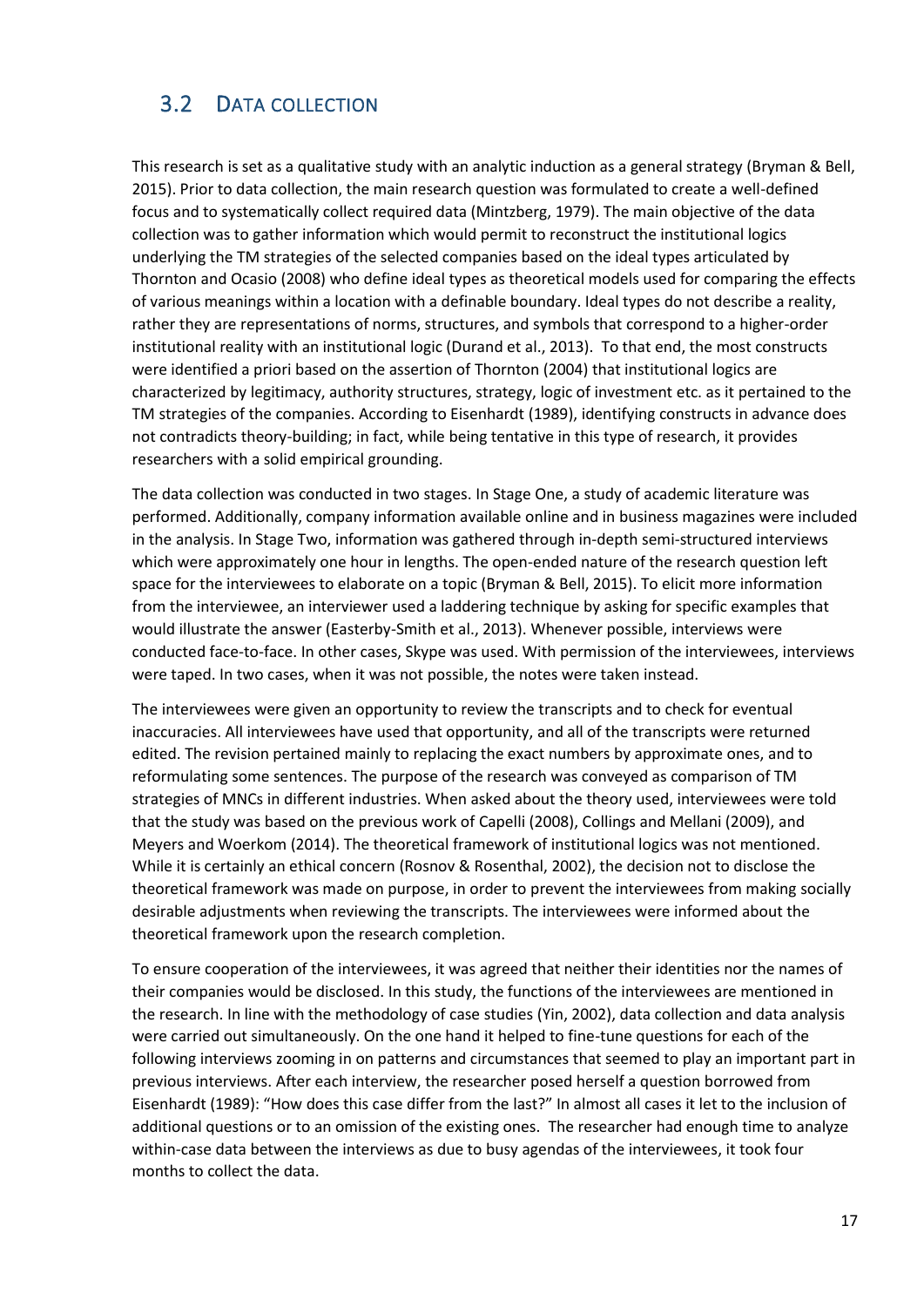### <span id="page-18-0"></span>3.3 DATA ANALYSIS

Eisenhardt (1989) asserts that although analyzing data is the core of building theory, it is the least codified part of the process. She maintains that a profound knowledge of each individual case is required prior to conducting a comparative analysis of multiple cases (Eisenhardt, 1989). The first step, therefore, was performing the within-case analysis by extracting passages pertaining to the a priori defined codes from the transcripts. King (in: Easterby-Smith et al., 2013) defined codes as labels or descriptive headings for certain text, and taken together those codes form templates that could be laid over the raw data to determine the patterns. King coined the term "Template analysis" to name that technique. The upfront defined codes were borrowed from the TM philosophies proposed by Meyers and Woerkom (2014) and the ideal types developed by Thornton & Ocasio (2008). Answers pertaining to the same constructs that were given by different employees working for the same company, were examined for eventual inconsistencies (Eisenhardt, 1989). In some instances, it led to asking for additional information to clarify the statement. To organize the reduced data in a meaningful way, it was displayed in a table (Miles & Huberman, 1994) where the fields were populated by the key concepts emerging from the empirical data. The above mentioned steps were taken twice: the first time to determine what TM philosophy as described by Meyers and Woerkom (2014) was applicable in each case, and the second time to systematize the raw data according to ideal types of Thornton & Ocasio (2008).

The second step entailed searching for cross-case patterns. Kahneman and Tversky (1973) found that people tend to make hasty conclusions based on limited data. To counteract that tendency, each pair of cases was investigated for differences and similarities. Forced comparisons helped to break simplistic frames in similar cases and obtain more sophisticated understanding of different cases. As a result, it led to distinguishing categories and constructs that were not anticipated at the beginning of the research Eisenhardt (1989). For instance, constructs like 'basis of TM strategy' emerged from the cross-case comparison. The data was presented in a consolidated table in which data from all three cases were integrated.

The process of formulating propositions based on the conducted case studies was highly iterative in nature and involved viewing the collected empirical evidence from different perspectives (e.g. Eisenhardt, 1989; Miles & Huberman, 1994; Yin, 2002). To be able to answer the research question, institutional logics had to be reconstructed from the empirical data. To date, however, there is no consensus among institutional scholars on the methodology that should be used to create the ideal types. While Thornton (e.g. Thornton & Ocasio, 2008; Thornton et al., 2005) rely on the ideal types for theory construction, Weber et al. (2013) maintain that the ideal types of institutional logics should emerge from the empirical data as "as logics are meant to represent lived social realities rather than merely presenting analytic ideal types and models that the researcher identifies a priori for analytic convenience". At the same time, Weber et al. (2013) acknowledge that the a priori defined ideal types may help to distill the essence of the logic. The categories from the ideal types developed by Thornton (2008) were used exactly for that reason.

Consistent with the claim of Eisenhardt (1989) that an emerging theory or concepts need to be continuously compared with extant literature, the emerging logics were compared to the theoretically constructed ones from different studies. The goal was twofold. First, the goal was to avoid a possible confusion as researchers tend to label the constructed logics arbitrary. For instance, while Kitchener (2002) in his research on the logic of managerialism in professional fields built forth on the earlier work of Scott et al. (2000; in: Kitchener, 2002) and used the same labels for logics, Fuenfschilling and Truffer (2014) created and labeled three types of institutional logics in the Australian water sector as 'Hydraulic logic', 'Water Sensitive logic', and 'Water Market logics' based on the values that corresponded to each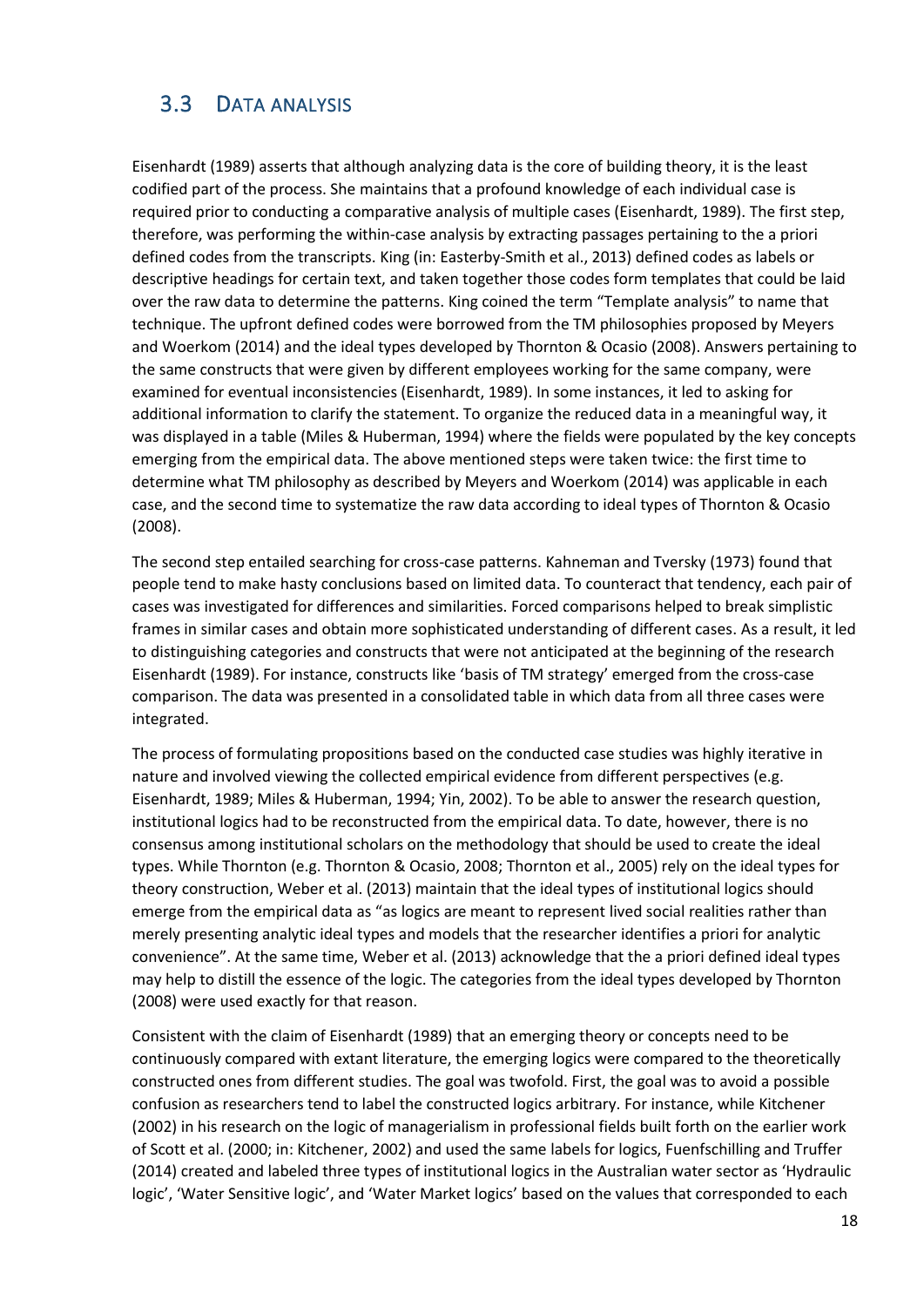of the logics. The second goal was to avoid plagiarism by inadvertently labeling the emerging logic the same way as in the previous studies on other topics, or in other industries.

Finally, the developed propositions are the result of juxtaposition of the evidence provided by the cases. Eisenhardt (1989) argues that a new theoretical vision is more likely to emerge when a researcher attempts to reconcile data from different sources, across cases, and between cases and the extant literature.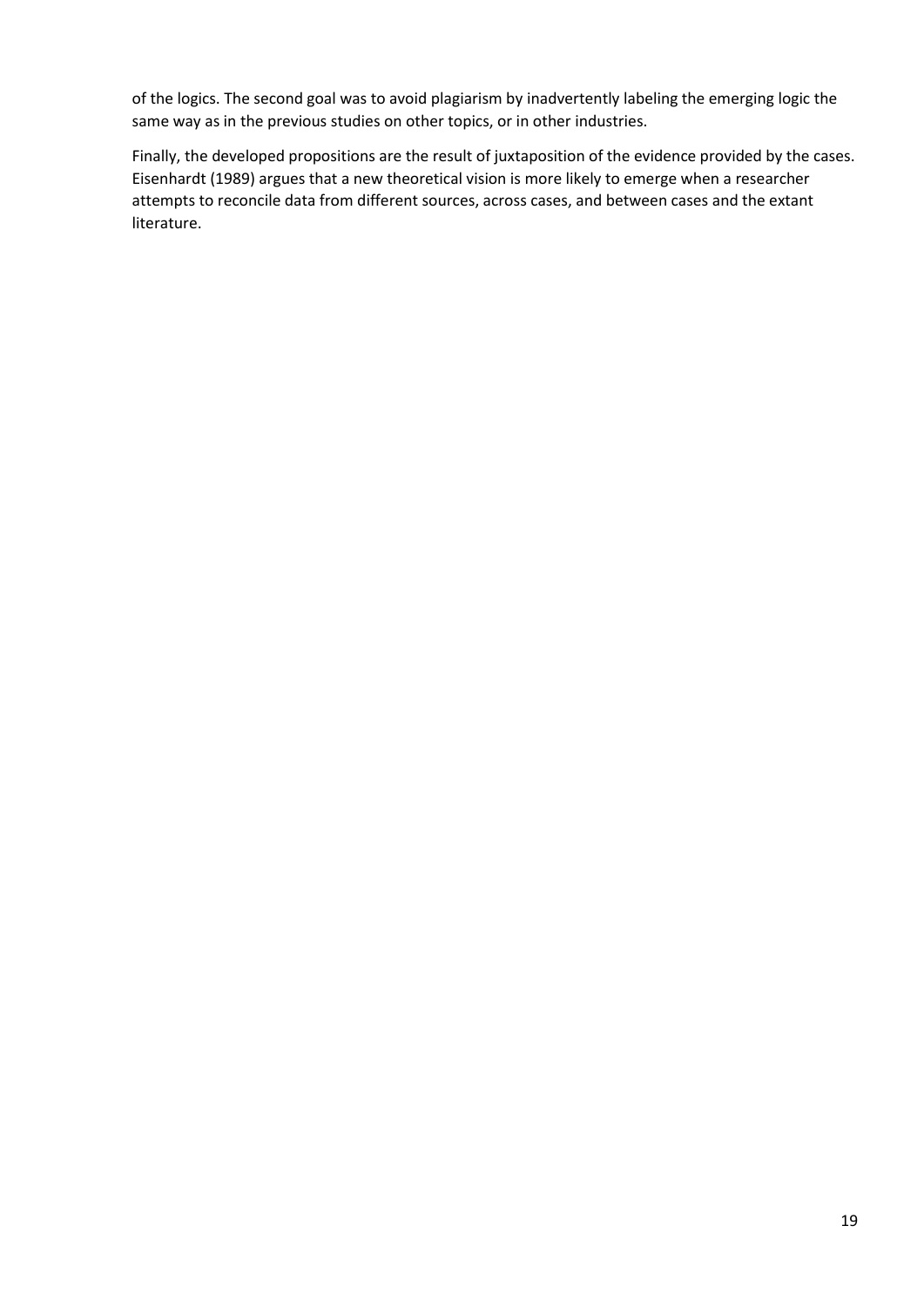# <span id="page-20-0"></span>4. CASE INSTANTIATIONS

The empirical data have been collected by three listed MNCs. All of the companies operate in various sectors of the very broad industry of consumer goods and services. The company in Case One is a global provider of imaging technologies, the company in Case Two is a leading sport brand, the company in Case Three is active in the hospitality business. All three companies are multidisciplinary. As the institutional logic of the corporation and the market have been penetrating many sectors since the 1970ies (Thornton et al., 2005), it is expected that they will influence TM in all three companies.

## <span id="page-20-1"></span>4.1 CASE ONE: A GLOBAL JAPANESE ELECTRONICS COMPANY

The Company has a 70-plus-year-history, and it defines its corporate DNA as a respect for humanity, an emphasis on technology, and the enterprising spirit that the company. The Company operates its business in three segments: the Office Business Unit, the Imaging System Business Unit, and the Industry and Others Business Unit. The Office Business Unit is by far the largest, generating worldwide 55% of the Company's revenue. The company has a broad range of products projectors, printers, digital production printing systems, semiconductor lithography equipment etc. The Company sells its products under its own brand name and through its sales subsidiaries. The Company consistently devotes approximately 10% of its net sales to research and development. The R&D facilities are mainly located in Japan.

The Global business of the Company is divided into three regions: Asia, Europe and Americas. In addition to the Corporate Headquarters in Japan, each region has its own headquarters; in Europe, or the EMEA (Europe – Middle East – Africa) region as it is officially called, the Corporate office is shared between the UK and the Netherlands. Each region reports to the headquarters in Japan, but has a substantial autonomy in regards to the operational side of the business.

The Company is listed on the Tokyo Stock Exchange and has a secondary listing on the New York Stock Exchange. The Company's strong financial position has been recognized by such financial services agencies as Standards and Poor's, Moody's and R&I. For the last ten years, Standard and Poor's gives the company 'AA' rating which means that the Company has a very strong capacity to meet its financial commitments. Yet, the Company's revenue was hit hard by the economic crises of 2008. In 2009, the net sales decreased by 21%. The consistent recovery of the revenue has started since 2012, although the revenue level of 2007 has not yet been reached. The Company's financial targets for 2020 include among other things Operating Profit Ratio of 15% or more, Net Income Ration of 10% or more, and Shareholders' Equity Ratio of 70% or more (Company's Annual Statement, 2015).

Currently, the Company is restructuring its business from being product-oriented to solution based. The key strategies include: establishing a new production system to achieve a cost-of-sales ratio of 45%; reinforcing and expanding new businesses while creating future businesses; restructuring global sales network in accordance with market changes; enhancing R&D capabilities through open innovation; completing the Three Regional Headquarters management system capturing world dynamism. In line with market demand, the Company is consistently changing its portfolio from B2C to B2B.

#### The Company's TM

TM and Talent Development are part of the Human Resources Strategy build upon three corporate guiding principles of self‐motivation, self‐management, and self‐awareness. Although Talent Management and Development policies are centrally defined; they are unique for all of the three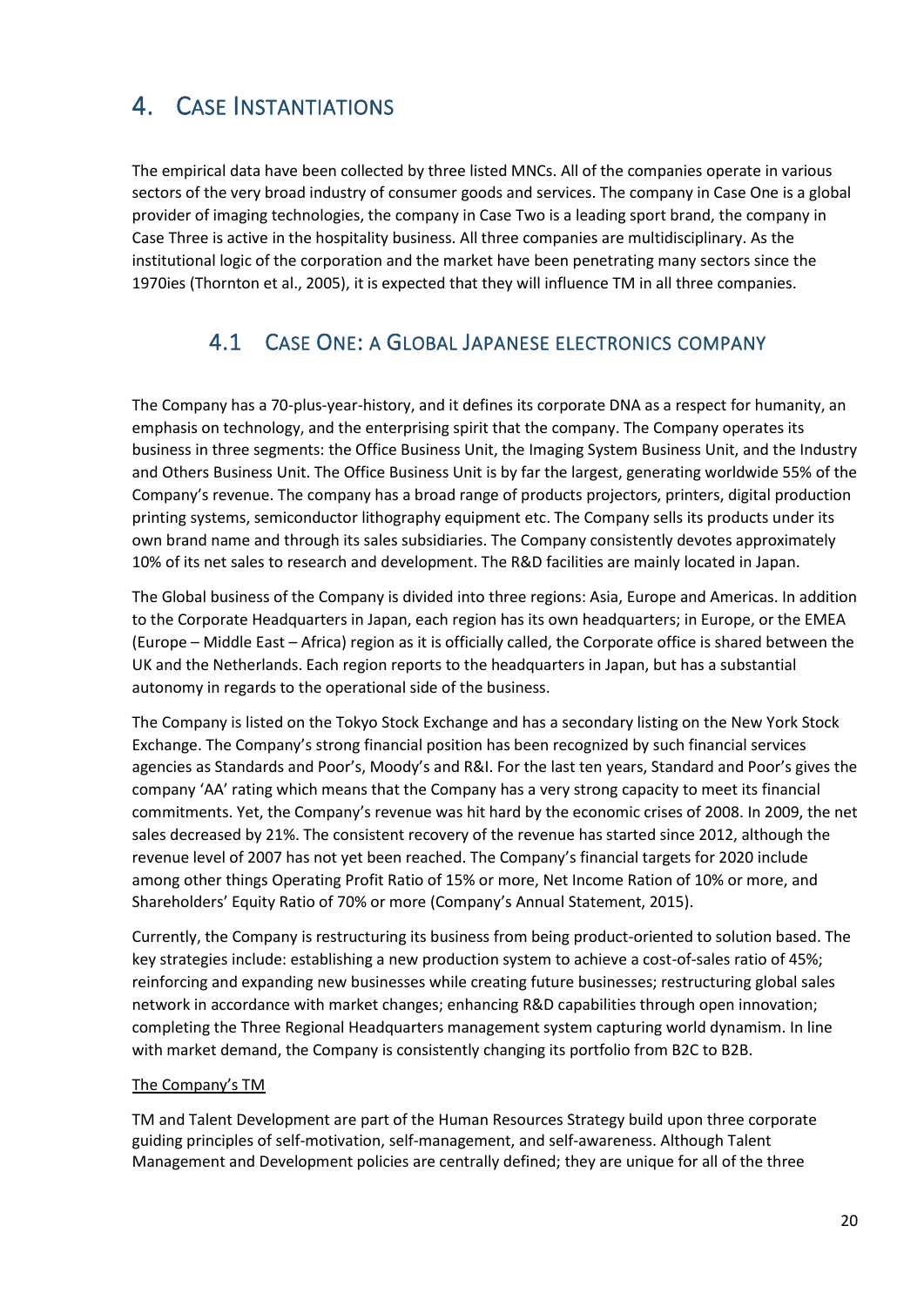regions. At EMEA, there are three people who are ultimately responsible for designing and assessing the TM strategy: Talent Acquisition Manager and Talent Management Manager, both of whom report directly to European Director of Leadership and Management Development.

The EMEA workforce consists of 18,000 people who are spread out among 40 – 50 countries. In EMEA, the Company hires approximately  $1,100 - 1,200$  people per year. In EMEA, the Company rolled out a new TM strategy in 2015. The main business rationale behind the introduction is being able to costefficiently determine where successful people in the region are located, and if they are willing to relocate. To streamline a search process, the company is using the Talent management software tool of Cornerstone similar to LinkedIn. Employees are encouraged to use the tool but are not obliged to. The objective is to stimulate employee development, internal recruitment process and mobility across the functions as well as across the subsidiaries within the region.

The interviewed managers confirmed that given the high rate of technological development, it is becoming increasingly challenging to make strategic decisions for the years to come. Changes in the market demand may lead to re-formulation of the business strategy which in fact may affect the employee population. Thus, flexibility and mobility of the employee population is becoming increasingly important for the Company. Table 1 is populated by key words from the interviews, and from the Annual Reports.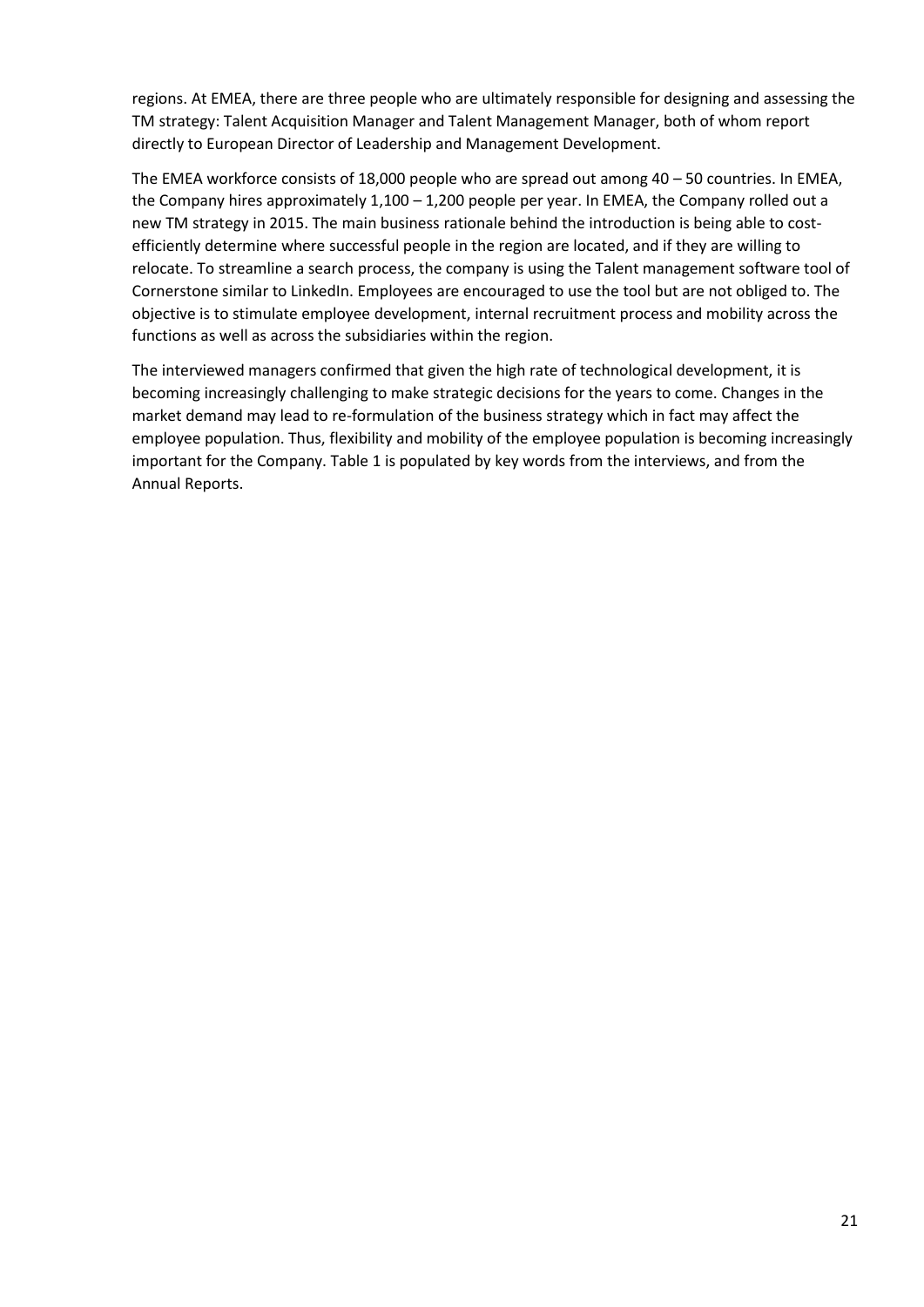<span id="page-22-0"></span>

| Categories                                 | Corporation                                                                                                                                                                                                                                                                 | Market                                                                                                                                               |
|--------------------------------------------|-----------------------------------------------------------------------------------------------------------------------------------------------------------------------------------------------------------------------------------------------------------------------------|------------------------------------------------------------------------------------------------------------------------------------------------------|
| Sources of<br>Legitimacy                   | The firm position and the rank within the corporate group.                                                                                                                                                                                                                  | The Company's financial targets for 2020 include<br>Shareholders' Equity of 70% or more.                                                             |
| Sources of<br>Authority                    | Regional Headquarters: content of TM programs.                                                                                                                                                                                                                              | Shareholder activism<br>fueled by the ratings by the financial agencies the<br>Company cites in its Annual reports.                                  |
| Basis of strategy                          | Increase the size and strengthen the firm's position.<br>Reinforce and expand new businesses while creating future<br>businesses<br>Examples of new businesses are: nanoimprint, medical services.<br>Changing from a product-centric organization to a services<br>driven. | The Company's financial targets for 2020 include among<br>other things Operating Profit Ratio of 15% or more, Net<br>Income Ratio of 10% or more.    |
| <b>Informal Control</b><br>Mechanisms      | Organizational culture based on the enterprising spirit and<br>values of self-motivation, self-management, and self-awareness                                                                                                                                               | Market analysts of Standards and Poor's, Moody's and<br>R&I.                                                                                         |
| Basis of TM strategy                       | Strategic workforce planning.                                                                                                                                                                                                                                               | Uncertain Return on Investment for a long-term planning.                                                                                             |
| Control over<br>Expertise                  | Regional Headquarter and HR Directors of the EMEA<br>subsidiaries.<br>Department managers and line managers: adopting the content<br>of the trainings to the needs on the floor.                                                                                            | Market surveillance authorities.                                                                                                                     |
| <b>Formal Control</b><br>Mechanism over TM | Formal procedure based on Learning Agility Test.                                                                                                                                                                                                                            | Not applicable                                                                                                                                       |
| Logic of Investment                        | Succession management: Exclusiveness.<br>Retention through Career Entrepreneurship: Exclusiveness.<br>Development of Future Leaders through mobility:<br>Exclusiveness.                                                                                                     | Focused Investment in Recruitment and Development.<br>Efficient internal sourcing to reduce costs, increase<br>productivity and retention of talent. |

#### TABLE 1. INSTITUTIONAL LOGICS OF TM AT THE ELECTRONICS COMPANY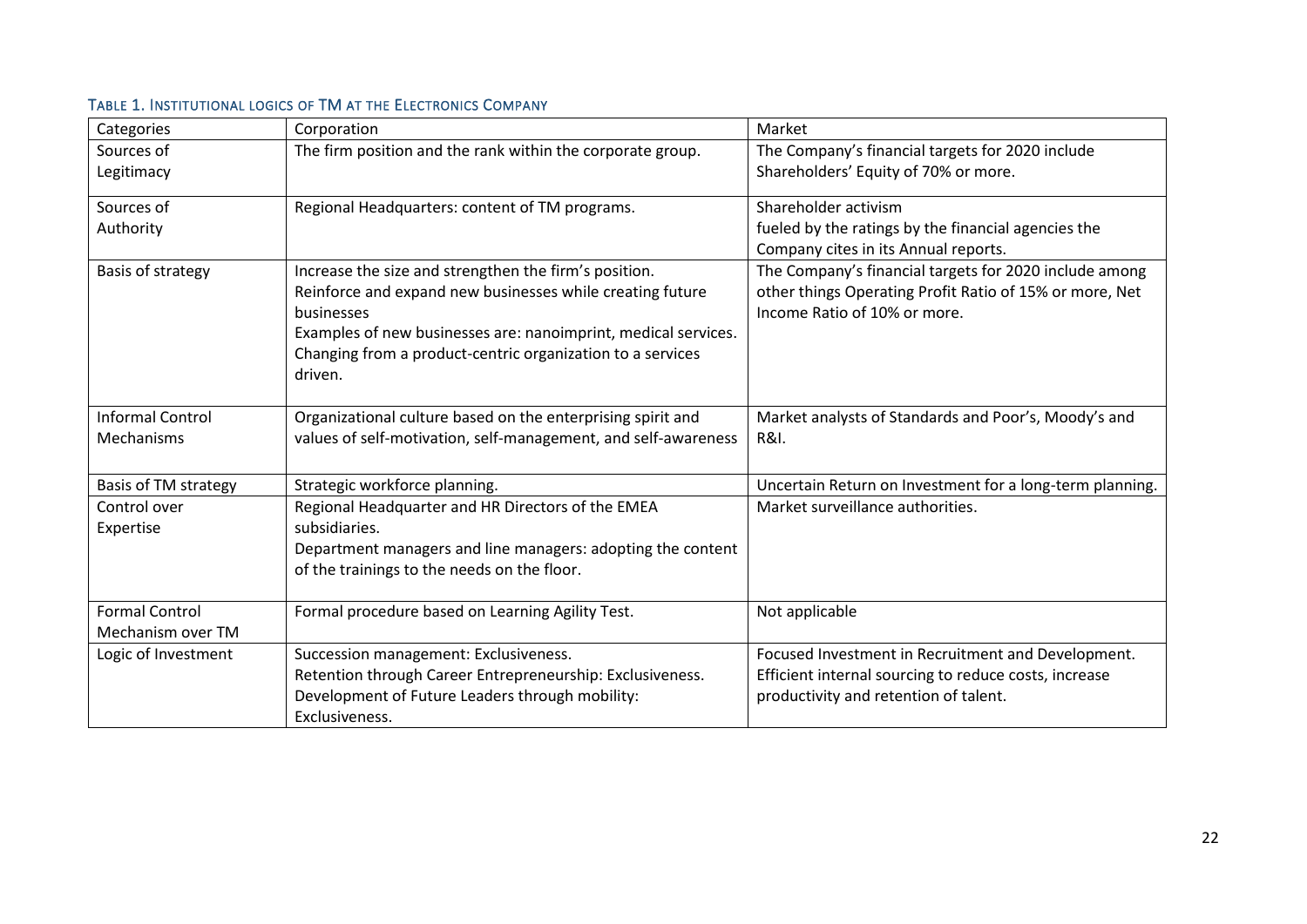#### **T**he influence of institutional logics on TM

In its pure form, both the institutional logic of the market and the corporation are rather impersonal. For instance, Thornton et al. (2005; 2012) maintain that the source of identity of the market is faceless, and that of the corporation is rooted in bureaucratic roles and the quantity of production. With the exception of the Talent Development strategy which requires regular one-to-one meetings with one's own manager, the created by the Company TM strategy is in fact an efficient tool that matches the demand and supply of manpower in the various business units of EMEA. The most part of TM is routinized which is congruent with the institutional logics of corporation. Furthermore, the TM strategy is congruent with the market logic of improving efficiently through "the optimal use of the human resources worldwide". The TM manager of the Company explains:

There is equally demand from the business side for bringing transparency around succession: who is going to succeed who? And now we can easily trace that in the system. The TM system enables us to easily identify who is ready to make the next step immediately or over so many years and so, and you know exactly what a development plan you need to set up for that person.

Yet, from the market logic, setting-up a long-term development plan, is an investment with a rather uncertain payoff. First, it takes two to five years to complete a TM program at the Company, so for the Company it is certainly a long-term investment. Second, if employees do not get jobs inside the company that they like, they are free to leave, and the most talented among them have the most freedom to do so (Capelli, 2008), which would be a complete waste of investment for the Company. Here is how TM manager addresses this issue:

You have developed a certain organization, and you never what will happen in the future. So we cannot tell you that we will keep stimulating you to get a HRD position in the future. We even do not know even if that position will be available in the future, or maybe there will be multiple candidates, or maybe you will have left by that time. It always works both ways. The employee can choose to leave, but the Company may decide for another business strategy. That is the reality. There is nothing to do about it. An employee may choose to leave because he or she is up to another challenge that we may not support. That would not make us happy as we have invested in him/ her. What we then say is that you have had a fine career with us…

Thus, it can be concluded that whereas the long-term TM initiatives are consistent with the logic of the corporation, they contradict the market logic because of the uncertain and delayed payoffs. The alternative of not developing own employees entails sourcing candidates with the required competences from the labor market, thus enacting the supply-chain approach to TM advocated by Capelli (2008). Nevertheless, the Company clearly chooses to develop its employees and to promote from within. By zooming in on the basis strategy, it becomes clear that its realization requires commitment of various resources, including financial and human resources. Financially, the Company spends about 10% of its global turnover on R&D. At the same time, retention of employees is important because development of new technologically advanced products is a long process. Finally, employees with the required skills may be scarce in the market. Here is how TA manager of the Company describes it:

…the skill sets that we employed 15 - 20 years ago are not necessarily the skill sets that we look for now, or in 5 or 10 years' time. Clearly, we have a legacy business that we recruit for but if you take the areas the Company is heavily investing in, for example, 3D printing, medical imaging, mixed reality systems, those technologies and skills did not exist 10 years ago and we have never employed these types of people before. If people show the right level of aptitude and commitment, then the Company will support that.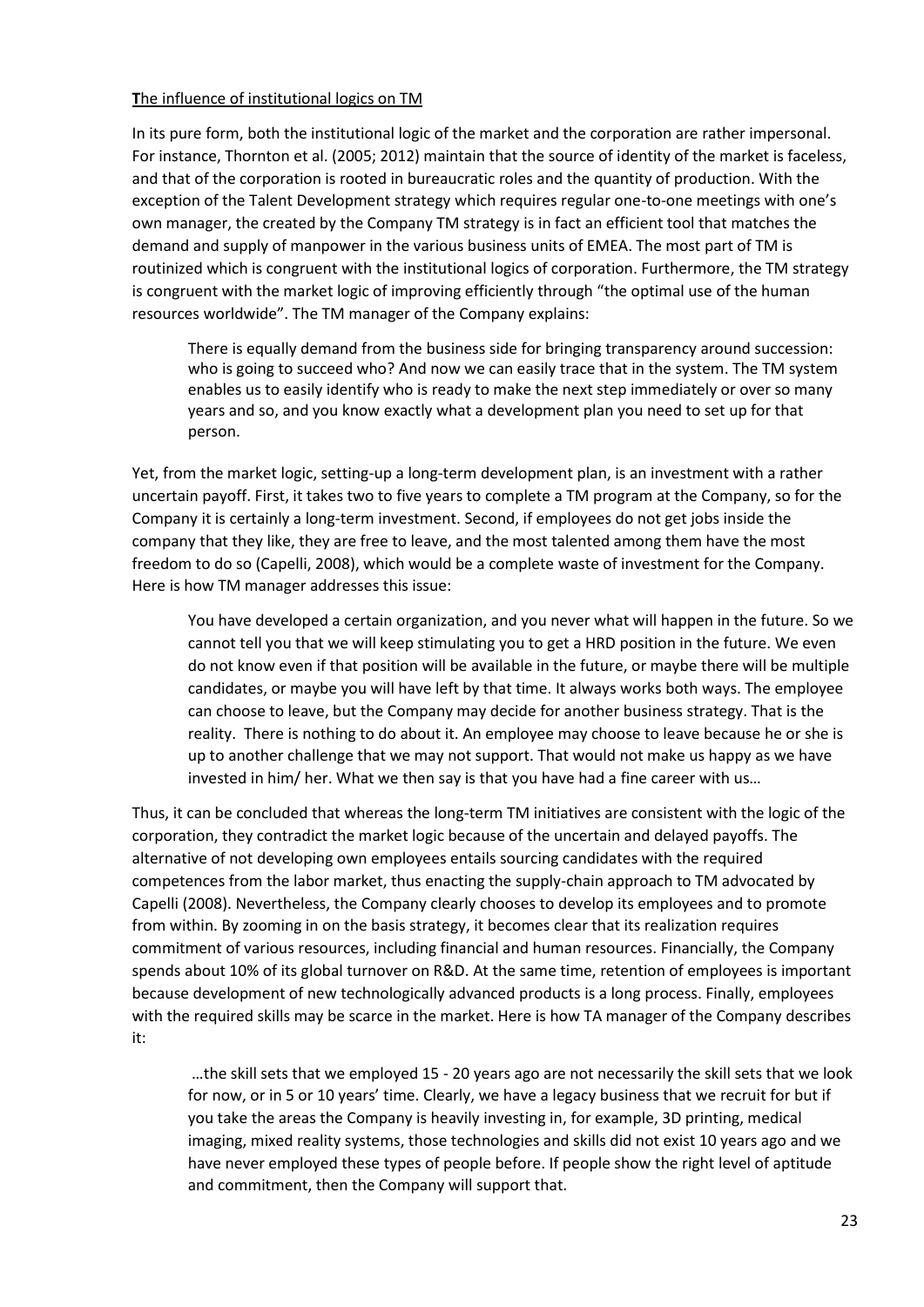Given the global transition state of the Company from a product-centered to a solutions-based enterprise, the Company has rejected the premise that past achievements are the best predictions of future achievements. This is also the reason why career development based on performance appraisal is not considered to be a part of the TM by the company. In her predictions of someone's performance, the Company relies on such personal qualities such as *inside focused, change oriented*, *people oriented,* and *result driven.* Those are the qualities that the Company certainly wants its top managers to possess. The Company measures those qualities with the self-developed learning agility tests, and it has developed its Talent Development program based on the tenet that the above mentioned qualities are developable.

TM as a tool available to all employees, yet consistent with the principle of self-motivation, which is part of the culture, it is up to the employees to seek and to make use of the provided opportunities. TM compliments Performance Management, so if an employee is not willing to make a profile on Cornerstone, and have its potential measured, he or she will still be a subject to Performance Management procedure, and in that case other than TM tool will be used for retention.

The legitimacy of investment in TM is justified to the largest extent by the necessity to improve Succession Management and Retention Management. Creating alternative career paths requires financial and human resources; therefore, coupling the number of career and development opportunities with the score on the Learning Agility test mitigates the risk of the potentially inadequate use of human resources and in so doing aims at optimizing the Return on Investments in regards to TM intervention. That is how TM manager describes it:

We find that the more learning agile you are, the more successful you are in different dynamics, in horizontal, or vertical career moves… If we look at Talent Management, there are three different levels: Performer, Growth Performer, and Future Leader. If you are a Performer, we expect you to do fine in your current role. For instance, if you work in Finance, and you want to stay there, it is totally fine. And if you are a Growth Performer, or a Future Leader, that means that you are very learning agile, and you have some career aspirations, then the career opportunities are not limited to one discipline. Perhaps it makes sense to step over to IT, or to one of our project organizations. This is possible because the employee possesses the trait that makes him/ her successful in various domains of the business."

The company has a clear stance on what is finds developable:

Someone's potential consists of behaviors, skills and knowledge. The difference between the Performer, Performer Growth and Future Leader is anchored in behavior. It is about behavior. And the behavior is not easy to develop. So changing from a Performer to a Growth Performer and then turning into a Future Leader is going to be problematic. It is still possible, it is developmental, but it is slow. Aspirations can change, and that can be reasonably fast. Aspirations are thus flexible, and the behavior is fairly stable.

Thus, the TM programs comprise for a large extent interventions aiming and improving skills knowledge. That pertains to both succession and to retention management. The former is another main reason of why the TM strategy has been rolled out. Meyers and van Woerkom (2014) maintain that employees from Generation Y, or those who entered the labor market since the turn of the century, are often targeted by TM initiatives. The interviewed TA Manager admits that one of the Company's goals is to allow the generation Y employees to explore various career paths within the same organization. The corporate logic here is supported by the market logic in two ways. First, the higher an employee scores, the more opportunities are there as the risk of unsuccessful investment in the employee's development is reduced by the outcome of the assessment. Second, it eliminates the necessity of constantly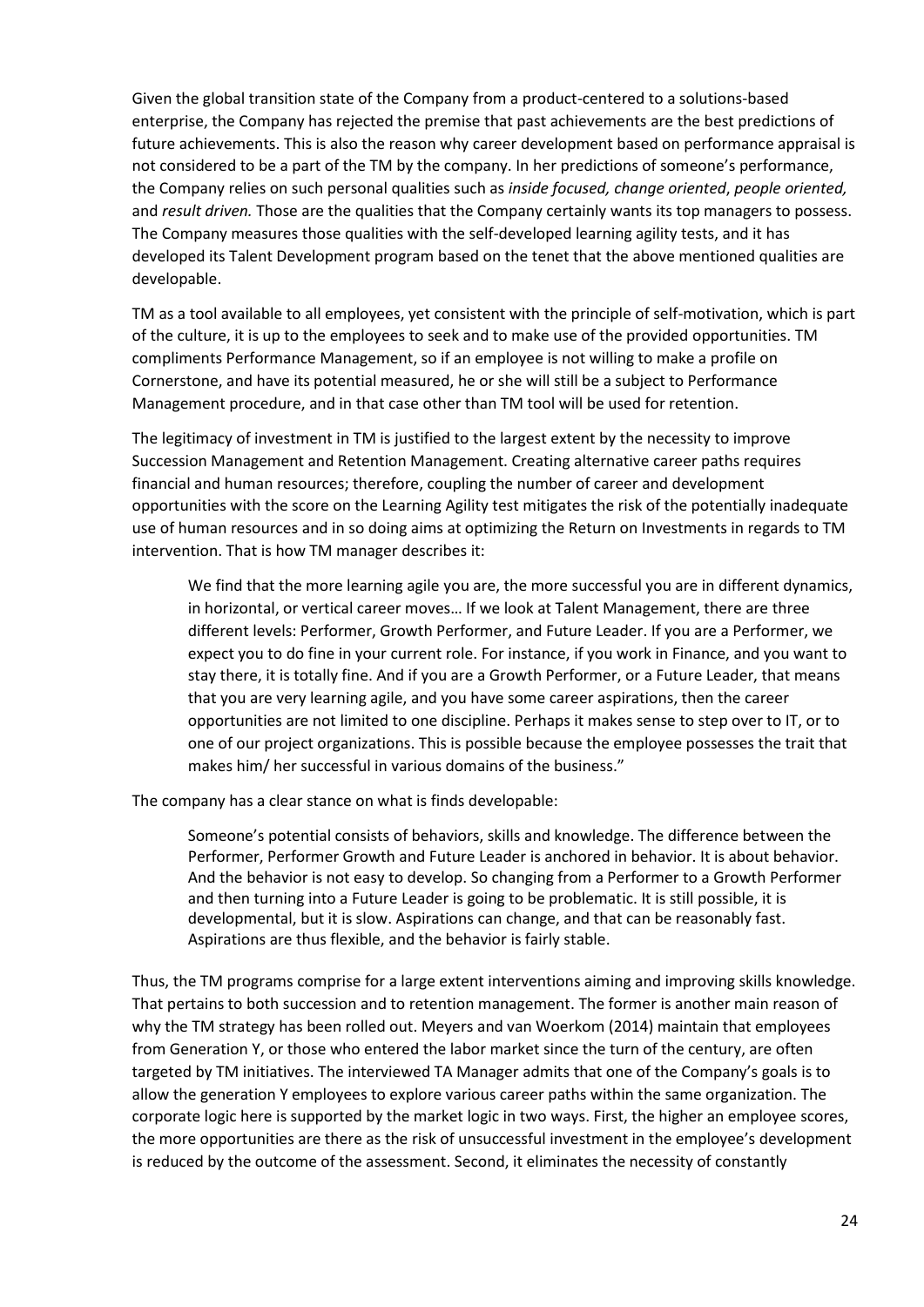promoting agile employees, thus restraining the growth of salaries which is one of the largest organizational expenses.

In the Recruitment phase, though, people are selected based on how well they fit in the immediate job opening. The decision not to test the learning agility of the candidates is legitimate according to the market logic for the following reasons. First, in some countries, for instance, in the Netherlands, there is a mandatory probation period. Thus, testing candidates who may leave after a couple of weeks would be a waste of resources. Second, the multidisciplinary organization needs Performers as much as the other employee groups, or quoting the TM manager: "The biggest group consists of Performers".

To sum up, strategic workforce planning system is congruent both with the corporate and the market logics. It is a onetime investment that makes locating potential successor efficient. With regard to the succession and retention management, the Company has taken steps to make those interventions cost efficient. For instance, by coupling the score on the Learning agility test to specific career paths, it considers talent as concept exclusive. Another example of cost-efficiency which is consistent with the market logic pertains to developing skills and knowledge instead of behavior, which the Company perceives difficult to achieve. Finally, the most expensive development programs to only those Future Leaders who are mobile within the region. Nevertheless, insofar the uncertainty in regards to Return on Investment of the TM interventions exists, there is contradiction between the corporate logic and the market logic, with the latter dominating the process of TM. In other words, the need to create alternative career paths is salient under the corporate logic and not under the market logic.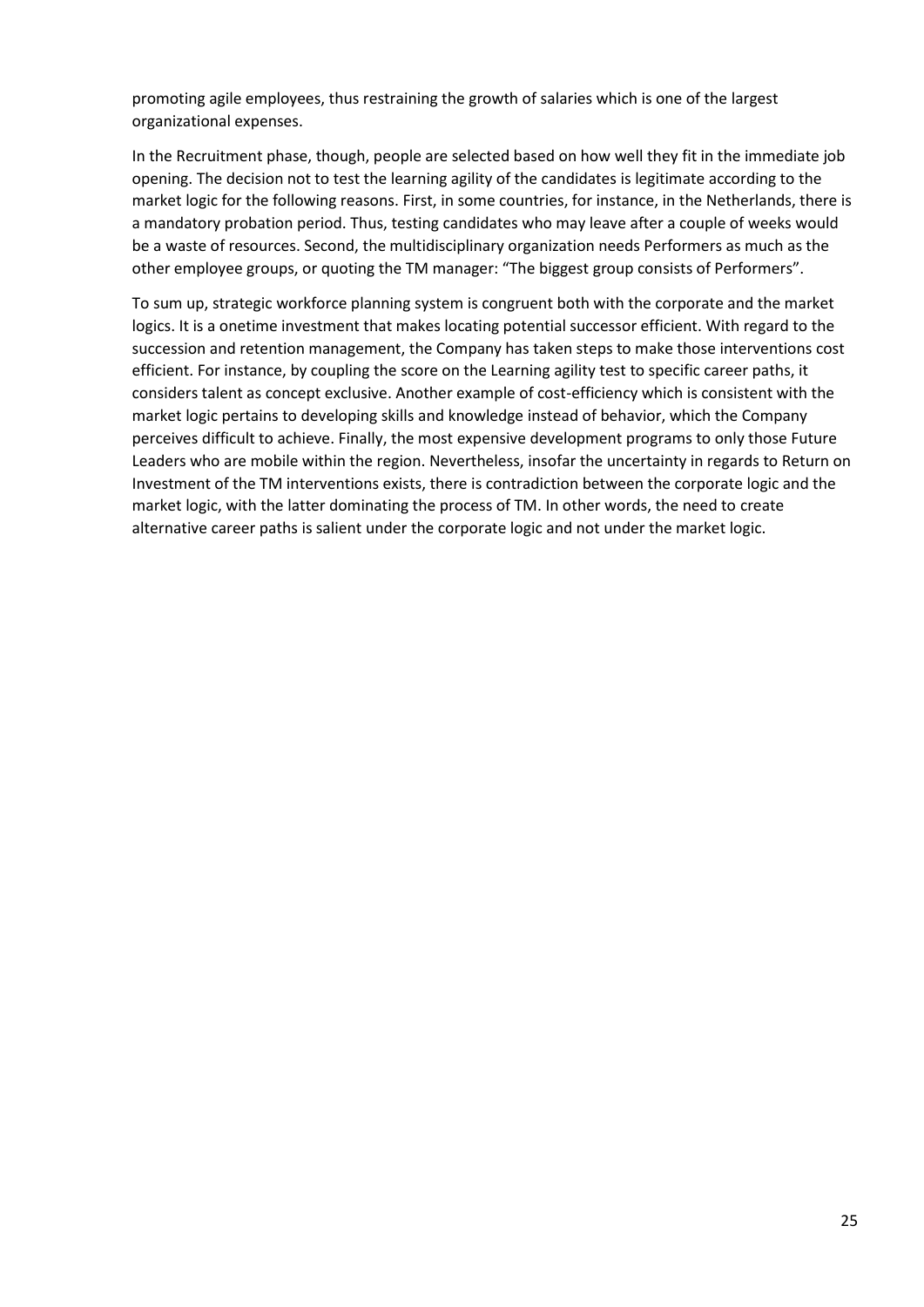# 4.2 CASE TWO: GERMAN SPORT FASHION GROUP

<span id="page-26-0"></span>The Group was established more than 75 years ago in Germany and since then expanded all over the world. Nowadays, the Group has over 170 brunches and 55,000 employees worldwide. The Group is listed on two European stock exchanges. On a global scale, the Group is divided into nine regional markers. Yet, it is a highly centralized organization; all the strategies are developed in the Group's HQ in Germany, and the regional HQ's are responsible for their implementation. The interviews were taken with the executives from the HQ of the Emerging Markets region, which is probably the most diverse region of the Group as it is comprised of almost 100 countries. The biggest submarket is Middle East/ North Africa, but Emerging Markets also include countries like South Africa, Turkey, Bulgaria, Romania and Israel.

There are approximately 5,000 people working in the Emerging Markets, and the Emerging Markets generate €1, - 1,2 billion revenue. While some regions are more successful than the others, the Group is interested in developing Emerging Markets, because of the huge opportunity of growth there. Every week the Group opens a new store in the Emerging Markets, and the trend is expected to continue. The Group has a strong Retail/ Marketing focus and perceives brand loyalty of the customers as one of the keys to its current and future success. The Group is increasingly using the omni-channel approach to reach its customers, and it invests heavily in Retail and E-com. By 2020, he Group aspires to control 60% of its distribution space to create a consistent customer experience.

In 2015, the Group generated highest in its history revenue. The sales went up by 16 percent. The Group's share price grew 56% in one year, and the payout ratio is more than 45%. Since recently, the Group has a share buyback program, which is usually established when an organization is confident about its financial strengths. From the number that are available today, the revenue in 2016 will be higher. In the first quarter of 2016, the sales went up by more than 20%. In the retrospective, from 2000 until 2016, the Group generated 15% average return on share (Company's Annual Report, 2015).

#### The Group's TM

The Group is a highly centralized organization, and both the business strategy as TM strategy are formulated at the HQ in Germany. The HQ of Emerging markets in Dubai is responsible for the strategy implementation in a very diverse market, and aligning that complexity with the Group's demands is very challenging. From the Corporate perspective, everybody has to move in the same direction. Management plays an important part in that process. For TM is has two main consequences: it focuses on succession management and leadership development. As HR Director of the Emerging Markets argues: "We believe that if a leader is equipped and has the right mindset, the rest comes kind of naturally. And of course it is not black and white now, but it is more or less the logic. To cut a long story short, I see leadership development, I see investments into developing our people heavily increased and with a bigger focus than in the past."

To sustain a rapid business growth in the region, the Group keeps hiring. However, although the brand is well known, finding the right candidates for the right jobs is a challenge. "People today has a lot of opportunities to choose from", says the HR Director. Increasingly MNCs from various industries come into the region heating up the labor market. Fast Moving Consumer Goods companies like Nestle for example are looking for candidates with a comparable set of skills: being strong analytically, having IT skills, being able to relate to the customer needs. In some geographical parts of the Emerging Markets there is a shortage of candidates to an explosive growth of start-ups, as it is the case in Dubai. When MNCs compete for candidates with each other and with the start-ups, they can either offer high salaries that would eventually eat up a part of the profit margin, or create enticing work conditions that make people want to join and stay. To promote itself as a preferred employer, the individual companies of the Group let themselves certified by the Top Employer Institute in Amsterdam. and profession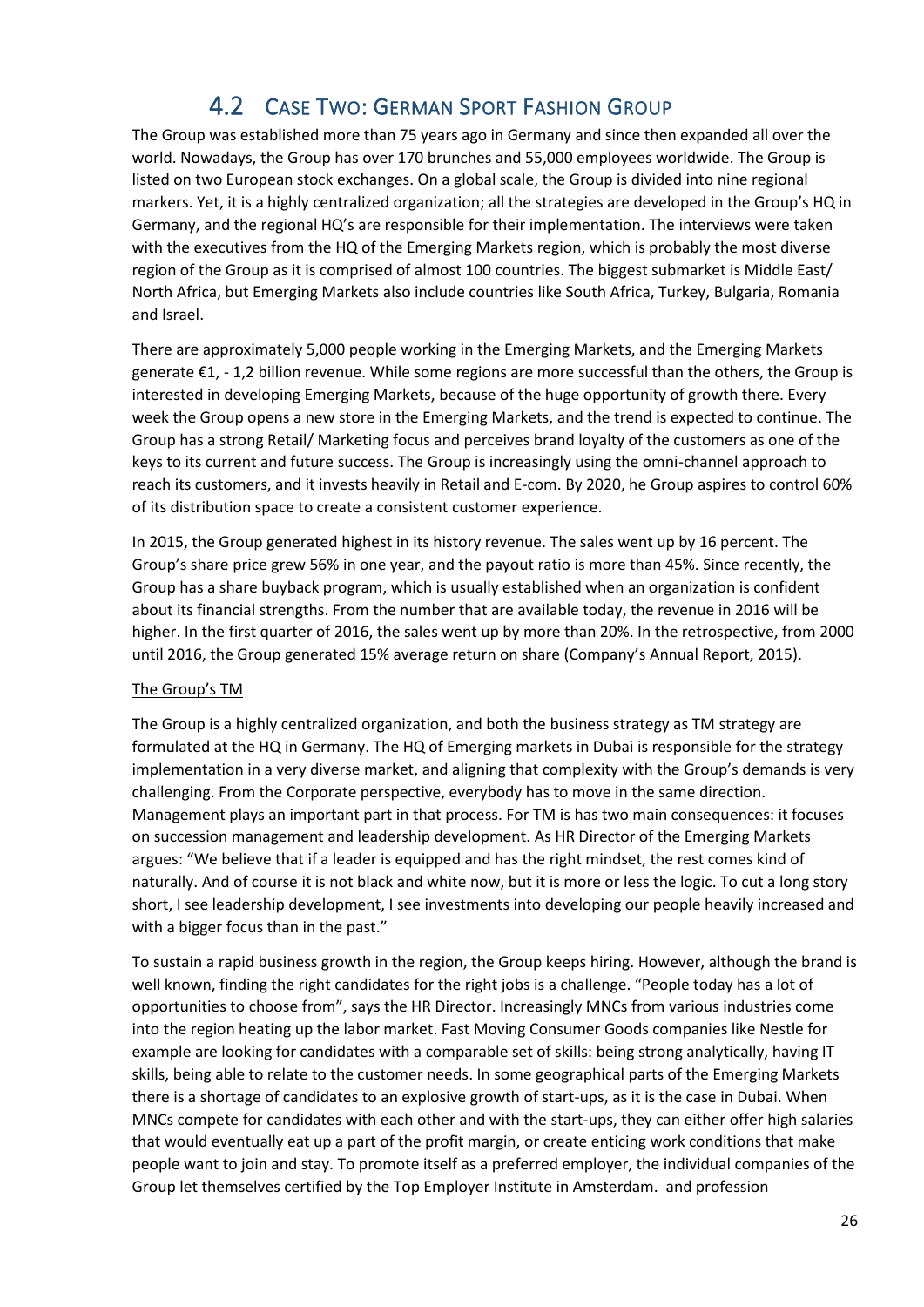<span id="page-27-0"></span>

| Categories                            | Corporation                                                                                                                                                                                                                                                                                        | Market                                                                                                                                 |
|---------------------------------------|----------------------------------------------------------------------------------------------------------------------------------------------------------------------------------------------------------------------------------------------------------------------------------------------------|----------------------------------------------------------------------------------------------------------------------------------------|
| Sources of Legitimacy                 | The firm position and the rank within the corporate group.                                                                                                                                                                                                                                         | From 2000 - 2016 the Group generated on average 15%<br>return per share. Short-term: share price and dividend<br>yield of 2,5% - 6,5%. |
| Sources of Authority                  | The Group's headquarters in Germany.                                                                                                                                                                                                                                                               | Shareholder activism.                                                                                                                  |
| Basis of strategy                     | Growth through a transformation of a business model.<br>Becoming a sport fast fashion company.<br>Building market omni-channels.                                                                                                                                                                   | The goal is to increase the net income by 35% - 39%<br>compared to 25% in the past.                                                    |
| <b>Informal Control</b><br>Mechanisms | The organizational culture of learning, the team spirit and<br>diversity.                                                                                                                                                                                                                          | Market analysts of Moody's & Egan Jones rating<br>company. Egan Jones gives the Group a credit rating of<br>$A+$ .                     |
| Basis of TM strategy                  | Strategic workforce planning. The TM tools are supposed to<br>make it transparent where within the whole Group talents are<br>located.                                                                                                                                                             | Uncertain Return on Investment for a long-term planning<br>is mitigated by economies of scales.                                        |
| Control over Expertise                | The Group's headquarters in Germany: decision making<br>pertaining to TM.<br>Regional Headquarters and HR Directors of the subsidiaries in<br>the region: execution of the strategy.<br>Department managers and line managers: adopting the content<br>of the trainings to the needs on the floor. | Depends on the intellectual property rights.                                                                                           |
| <b>Formal Control</b>                 | Assessments.                                                                                                                                                                                                                                                                                       | Not applicable.                                                                                                                        |
| Mechanism over TM                     |                                                                                                                                                                                                                                                                                                    |                                                                                                                                        |
| Logic of Investment                   | Succession management: Exclusiveness.<br>Development of Future Leaders: Exclusiveness.<br>Branding the Group as Top Employer: providing learning and<br>career development opportunities: Inclusiveness.<br>Recruitment of young potentials: Exclusive.                                            | Efficient internal sourcing to reduce costs, increase<br>productivity and retention of talent.<br>Economies of scales.                 |

#### TABLE 2. INSTITUTIONAL LOGICS OF TM AT THE SPORT ATTIRE COMPANY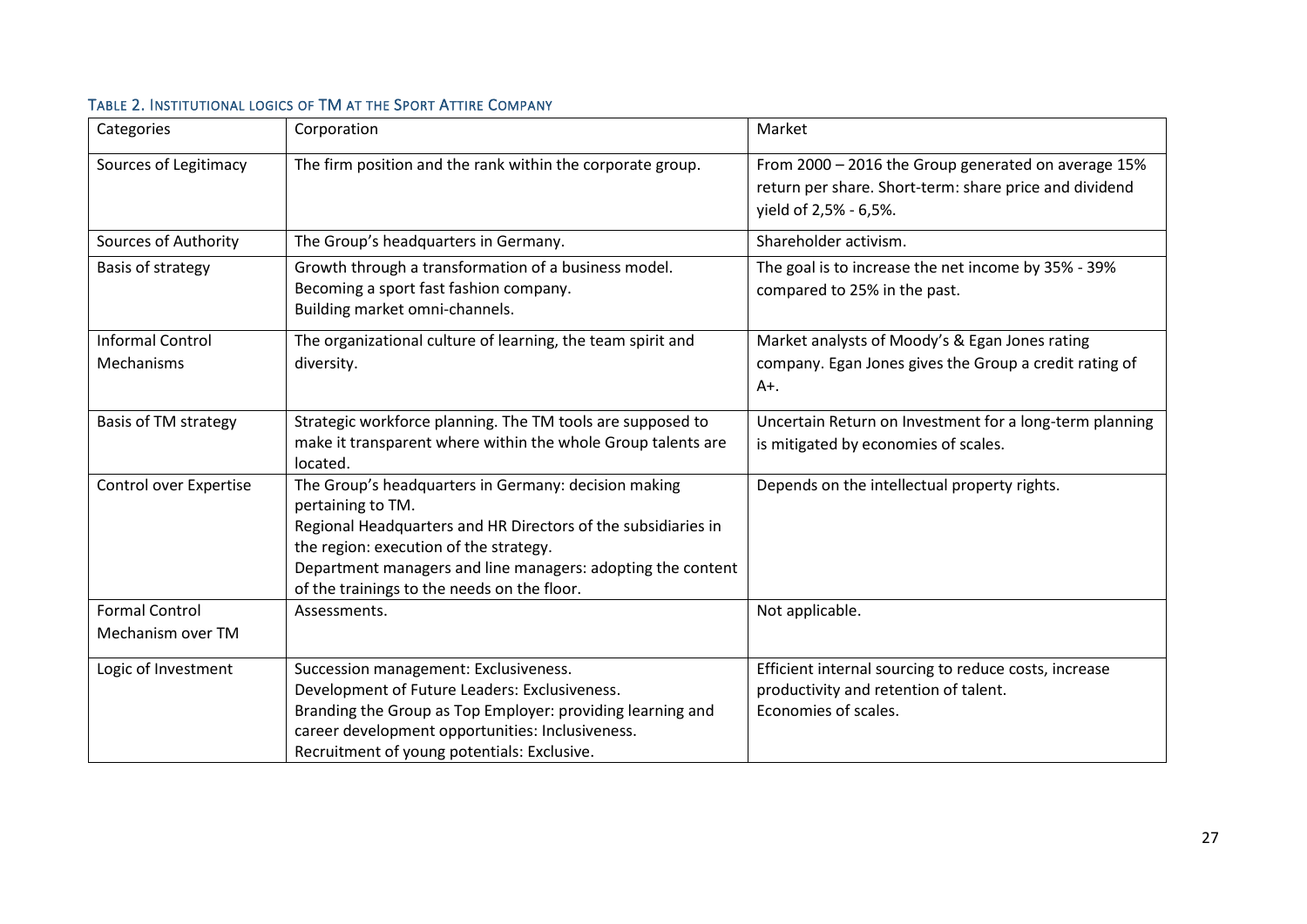#### The influence of institutional logics on TM

The basis of the TM strategy of the Group is to support a strategic workforce planning. The Corporate HQ defines the TM strategy for the whole Group. Given that the current workforce consists of 55,000 people, the need to have tools that assist in efficiently identifying top talent is salient not only under the corporate logic but also from the market logic. This is an example when an enterprise does not have to choose between different institutional logics to guide its action. At the same time, the market logic in its pure form contradicts investing into succession development and retention through career development as there more economical substitutes such as hiring candidates with the sought after competences from the market, or leasing specialists. Since successions management is used to secure the continuity of the business operations, it is the logic of corporation that dominates the process. Nevertheless, the efficiency of succession management is achieved by making it available to a well selected employee population. That is how TM manager of the Emerging markets describes it:

We believe all employees contribute to the Group's success. However, certain talents have unique skills, capabilities and aspirations to contribute at the highest levels of our organization. These High Potential (HiPo's) or Future Talent are the Group's current highest performers who have something extra that sets them apart. Therefore, our strategic ambition is to invest significant resources in these people. They are the people who we believe are most likely to develop and grow into the Group's top leadership roles, delivering the vision and results we will need in the future. And the differentiating Factors for Global Key Talent:

- **Superior, sustained performance.**
- **Succession readiness for critical roles emerging where we are growing.**
- **Superior execution skills to deliver on our strategic commitments.**
- Digital skills to speak to our consumers in the language of technology.
- 'Going there' to grow your cultural agility and global perspective.
- Ability to create and lead high performance teams as a performance multiplier.
- **Inspirational & Inclusive leadership to build a highly engaged and performing workforce.**

While the definition is very clear on what qualities and skills should future executives possess, it is vague on whether the Group perceives talent as an innate, or acquired trait. When talking about the best players, managers of the Group use alternatively terms 'High Performers', 'HiPo's', "Future Leaders". Yet, High Performers and HiPo's are two different concepts in the classification of Meyers and van Woerkom (2014). While the former implies that talent is innate that manifests itself through stable traits (Rath, 2007), being high potential means having a latent talent that yet to be discovered and nurtured (Meyers & van Woerkom, 2014). According to the provided differentiating factors, the Group's Global Key Talent is both a High Performer, as superior, sustained performance is needed, and a HiPo who has been working in various environments to grow cultural agility, which from the Group's perspective can be developed. From the market logic perspective, defining a Future leader as both a high performer and a high potential makes sense as employees who are both HiPo's and a High Performers comprise a rather small group, and the qualities that those individuals possess provide a strong indication that they are able to perform up to the expectation or higher, so the returns on the training investment are more secured.

At the same time, the ambiguity around the concept of talent may arise from the combination of the business strategy and the Group's structure. In 2015, the Group introduced a new strategic business plan focused on "Creating the New". At the core of the strategy are the brands that are supposed to bring the Group closer to its consumers then before. Through creating radically new products the Group aspires to boost brand loyalty. The new business strategy aims at increasing the brands desirability through three pillar of Speed, Cities, and Open Source. Speed is important as the standard lead time in the industry to design, produce and deliver a product varies from 12 to 18 weeks. By using the social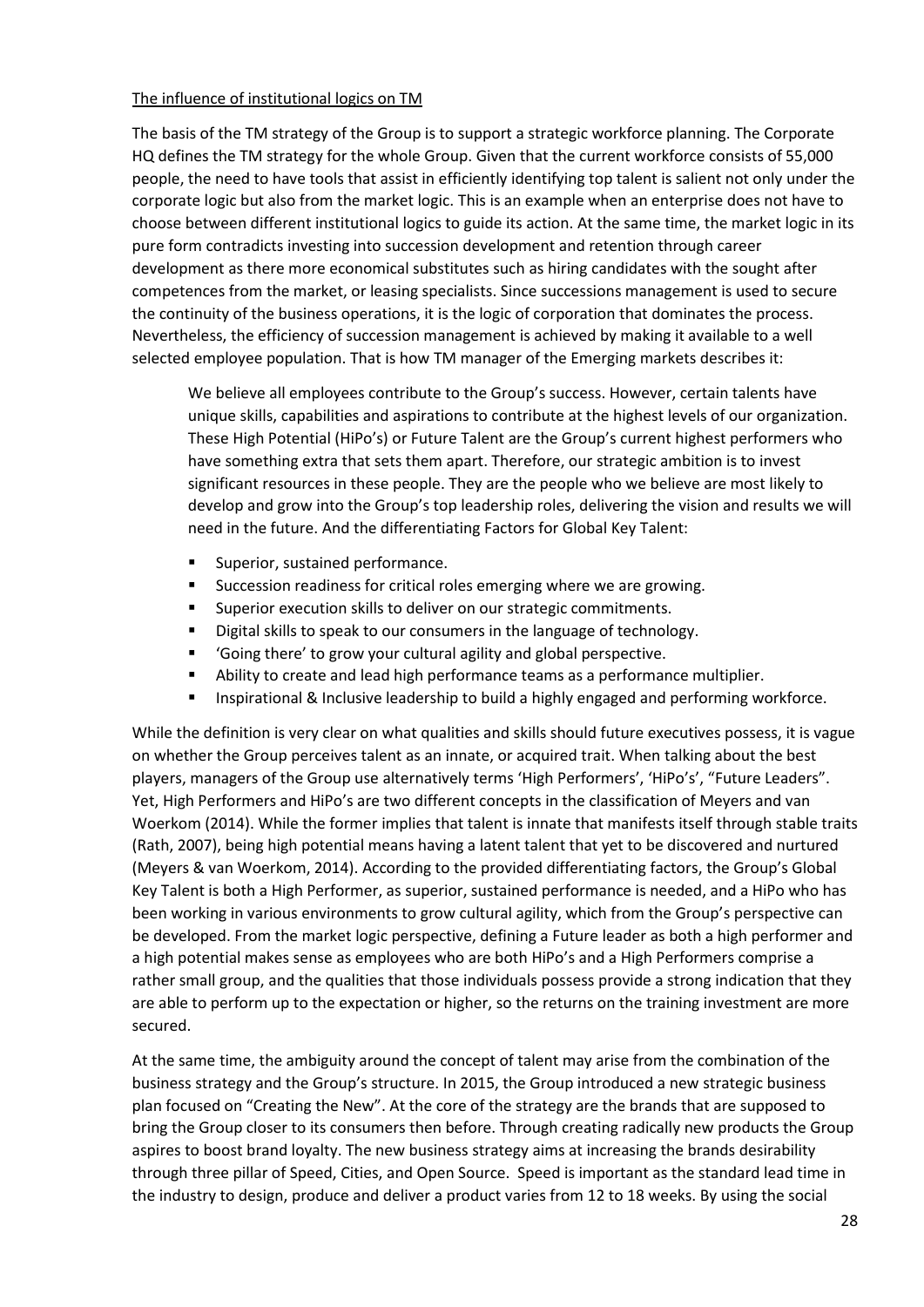media, the preferences of potential customers get constantly monitored. Combining the Net Promoter Score with historical and other analytics, the Group is able to predict demand more accurately. Finding out faster what the customer wants enables the Group to respond faster, which eventually means selling more at the full price.

To sum up, the business strategy of the Group is based on increasing the desirability of the brands, which would require skills in branding, marketing and social media, and digital skills. Becoming a sport fast fashion company requires a development of a responsive and a flexible supply chain. And for creating radically new products, designers with original ideas are required. Yet, about 70% of the Group's workforce work in retail, mainly in stores all over the world, and all those store are required to have a consistent look and a high level of service. And although they on the receiving end, they are the ones who make the sales in the Group's C2B sector. Thus, there are at least four distinctly different occupational clusters that directly support the new business strategy. Yet, as there is little structural overlap, answering the question 'What is talent?' is extremely complicated.

Unlike the Company from the previous case, the Group perceives TM as a standard part of their HR cycle, and identifying employees' potential is mandatory. This is how the HR Director explains it:

Both performance and potential reviews are standard parts of the HR cycle that everyone has to complete. We also have mid-year reviews when we ask line managers and employees to review the targets or maybe adjust the targets. The goal is to investigate what the performance so far is, what is missing etc., so it's also a part of our HR/ TM cycle. The other one is a potential review, which aims at identifying the potential of each team member, relating to his/ her performance. If you are a low performer but with high potential, it might be still worth to invest and to talk, of course. "Something has to change, and that is because you are a high potential". And there are solid players who are good at where they are, they are happy with where they are then there is not much of the investment.

One of the Senior Executives concurs: "We are measuring everybody, from management to market, by the same standards." Consistent with the Group's approach, a lot of measuring, or assessment is done in the context of TM. It begins with Recruitment, where as part of their assessment candidates may be asked to do a group case study and role playing. Since being cooperative is one of the values, including a group case study is justified. According to HR Director of Middle East and North Africa, "it is important to recruit people with the right attitudes and behaviors". And the right behaviors in the region means being flexible, culturally sensitive, creative, cooperative and confident. Another high executive elaborates on the importance of leadership for the Group: "Leadership is a fundamental pillar at the core of our Talent Strategy." The Group has already leadership programs at various levels: programs for new leaders, mid-career leaders, experienced leaders and executives. HR Director elaborates on that topic:

So there is a clear commitment that we will invest even more, maybe even in a smarter way in leadership development. The logic behind it sounds so obvious, but if you define, figure out who our key leaders, our role models of the organization are, who possess the qualities that we want to see in a leader, and then to develop them further so that they will be able to coach and mentor their team members, we believe that with that comes everything else. So there is a big commitment focus on leadership development on very different levels.

Contrary to the Company from Case One, the Group invest on a large scale in training of soft skills, such as leadership, cooperativeness and cultural awareness, to a large extent out of business necessity which corresponds to the corporate logics, and also because it can make use of economies of scale that is consistent with the market economy. The two institutional logics, however, contradict each other in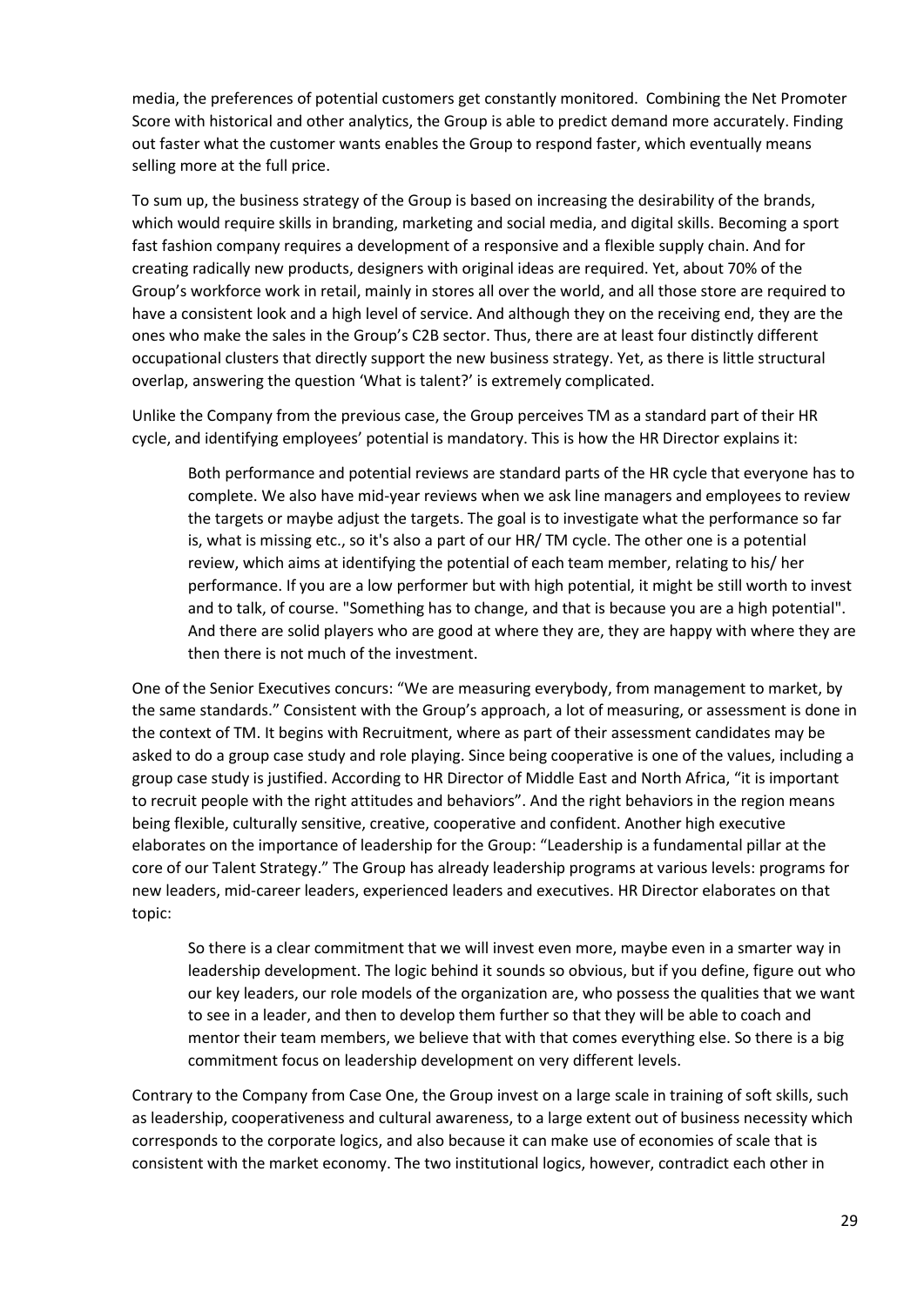regards to creating a learning platform and providing career management to every employee. HR Director of the Emerging markets explains:

During the performance review the manager together with an employee are supposed to identify areas where a better performance is needed, or expectations are higher, or potential is there, e.g. 'If you take that step, you will come closer to your targeted career'. And for that, there is a specific architecture behind, there are specific training elements offered by the company that can simply be taken. There is also training delivered regularly based on direct functional needs of specific jobs. It can be compared with a Training catalogue, training offerings, nowadays online learning which people can use. Learning Campus offers training programs with social and interactive online-learning offerings, which are accessible by every employee 24/7.

To recapitulate, similar to Case One, the Group has introduced Talent Management to improve its strategic workforce planning. That decision is congruent both with the corporate and the market logics. At the same time, the corporation logic dominates decisions pertaining to the succession and retention management of the Group. Whereas with regard to the succession management, the influence of the market logic manifests itself by carefully selecting the group of future top managers, development of soft skills is partly influenced by the market logic when it comes to economies of scales. Targeted development of each employee, and in particular, providing free access to Learning Campus, is congruent with the corporate logics of the Group who aspires to be seen as a top employer, and contradicts to the market logic as it is an investment which dividend is rather uncertain.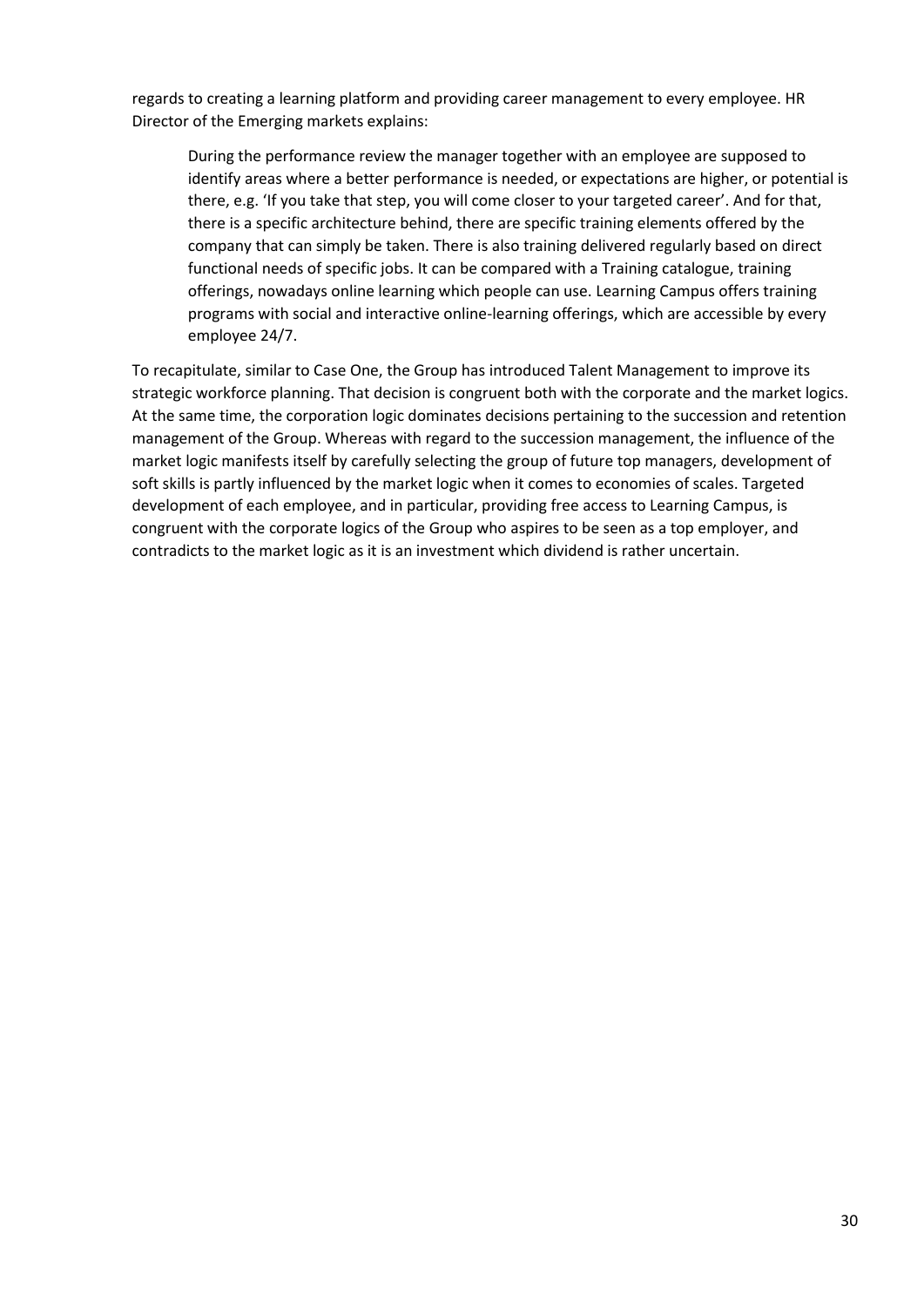# 4.3 CASE THREE: DUTCH HOTEL GROUP

<span id="page-31-0"></span>The Group was established more than 25 years ago in the Netherlands. Currently, it comprises four regions: Croatia, Germany, the Netherlands, and the UK, and it operates in a profitable niche of 'affordable luxury' segment with predominately four star hotels in major gate away cities and regional centers. In total, the Group's portfolio of owned, managed, leased and franchised hotels consists of 38 hotels of three different brands. The scope of business activity includes hotel development, design, construction and operation. The most of the hotels are wholly owned by the group. In the Netherlands, the Group owns six hotels, four of them in Amsterdam.

The Group is a financially driven organization. Since 2007, it is a listed company. Its top three strategic objectives include: delivering stabilized annual return on shareholder capital, maintain a high EBITDA margin by improving operational performance, tight cost controls, centralized procurement and developing financial structure and asset management initiatives, and improving guest experience through a consistent service delivery and product enhancement. The latter pertains to growing employee engagement, guest satisfaction and loyalty by consistent delivery of exceptional customer service, significant product enhancement and people development activities. The growth is realized through organic and external expansion.

The Group is a financially driven organization, and has a solid financial position. Since 2007, it is a listed company. Over three past years the revenue has been continuously growing. The growth is realized through organic and external expansion. In 2015, the total revenue increased by 9,2%, dividend increased by 5,3%, the EBITDA decreased by 7,4% due to among other things the Croatian acquisition and refinancing of several hotels. The shares of the Group have risen 16-fold from 2009 to 2015 (Hotel Group's historical data, 2015)

The Group sees further improvement in both increasing room rates at the hotel with high occupancy rates and increasing occupancy rates wherever possible. For instance, with less demand for greater London, the Group focuses on preserving the average room rate which have increased from 2015 to 2016 by 1,4%. At the same time, in greater Amsterdam the average room rate has increased by 7,4% in one year with the occupancy rate of 77,1%. To be able to determine room rates that is likely to bring in the most guests at the highest possible revenue, the Group uses Revenue management (Annual Report, 2015).

#### The Group's TM

The Group's vision is "Realizing growth potential", and the vision applies both to the business side and to the employee development. The Group has VP People Development & HR. TM is seen as a driving force behind employee engagement and satisfaction which translates into high service performance and guest satisfaction, and contributes to high business performance. Talent is defined as performance plus potential. The Group currently employs 2700 people, and in the high season the number of employees increases up to 3500 people due to seasonal staff in Croatia. The Group has developed a comprehensive University Platform accessible to all employees. With some minor adjustments, TM is the same in all regions, and it is centrally coordinated.

Special attention is paid to development of management and leadership skills. Inspiring leadership is seen instrumental in achieving high employee engagement, guest satisfaction, and high financial results. Some examples of the trainings include: "Step up", "Foundation of management", "Inspiring leadership journeys" etc. Inspiring leadership is about having followers instead of subordinates. Another type of leadership that is actively promoted within the Group is leading by example. Since its launch in 2014, the new TM program is thought to contribute to the growth of two out of the three key performance indicators. In 2015, the Group wide employee satisfaction was 84,2% and service performance was 8,63 out of ten.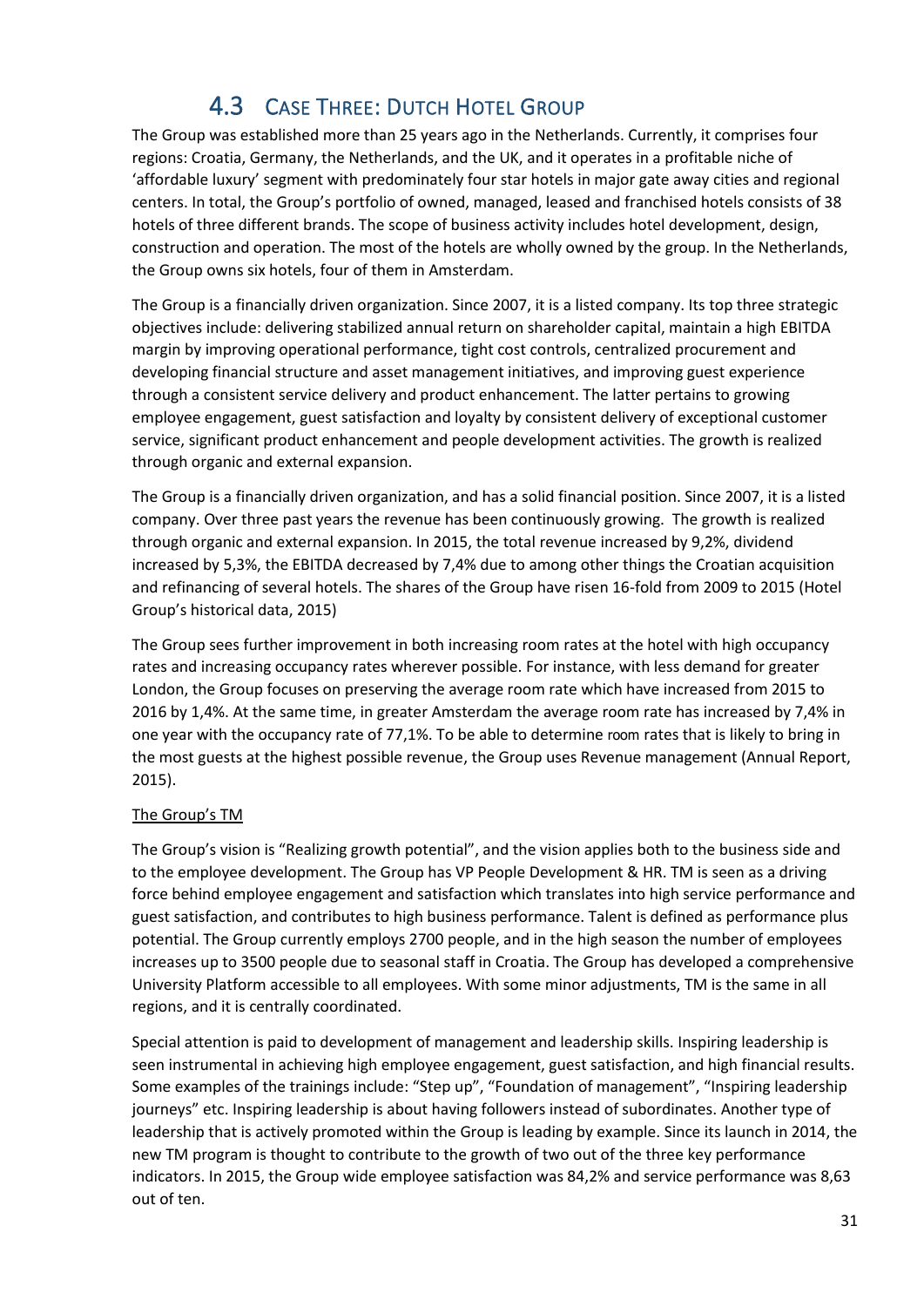#### TABLE 3. INSTITUTIONAL LOGICS OF TM OF THE HOTEL GROUP

<span id="page-32-0"></span>

| Categories                                   | Community                                                    | Corporation                                                                             | Market                                                                              |
|----------------------------------------------|--------------------------------------------------------------|-----------------------------------------------------------------------------------------|-------------------------------------------------------------------------------------|
| Sources of                                   | Belief in reciprocity and trust.                             | The firm position and the rank within the                                               | Progressive dividend policy; in September 2016,                                     |
| Legitimacy                                   |                                                              | corporate group.                                                                        | the share price increase by 48,97%.                                                 |
| Sources of Authority                         | Commitment to community values.                              | Joined authority of the HQ in the Netherlands<br>and the Regions.                       | Shareholder activism.                                                               |
| Basis of strategy                            | Increase wellbeing of the<br>members.                        | Growth through real estate.                                                             | The goal is to increase the net income by 35% -<br>39% compared to 25% in the past. |
| <b>Informal Control</b><br><b>Mechanisms</b> | Visibility of actions.                                       | Organizational culture.                                                                 |                                                                                     |
| <b>Basis of TM strategy</b>                  | Acknowledging the individuality of<br>the community members. | Placing people in positions that are congruent<br>with their abilities and aspirations. | Generating more revenue through enhancing<br>guest satisfaction.                    |
| Control over                                 | Provision of information on all                              | Top managers: content of TM programs                                                    | Depends on the intellectual property rights.                                        |
| Expertise                                    | opportunities to every employee.                             | Line managers: adopting the content of the<br>training to the needs of the floor.       |                                                                                     |
| <b>Formal Control</b>                        | Transparency of individual career                            | Decisions are made by managers.                                                         | Not applicable.                                                                     |
| Mechanism over TM                            | development.                                                 |                                                                                         |                                                                                     |
| Logic of Investment                          |                                                              | Succession management: Exclusiveness.                                                   |                                                                                     |
|                                              |                                                              | Retention: Inclusiveness.                                                               |                                                                                     |
|                                              |                                                              | Recruitment: Exclusiveness.                                                             |                                                                                     |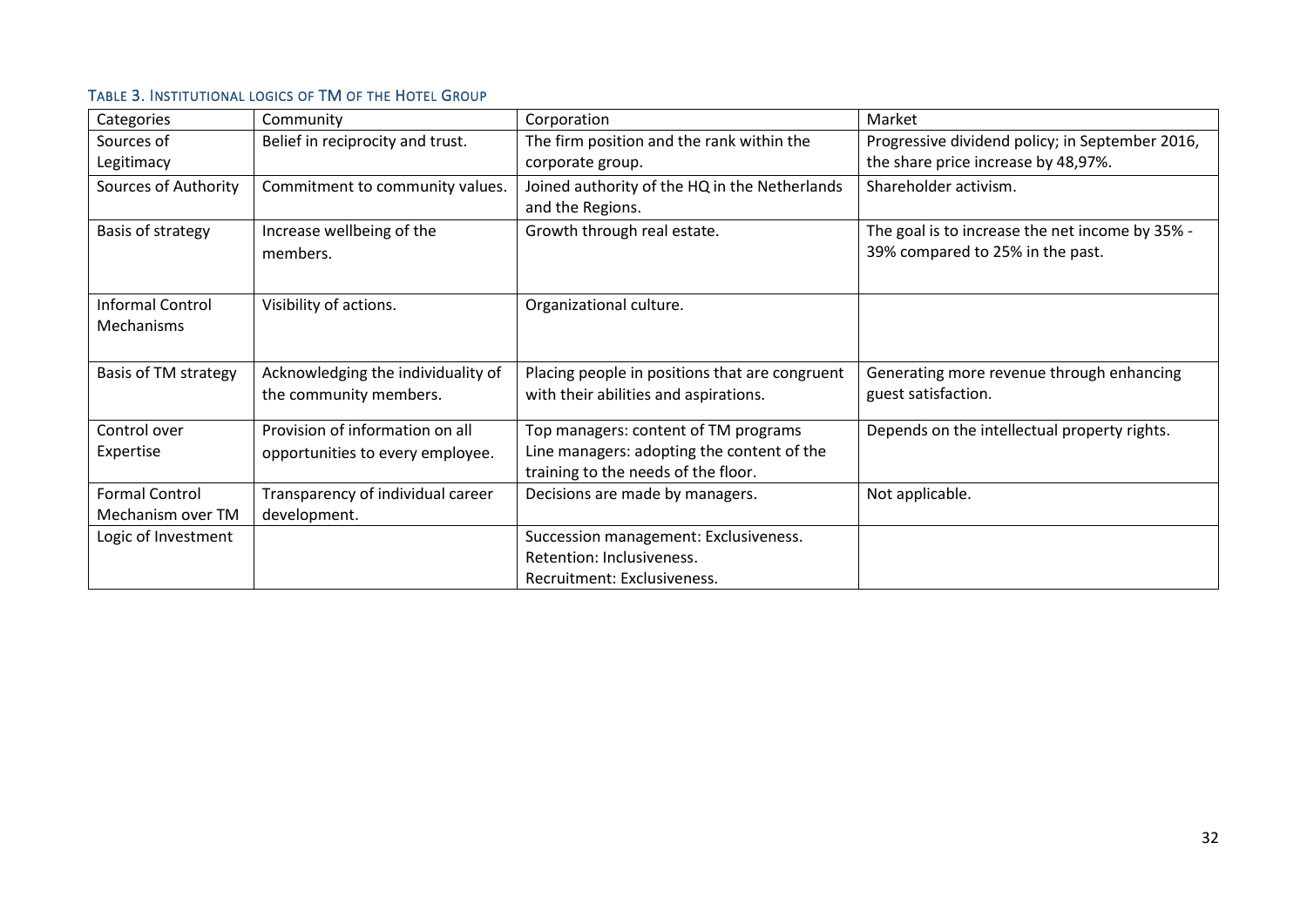#### The influence of institutional logics on TM

The reconstruction of the institutional logics based on the ideal types (Thornton, 2008) shows that TM of the Group is influenced by the institutional logics of the corporation, the community and the market logic, with the first two prevailing over the market logic (Table 3). It is rather unexpected to detect the community logic in a listed MNC. Whereas the institutional logic of the corporation and the institutional logics of the market are highly compatible, and can reinforce each other, as both are focused on efficiency and rationalization (Fuenfschilling & Truffer, 2014), the market logic and the community logic, at least in their pure form contradict each other. While the former is categorized by the principles of shareholder activism and self-interest, the latter is focused on the group membership and personal investment in the group. For instance, the interviewed Hotel Manager has mentioned that she arranged an employment interview at a hotel of another chain for a receptionist whose contract could not be extended. Whereas according to the institutional logic of the community that action is legitimate as it has to do with the community values and reciprocity, the market logic does not justify that behavior as it does not increase the shareholder value.

Another examples of inefficiency as defined by the market logic pertains to allowing employees to do traineeships in other departments without further commitments. Here again, the community logic justifies those decisions because if an employee can find a position where he or she is satisfied and can make a meaningful contribution, it is beneficial to the community. The same decision is deemed illegitimate by the market logic as it creates inefficiencies and losses of productivity. The interviews and the available corporate information shed light on that controversy. Community values of trust and reciprocity are not only part of the corporate culture; they also underpin competitive advantage that consists of two parts: (co)owing hotels in prime locations and creating guest experience.

Theoretically, the relationship between the community, the corporation and market logics can be described as transposing categorical elements from one institutional order to another. Transposition occurs when categorical elements, or cultural symbols and material practices of one institutional order are transferred into a substantive context in which they do not originally exist (Thornton et al., 2012). In this particular case, the community values, group membership and wellbeing of members are integrated into the corporate logic, while the market logic supports the operational side of the business. According to Thornton et al. (2012), the new combination of existing symbols and practices may generate innovative solutions. Indeed, it is the only public MNC in the research who has an inclusive approach to retention management. Regional HR Manager explains:

It is almost always possible to make a sideways carrier switch. Employees can indicate in their PDA files that they are interested in being transferred to a certain department. Even if a sideways step is not the most logical, it is still possible to realize it. If a person really wants it, he or she will be an enthusiastic and engaged employee. This is what we want.

The transposition of the community and the corporate logic create together the Hotel Group's DNA that is incorporated in any training. For instance, all new employees get one full introduction day at the hotel, and two introduction days at the corporate level. Those trainings provide information on what the Group stands for, and what is important to it. Regardless of the position, every employee is required to follow the 'Guest experience training. The rationale behind it is that according to the Hotel Group's culture, everybody is to be treated as a guest. Colleagues are treated as internal guests. Regional HR Director explains: "If somebody is working in accounting, he or she should know what guest experience is because it determines our culture, the way we treat each other."

Consistent with the corporate logic, the majority of the training and development programs are selfdeveloped. Moreover, the Group has in-house inspirators who help to deliver the 'Guest experience training', and coaches who are trained to help other people. Regional HR Manager: "We find it very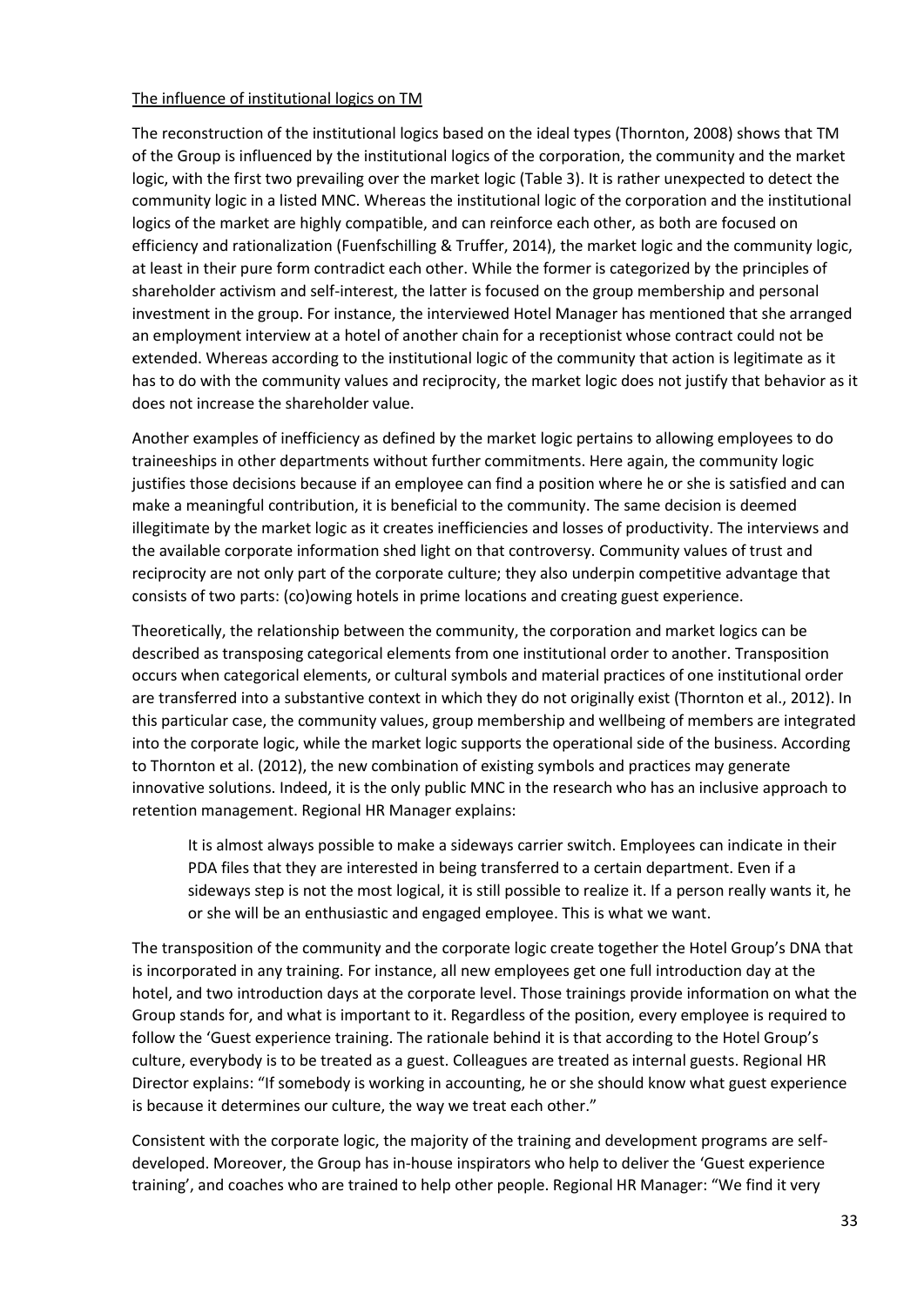powerful when people from the business give trainings. It is quite easy to hire external people, but a lot of things are too business related. And we find our context, our DNA so important to integrate that we want that our trainings are given by the people with the same DNA".

The logic of investment in TM arises from the institutional order of the corporation and includes succession management, retention, absenteeism prevention, and recruitment. TM formally starts at the recruitment stage when candidates are selected based on the qualities that the Group finds essential for succeeding in the hospitality branch. The process is exclusive, as it is inherent to the selection procedure. The TM practices pertaining to employee retention are developed for a wide employee population, and therefore are inclusive. The Group carefully monitors the career development process; however, since the process takes place in a culture of emotional connection and commitment to the shared values, it can be concluded that the inclusiveness of the career development practices is congruent with the community logic. There is, for instance, no formal procedure that an employee is supposed to initiate if he, or she would like to be transferred to another department, or to get another job. The Hotel Manager explains:

If somebody wants to take a sideways career step, we discuss that, and if he or she qualifies, then we create a tailor-made development program… Those tailor-made programs get discussed at the mid-year and the end of the year reviews.

Nevertheless, the succession management of the Hotel Group are excusive to those who are solid performers and score high enough on three pillars of motivation, good judgement and interpersonal skills. Since it is much more efficient to invest in a smaller group of employees and it is safer in terms of return on investment (Papierno et al., 2005), the TM practices regarding succession management are strengthened by the market logic.

Table 3 does not indicate the Group's stance on the nature of talent. It can be inferred from the interviews, that what is considered to be stable or developable depends on the goal of the TM interventions. At the recruitment stage, for instance, candidates are selected based on the following qualities: being able to connect, being caring and being proactive. The nature of those qualities is disputable. Being able to connect with various people is a social skill, and there is ample evidence that emotional intelligence (EI) is related to the quality of social interaction (Wilderom et al., 2015). Furthermore, emotionally intelligent people are perceived at more empathic and socially apt (e.g. Wilderrom et al., 2015; Mayer et al., 2008). According to Schutte and Malouff (2013) EI is developable through training. At the same time, for Rath (2007), being able to connect is a stable trait, or distinct talent which he calls Connectedness. That is how he describes it: "Your awareness of … responsibilities creates your value system. You are considerate, caring and accepting. Certain of the unity of the mankind, you are a bridge builder for people of different cultures". Furthermore, Rath (2007) maintains that it does not make much sense to train something that it is not a strong part of someone's personality, as "… the person without much natural empathy will never be able to comfort the agitated customer in the warm and sincere way that the great emphasizes can".

Given the above mentioned controversy, it becomes clear that the Group selects candidates based on the traits that are crucial for the business and potentially difficult to train. Thus, the exclusive-stable philosophy of Meyers and van Woerkom (2014) underpins the recruitment process. The retention interventions aimed at career development are based on the inclusive-developable philosophy. First, employees already possess the qualities that are considered essential. Second, as Dutch Regional HR manager puts it: "You can teach a lot to motivated people; certainly in our industry… it is not a rocket science where you have to have a high IQ score for, maybe for some functions but not for the operational side of the business". Finally, the TM practices pertaining to succession management are congruent with the exclusive-developable philosophy. To become eligible for succession management programs, one needs to be a stable performer across different functions and to score high on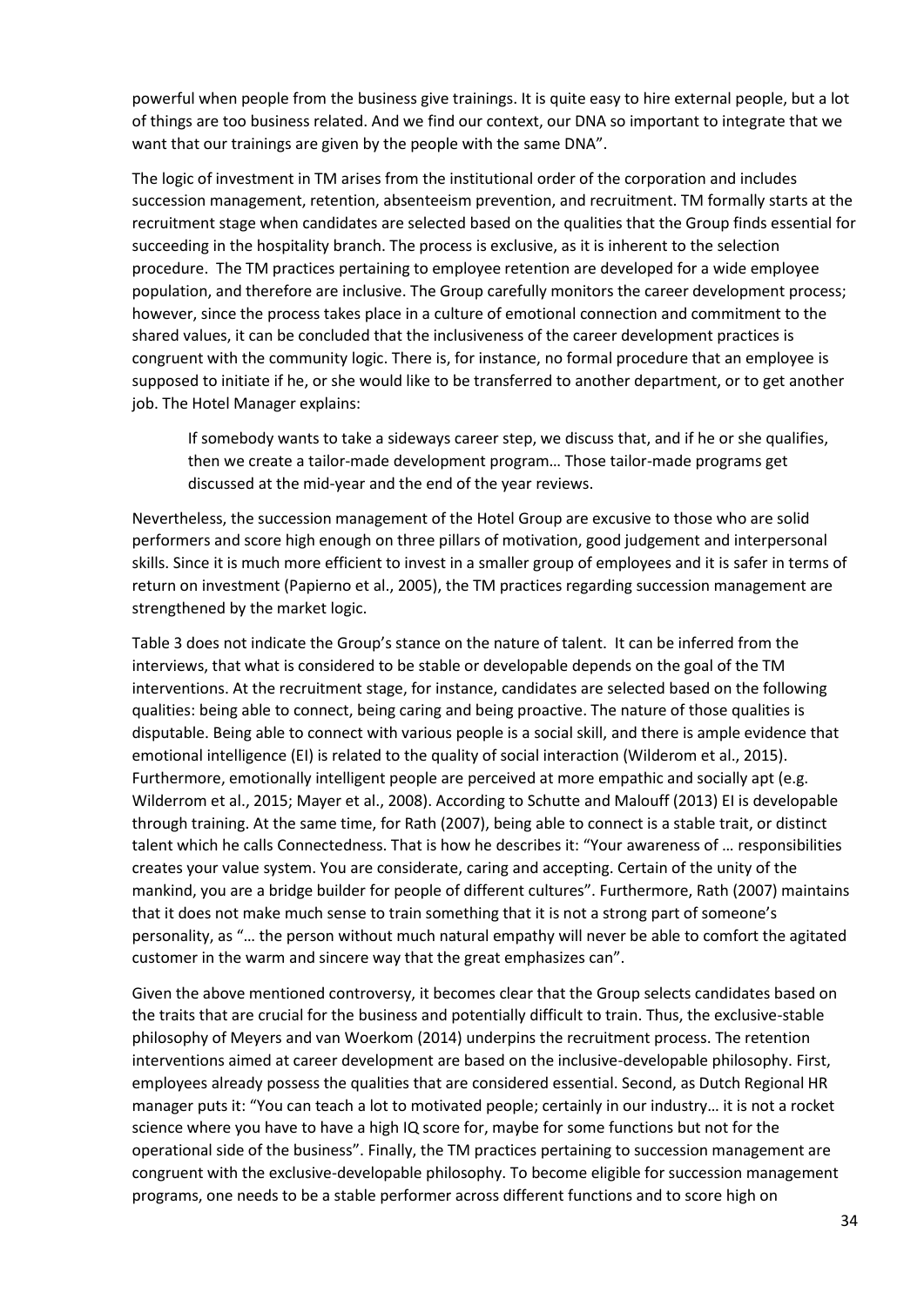motivation, good judgement, and interpersonal skills. However, in hospitality business, those skills are indispensable for being successful in various roles, so by the time somebody is seen as a future manager of leader, he or she has by far outperformed the others, and is considered as a natural talent worth of being further developed.

To sum up, in Case Three, three institutional logics influence TM: the market logic, the corporation logic, and the logic of community. The former was not expected to occur as it contradicts the market logic. In this particular case, transposing of the elemental categories of sources of legitimacy, sources of authority, informal control mechanisms and control over expertise in the substantive context of the corporate order has created a rather informal TM with individual attention paid to the talent development of every employee. The Hotel Group is also the only MNC in the sample that has an inclusive approach to retention management. In the next chapter, the cross case analysis is presented.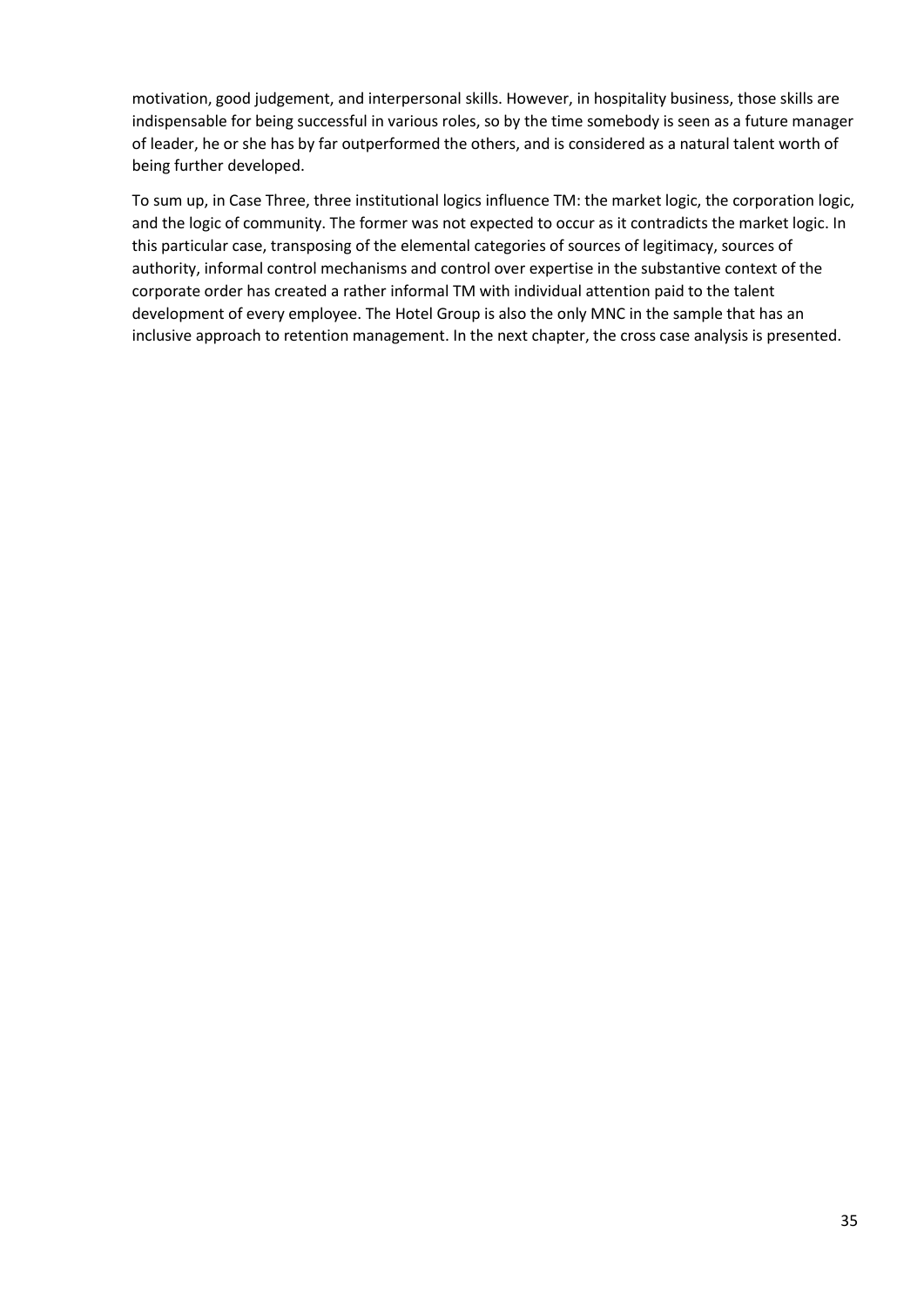## <span id="page-36-0"></span>5 FINDINGS

In line with the earlier articulate expectations, the influence of the institutional logic of the market and the corporation on the TM strategies can be traced back in all three cases. Whereas the institutional logic of the corporation underpins the TM policies that enable the organizations to trace their talents back in their entire business space and match them with the strategic positions so that existence of the organization is secured, the institutional logic of the market is enacted in regards to developing costeffective TM processes, supporting the TM strategies. Given that all three researched companies are public, the increasing profits through efficiency is one their strategic objectives. Nevertheless, the corporate logic dominates over the market logic in all three cases. Thus, it can be concluded that the market logic in its pure form does not consider TM as a salient need, as the return on investment is always unsure.

Concurrently, discovering the influence of the institutional logic of the community on the TM strategy of a public company in Case Three has not been anticipated, mainly because it is a financially driven enterprise with a progressive dividend policy. And while the community logic is governed by values of reciprocity and trust, the market logic is based on transactions that lead to the optimization of profit. Similarly, an observation of some similarities between Case One and Case Two raise questions. Both of them seem to have comparable TM goals, which are supported by the institutional logics of the corporation and the market logic. Yet, the content and the form of their TM strategies differ. To get a more sophisticated understanding of the Cases, the TM strategies of each organization have been combined with their organizational variables of size, structure, and knowledge/ labor intensity (Table 4).

| Organizational<br>characteristics | Case One                                                                                              | Case Two                                                                                                                                                                               | Case Three                                                                                                                                          |
|-----------------------------------|-------------------------------------------------------------------------------------------------------|----------------------------------------------------------------------------------------------------------------------------------------------------------------------------------------|-----------------------------------------------------------------------------------------------------------------------------------------------------|
| <b>Size</b>                       | 18,000                                                                                                | 55,000                                                                                                                                                                                 | 3,500                                                                                                                                               |
| Knowledge/Labor<br>intensive      | Knowledge                                                                                             | Stores: Labor intensive<br>Design, branding, marking:<br>Knowledge                                                                                                                     | Labor intensive                                                                                                                                     |
| Structure                         | Decentralized                                                                                         | <b>Highly Centralized</b>                                                                                                                                                              | Centralized                                                                                                                                         |
| <b>Business Strategy</b>          | Growth through a<br>strategic<br>transformation,<br>innovation and<br>entrepreneurship                | Growth through promotion of<br>brand loyalty                                                                                                                                           | Growth through opening<br>hotels in prime location<br>that offer a unique<br>customer experience                                                    |
| <b>TM Strategy</b>                | Strategic<br>workforce<br>planning                                                                    | To provide the best players for<br>specific positions around the<br>world                                                                                                              | Placing the right people in<br>the right position                                                                                                   |
| <b>Definition of Talent</b>       | Inside focused,<br>change orientated,<br>people orientated<br>and result driven<br>(learning agility) | Technical skills in marketing,<br>branding and digital<br>knowledge are required for a<br>successful brand promotion.<br>Soft skills include: connection,<br>creativity, collaboration | Talent is performance plus<br>potential. Strategically<br>important qualities are:<br>being able to connect,<br>being caring and being<br>proactive |

#### <span id="page-36-1"></span>TABLE 4. TM STRATEGIES AND CHARACTERISTICS OF THE RESEARCHED COMPANIES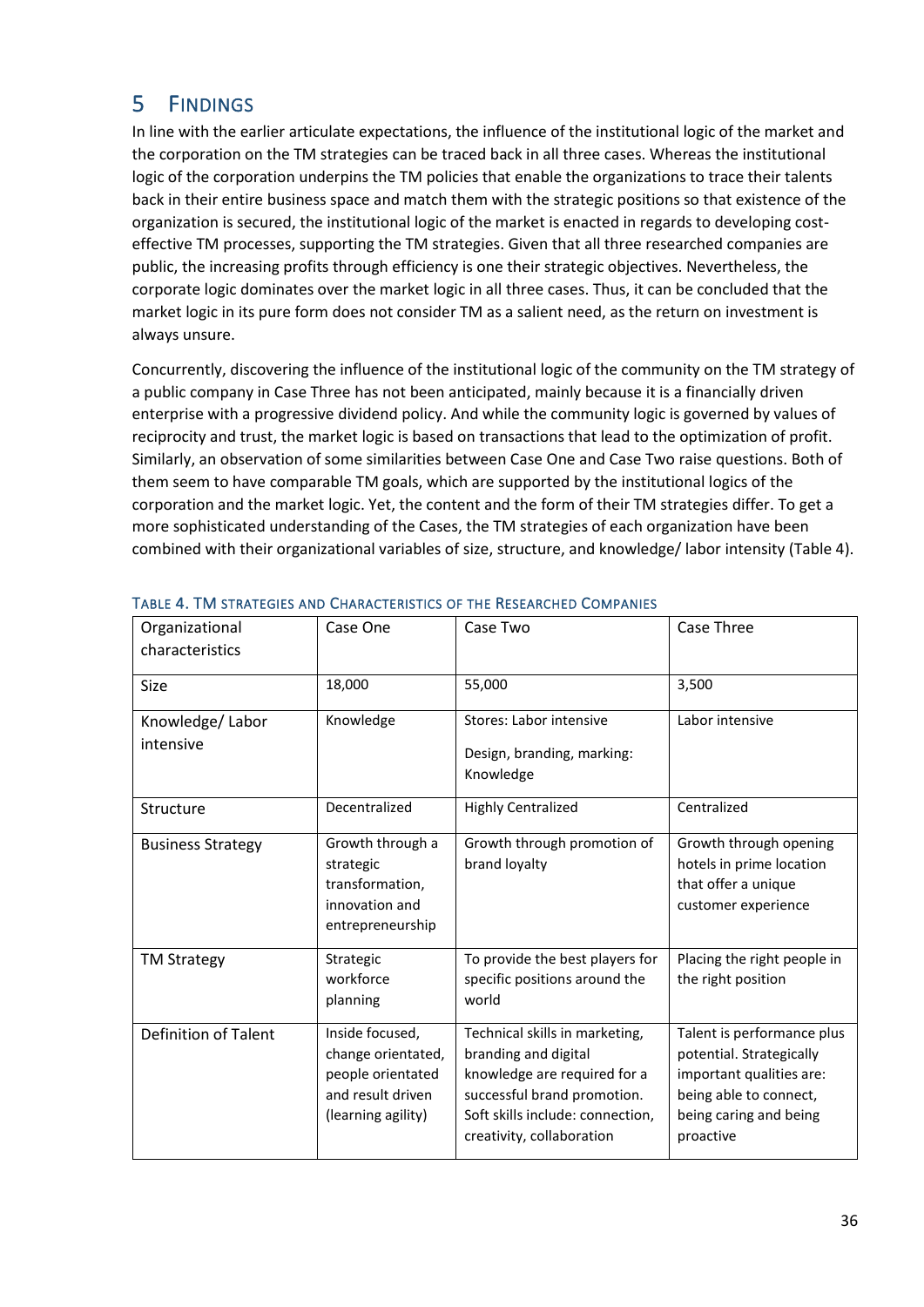| Organizational<br>characteristics | Case One                                                | Case Two                                                    | Case Three                                 |
|-----------------------------------|---------------------------------------------------------|-------------------------------------------------------------|--------------------------------------------|
| Succession<br>Management          | Exclusive/<br>Developable                               | Exclusive/ Stable &<br>Developable                          | Exclusive/ Stable &<br>Developable         |
| <b>Retention Management</b>       | Career<br>entrepreneurship<br>Exclusive/<br>Developable | Brand loyalty & Status<br>Exclusive/Stable &<br>Developable | Employee-centered<br>Inclusive/Developable |

Table 4 illustrates that although all three researched companies consider TM as a tool that enables organizations to place the best candidate in the matching positions, all of the three companies have different TM strategies. To begin with, each of the companies has its own definition of talent, which in itself is not new (Mӓkelӓ et al., 2010). The researched companies are consistent in their argument that talent comprises those behaviors and abilities that people in the top of the organization should possess. Although it resembles the argument of Meyers and van Woerkom (2014) that in practice, 'talented' means high potential employees, the strategically important employees, or employees in key positions, the fundamental difference in approach of the researches three companies to talent is that they translate the constructed concept into behavioral expression of talent adjusting it to the people on the work floor. It is especially evident in Case One and Case Three.

In Case One, talent is defined as being inside focused, change orientated, people orientated and result driven. TM manager describes a talented employee as follows: "[It is] someone [who] is inside focused, so he/ she can handle a lot of data, who has an open mind and is tolerant, who can cope well with changes in the organization and is looking for a change and who is resilient… Furthermore, it is someone who goes for the result, and while doing it, she or he takes the others along, instead of doing it individually. So those four elements together comprise learning agility. It does not matter to us where the employee works: Finance, HR, Legal... Someone's just leaning agile." The company believes that the more employees have those four qualities, the more successful the organization as a whole becomes. "Anyway, we expect people in the top of the organization to have those four types of behavior." Apart from being scientifically researched, those four elements are consistent with the Company's business strategy to stay competitive through "innovation in all aspects of development, production, sales in addition to strengthening and expanding new businesses" (Company's Mission Statement, 2015). Since the Company operates in a high-paced technological sector, one needs to be able to process and analyze a lot of data, and be open for change. Furthermore, as the Company aspires to become service-oriented, people-orientation is fairly important. And being result driven is indispensable for a profit-driven, listed company. Finally, clearly defining the concept of talent, makes the concept measurable: the higher agility score an employee has, the more talented he/ she is.

In Case Three, the Hotel Group's business strategy is driven by opening hotels in prime locations and creating a unique guest experience. The mission statement is: "Inspiring our guest through individuality and passion". Here follows a description of how the construct of talent has been developed. "…we have defined it in three concepts: each guest must have a welcome feeling, passion and surprise. Guests must be able to feel our passion and be surprised by nice things they do not expect. We create an experience for guests. And then, we looked at the kind of behavior that goes with it. And that is connecting, caring and proactive. You cannot surprise if you are not proactive. And you cannot show passion if you are not caring for people. And you need to be able to connect in order to give a welcome feeling." Similar to Case One, talent for the Hotel Group pertains to behavioral repertoire that enables the Hotel Group to achieve its business goals.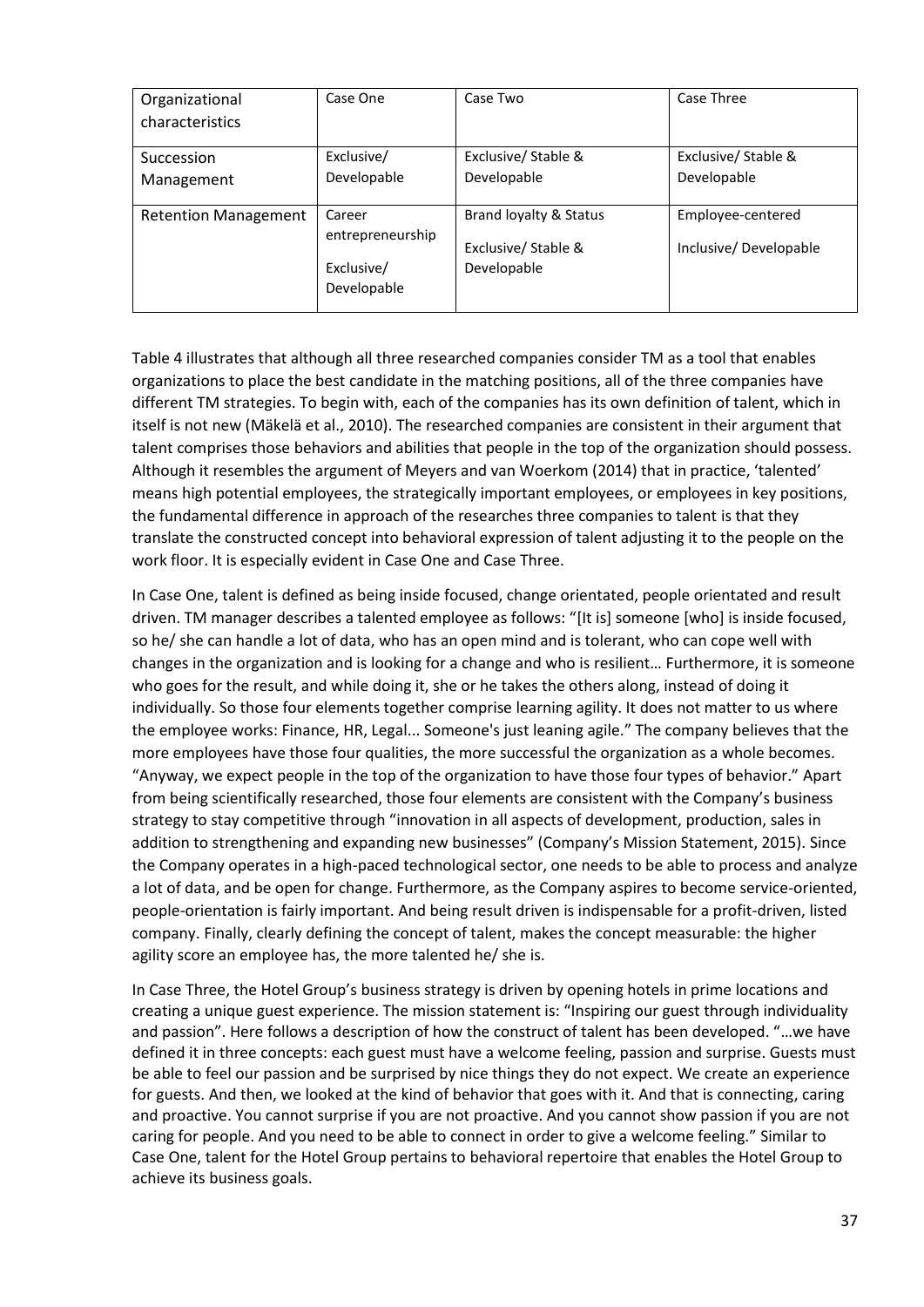Proposition 1a: In MNCs, the institutional logic of the corporation mediates the definition of talent by highlighting those behavioral expressions and/ or competencies that support the business strategy and are essential for its realization.

What makes Case Two different is that for a successful execution of the business strategy, four occupational clusters with very little structural overlap are required. Moreover, whereas working in retail is labor intensive, designing new fashion, or promoting brands are knowledge intensive activities. That makes defining a concept of talent as a set of competences for the whole organization complicated. Furthermore, it is the largest company in the sample with stores all over the world. In constructing its concept of talent, the Group combines the performance appraisal scores with the soft skills define for the whole Group. For instance, according to Director HR of Emerging Markets, the desired soft skills are: flexibility, adjustability, cultural awareness, willing to learn new things and approaches, and an ability to take people along. Thus, the following propositions can be made:

Proposition 1b: In MNCs, where both labor intensive as knowledge intensive activities are essential for executing the business strategy, talent is defined as high performance.

Proposition 1c: Centralized MNCs that operate in various and diverse environments, define talent based on the company-wide values.

Similar to Case One, the Hotel Group from Case Three defines talent in terms of behavioral expressions. As TA manager from Case One describes it: "The reality is that technical skills can carry the business so far. They are hard skills, they are relatively easy to train and acquire… What I mean by that is ... in a product-centric organization, people have clear functions, they know what they are expected to do. Services and solutions are much more soft skills based." Regional HR manager from Case Three concurs: "There are certain qualities that we are paying attention to already in the recruitment process. For us, enthusiasm and passion are very important. So we look more at the behavior than at technical skills". Yet there is a principal difference between the two MNCs: where is the Company from Case One is knowledge intensive, the Hotel Group is a labor intensive organization. Thus:

Proposition d: Labor intensive service MNCs whose competitive advantage entails providing a unique customer experience, define talent as soft skills that are required to create that experience.

Proposition e: Knowledge intensive solution-based MNCs define talent based on learning agility.

In all three cases, the corporate logic dominates over the market logic. According to a market logic, TM is a high risk investment. Thus:

Proposition f: MNCs whose business strategy is developed based on the market logic do not invest in talent management.

#### Institutional logics and Succession Management

Managers from Case One and Case Two are unanimous in recognizing the importance of TM for Succession Management. For HR Director of Emerging Markets from Case Two, TM adds value by facilitating Succession Management. "Ideally, the SM system has a goal to provide High Performers and HiPo's for a lot of different business positions, so that we can identify those people and offer those people meaningful positions. That should have an impact on the business side, and that is the reason why we go through the process." Almost identical explanation is provided by TM manager from Case One: "Our employees show great interest in TM, the question comes also from the business, the question about who our successors are e.g. 'Who is going to be my successor? And now we can easily put in the system."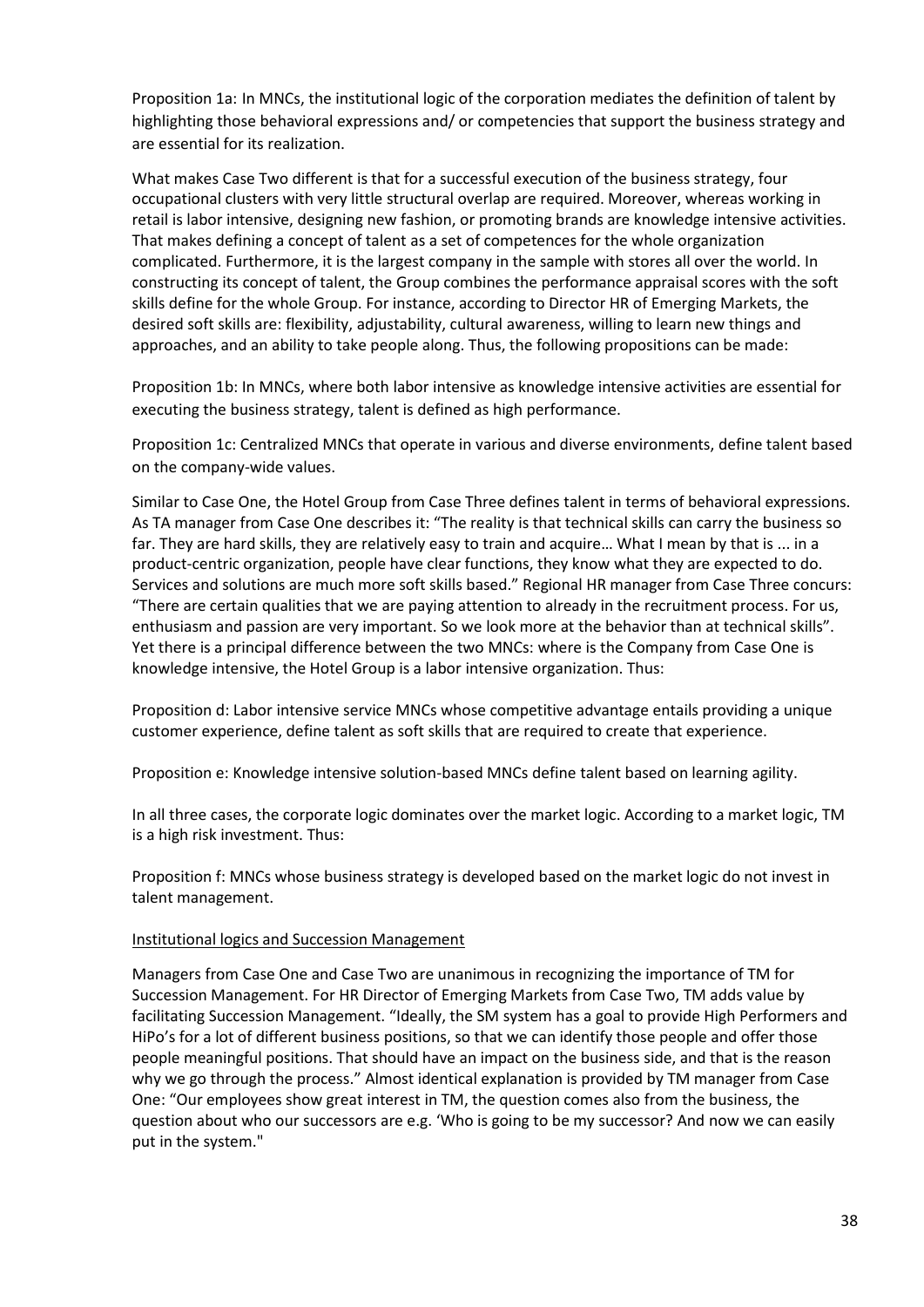In Case Three, The Hotel Group has created an Internal Talent Bank of employees who are high performers and score high on motivation, good judgement and interpersonal skills. The employees who qualify for the Internal Talent and who are willing to relocate abroad form a Central Talent Bank. The Hotel Group finds it important that the employees can keep growing within the organization. In a similar vein, the Company from Case One offers a special development program to mobile Future Leaders and expects that having more Future Leaders will make the Company more profitable. By linking Top Talent in key positions to the market position of the organization, the interviewed Companies enact the institutional logic of the corporation (Thornton, 2005). Furthermore, offering exclusive development programs to the selected few, the organization achieves higher return on investment which is consistent with the institutional logic of the market. Therefore, the following proposition can be made:

Proposition 2: By designing TM strategies to facilitate succession management, MNCs enact the institutional logic of the corporation by coupling a number of key positions occupied by Top Talent to a market (competitive) position of the organization, and the market logic by offering key positions to a narrowly defined and thoroughly selected group of employees in the expectation of higher return on investment.

#### Institutional logics and Retention

The interviewed companies were unanimous in recognizing an important role that TM plays in achieving retention through career development. Here is how Regional HR Manager from Case Three describes it: "We work in a branch where is it very difficult to find people, so you have to offer something to let them stay. If people do not have a feeling that their talents get recognized, and there is neither enough room for self-development, nor interest to place the right person into the right position, people will leave…" The TA Manager from Case One adds: "… you see from studies done of Millennial generation, generation Y, generation Z that people increasingly expect to do a job for one, two, three years and then move on to something else as a way of expanding their horizons. And I think that one of the things that can recognize it from the HR perspective is that we need to give people opportunities to experience different parts of the business in order to keep them motivated and rewarded and to keep them in the business." HR Director of Emerging Markets concurs: "Winning talent is important, but even more important is retaining our talent by having good offerings, aligning people with positions and offer choices."

Yet, the interviewed companies have different approaches to career development. For instance, as indicated by Table 1 and Table 2, although career development in Case One and Case Two is influenced by the institutional logics of the corporation and of the market, it takes different forms. In Case One, career development is based on the idea of personal entrepreneurship. The employees are provided with the tools, but it is up to the employees to initiate the process. As TM explains it: "TM exists on top of the existing package. And if you do not want to share your CV and you do not want to have your traits assessed, why should we offer a development plan if you do not want to look at your traits?". Thus, career development is available exclusively to those employees who are willing to comply with the corporate requirements. Furthermore, the amount of development options depends of the employee's score on learning agility: the higher the score, the more options are there. The idea of career entrepreneurship is consistent with the business strategy of the Company (see Table 4), and in the business environment of rapid technological change where the Company operates. "We find that the more learning agile you are, the more successful you are in different dynamics, in horizontal, or vertical career moves…", asserts TM manager. By placing the retention strategy from Case One in the context of its organizational environment, the following proposition can be made:

Proposition 3a: MNCs competing through continuous innovation in several industries expect their employees to take initiative about their career development, thus stimulating self-selection.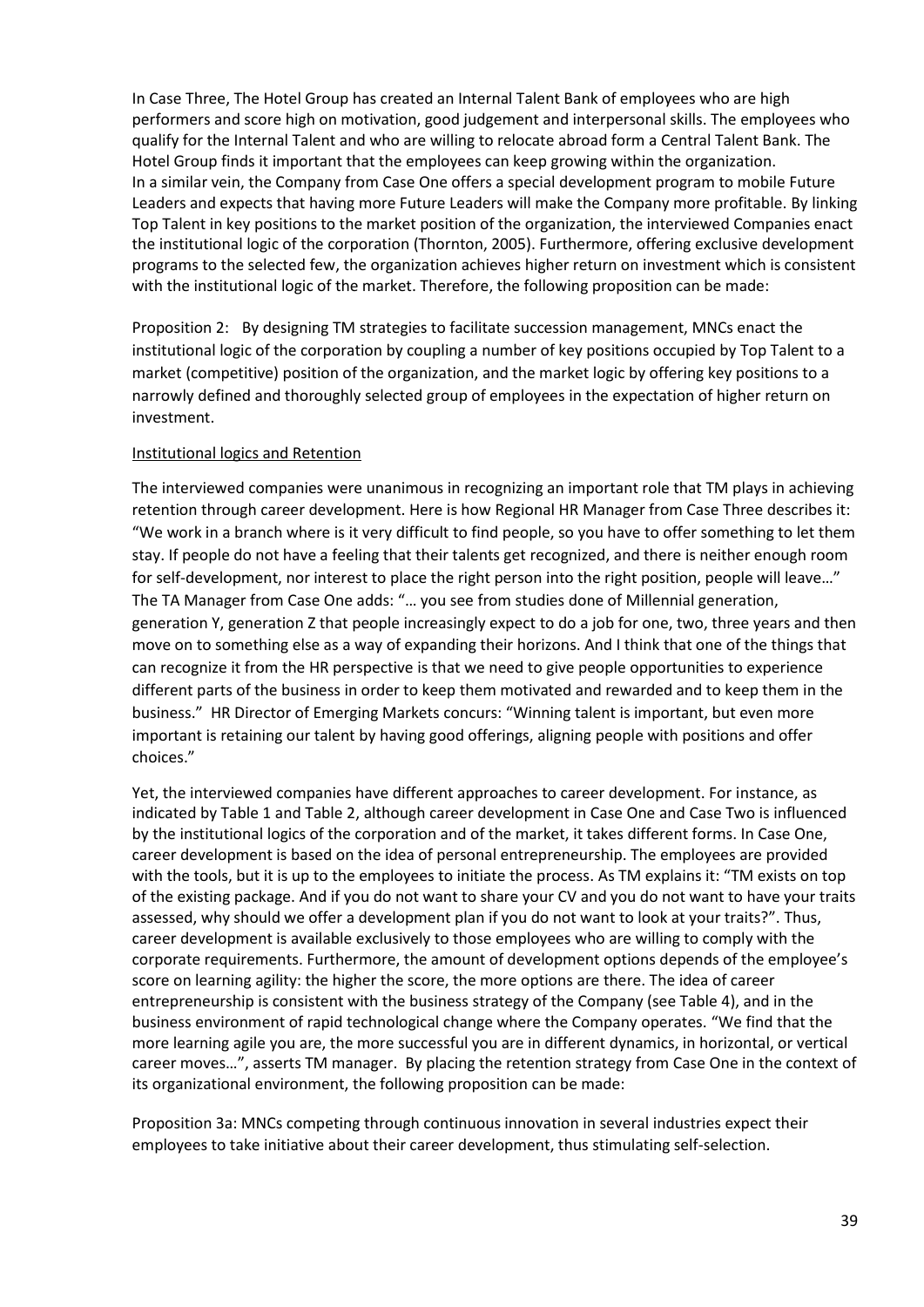Proposition 3b: MNCs competing through continuous innovation in several industries design their career development strategy according to the exclusive/ developable talent philosophy (Meyers & van Woerkom, 2014).

What makes the Group from Case Two stand out is that it offers leadership development programs at various levels. HR Director of the Group explains: "There is a clear emphasis on leadership development, the Group is very committed to that. So there is a clear commitment that we will invest even more, maybe even in a smarter way in leadership development. So the logic behind it sounds so obvious, but if you define, figure out our key leaders, our role models of the organization who possess the qualities that we want to see in a leader, and then to develop them further to develop their team members, we believe that with that comes everything else. So there is a big commitment focus on leadership development on very different levels." Moreover, although the Group operates on different continents in very diverse cultural environment, one of the business objectives pertains to the consistency of the brand presentation in a physical and in an online environment. As one of the top executives describes it: "To win the consumes' hearts everybody in the organization has to move in the same direction." The various leadership trainings are perceived as powerful tools to instill the Groups' vision and values in its workforce worldwide. Third, given a large size of the Group, it can roll out multiple leadership trainings in a cost-effective way due to economies of scale.

Proposition 3c: Large centralized MNCs operating in diverse environments enact both the corporate and the market logics in rolling out leadership programs at every level to unify various regions by instilling the Company's values and mission while realizing economies of scales.

In Case Three, an inclusive/ developable philosophy (Meyers & van Woerkom, 2014) underpins the retention management. The Hotel Group enacts both the institutional logic of the community and the institutional logic of the corporation by providing development opportunities to everybody, as community values of reciprocity and trust are integrated in the corporate culture. Colleagues are internal guests and they are supposed to be treated as well as the external guests that generate revenues. That approach is consistent with the Group's business strategy that considers creating unique guest experience as its competitive advantage. The company selects candidates based on their behavioral expressions. The Regional HR Manager is convinced that a motivated person can learn a lot in a hospitality branch: "Motivated people learn a lot … especially in our industry, it's all not rocket science where you have to have a high IQ score; maybe for some functions, but certainly not in the operational functions. So if people want to make sideway career step, we want to make a room for that because we know that we have someone who is engaged and loyal to the company."

Proposition 3d: Multidisciplinary listed MNCs who compete by creating a unique client experience and who do not operate in knowledge intensive industries enact both the institutional logic of the corporation and the community in providing development opportunities to every employee.

In the following chapter some theoretical and practical implications will be discussed.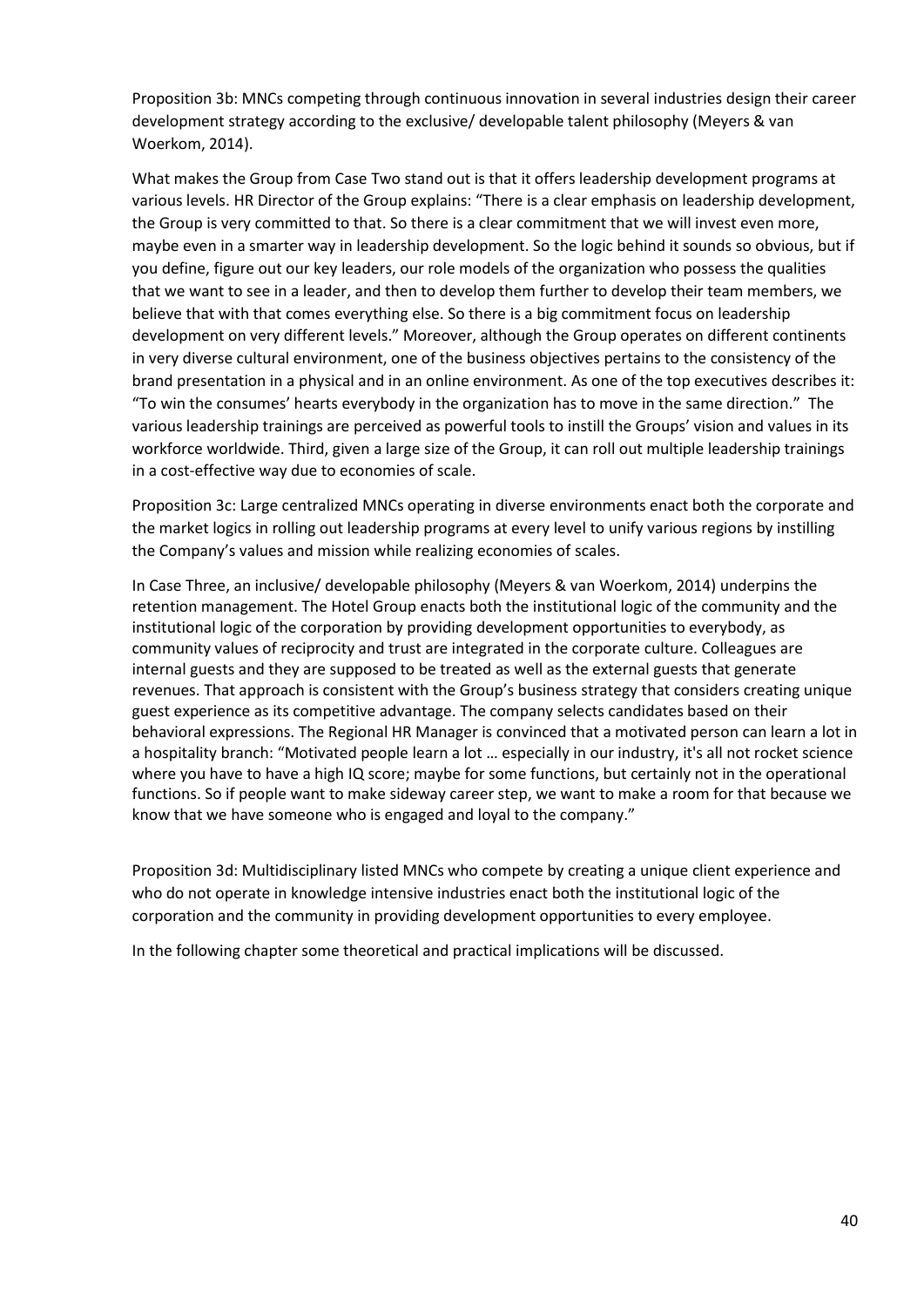# <span id="page-41-0"></span>6 DISCUSSIONS AND CONCLUSIONS

The current study has explored how institutional logics influence TM strategies of multidisciplinary listed MNCs. Based on a comparative study of three MNCs of different size, different origin, and operating in different industries, the institutional logics of the corporation and the market have been found mediating between the business strategy of an MNC and its TM strategy, including the definition of talent.

### 6.1 THEORETICAL IMPLICATIONS

From a theoretical perspective, this study made a contribution by investigating TM strategies of multidisciplinary MNCs through the theoretical lens of the institutional logics perspective. It therefore, contributed to a body of knowledge on TM through a theory-driven study. Furthermore, much of the research on institutional logics to date has been done either at professional firms (Lounsbury, 2007), or within the same industry (Durand et al., 2013; Fuenfschilling & Truffer, 2014). The current study has explored how institutional logics influence TM strategies at multidisciplinary listed MNCs.

Defining talent as a function of the business strategy mediated by the institutional logics has a profound consequence for the concept of talent: whenever the business strategy changes, it would inevitably lead to changes in how talent is defined. The Japanese electronics company is a good example of that. When it considered itself a product-centric company, efficiency was part of the competitive advantage. The concept of talent was coupled with specific competences that would allow employees to excel in very specific functions. Redefining itself as solution-based company competing on innovation, the company needs people who are able to offer tailored solution to the company's customers which will be a mixture of products and services. So according to this new to business strategy, being able to learn a lot and fast is a must to stay ahead of the competition. The company redefined its constructed concept of talent as being based on learning agility.

The socially constructed concept of talent in the business setting contradicts academic attempts to describe talent as an absolute construct. For instance, while scholars are debating whether talent is an innate trait, or a mere potential that can be developed (Meyers & van Woerkom, 2014; Meyers et al., 2013), the interviewed companies develop those traits or competences that are essential for the execution of its business strategy, provided it can be cost-efficiently realized within the company. In part, that happens because no consensus exists on whether some important to MNCs qualities such as leadership are developable (Northouse, 2013). In the absence of clarity, the interviewed global sport footwear and apparel group has created leadership programs at every level of the organization and is planning to continue investing into leadership development to equip a wide employee population with the right mindset.

This research found that all three interviewed MNCs, although being very different is size and operating in different industries, apply the exclusive approach to its succession management. From the corporate logic perspective, the exclusiveness of that process is legitimate due to the scarcity of the top management roles. At the same time, regardless of whether an MNC considers talent as a stable trait or mere a potential, candidates for succession are tested both on their innate and acquired traits prior to getting appointed to a new role. As the financial stakes of appointing a wrong person to a senior position with a lot of responsibilities are high, the market logics justifies that the selected candidate undergoes various kinds of assessment regardless of the MNC's stance on the nature of talent.

Contrary to succession management, the influence of the institutional logics on retention management results in more diverse practices. The diversity of those practices are thought to arise from various business strategies supported by the institutional logic of the corporation. For instance, as an informal control mechanism, the organization culture of the Hotel Group is influenced by the institutional culture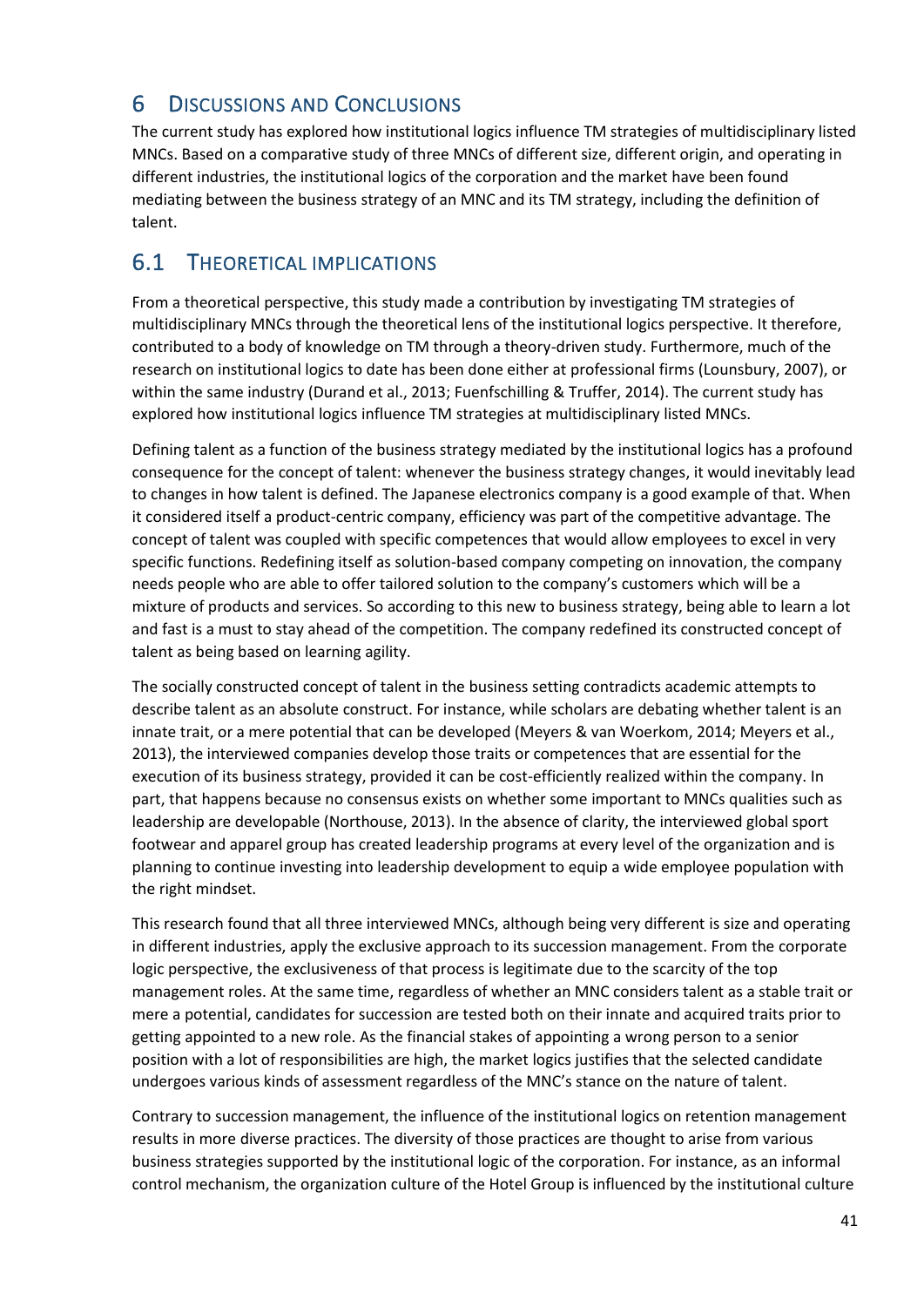of the community with the prominent values of reciprocity and trust. Those values are consistently integrated into the TM pertaining to retention management which is congruent with the inclusive/ developable philosophy as described by Meyers and van Woerkom (2014). Nevertheless, since that pattern has been found only in one of the three MNCs, more research is needed to refine this study's propositions and to increase its external validity which will be addressed in the next section.

## 6.2 LIMITATIONS

The empirical part of the study has been conducted by using the triangulation of sources of information. Since all three MNS are listed, information about their business strategies and financial position was taken from their annual reports. Special focus was paid to taking and analyzing of the in-depth interviews with the TM decision makers; thus the internal validity of this study is moderate to high. Nevertheless, the external validity of this research is quite limited. The study has been performed at three listed multidisciplinary MNCs, and the formulated propositions may not be applicable to multidisciplinary MNCs that are not listed, or to professional companies. Furthermore, researching TM practices through the lens of the institutional logics may yield different results in manufacturing, and professional MNCs which are not part of this study.

### 6.3 PRACTICAL IMPLICATIONS

Although TM at all interviewed MNCs was influenced by the institutional logic of the corporation, the market, and in one case, the community logic, the TM takes different forms in all three companies. Nevertheless, this study shows that there are some trends in regards to TM.

First, for at least some service and solution-based multidisciplinary MNCs, behavior is important and at the same time expensive to develop through TM interventions. For instance, service-oriented laborintensive MNCs whose business strategy entails creating a unique customer experience, are inclined to consider behavioral traits as talent that is difficult to develop and technical competences as developable. In knowledge-intensive solution-based MNC, behavior is a distinguishing factor of talent when employees with an equal level of knowledge and expertise are compared. Thus, before investing in development of employees, the above mentioned MNCs conduct assessments, based on learning agility as they want their employees to be efficient and effective in different dynamics.

Second, the corporate and the market logic of large product- and brand-centric multidisciplinary MNCs may influence them to define talent in terms of competencies needed to carry out narrowly specified functions, which is measured to a large extent during performance appraisals. Behavioral trainings (e.g. leadership) are offered to those who score above average in terms of performance at every level of the organization, as due to its size, the MNCs is able to utilize economies of scales.

The third trend pertains to the extensive cooperation of multidisciplinary listed MNCs with the universities and the certification bodies with an aim to develop custom-made training and development programs. All interviewed companies have admitted to have a strong preference to having their TM programs developed by either in-house or external professionals rather than having their employees attend trainings at external vendors. That tendency is consistent with the institutional logics of the corporation as it provides control over knowledge to the MNCs. One interviewed MNC goes as far as having an in-house trainers and coaches.

Forth, regardless of how MNCs view talent, they extensively use on-the-job training as a cost-effective way of developing knowledge or competencies. Besides economic reasons, an on-the-job training provides a supervisor with an opportunity to monitor and where necessary intervene at an early stage, thus increasing the efficiency of the training. Finally, multidisciplinary listed MNCs are increasingly creating online learning environments such as University Platform or Learning Campus that are available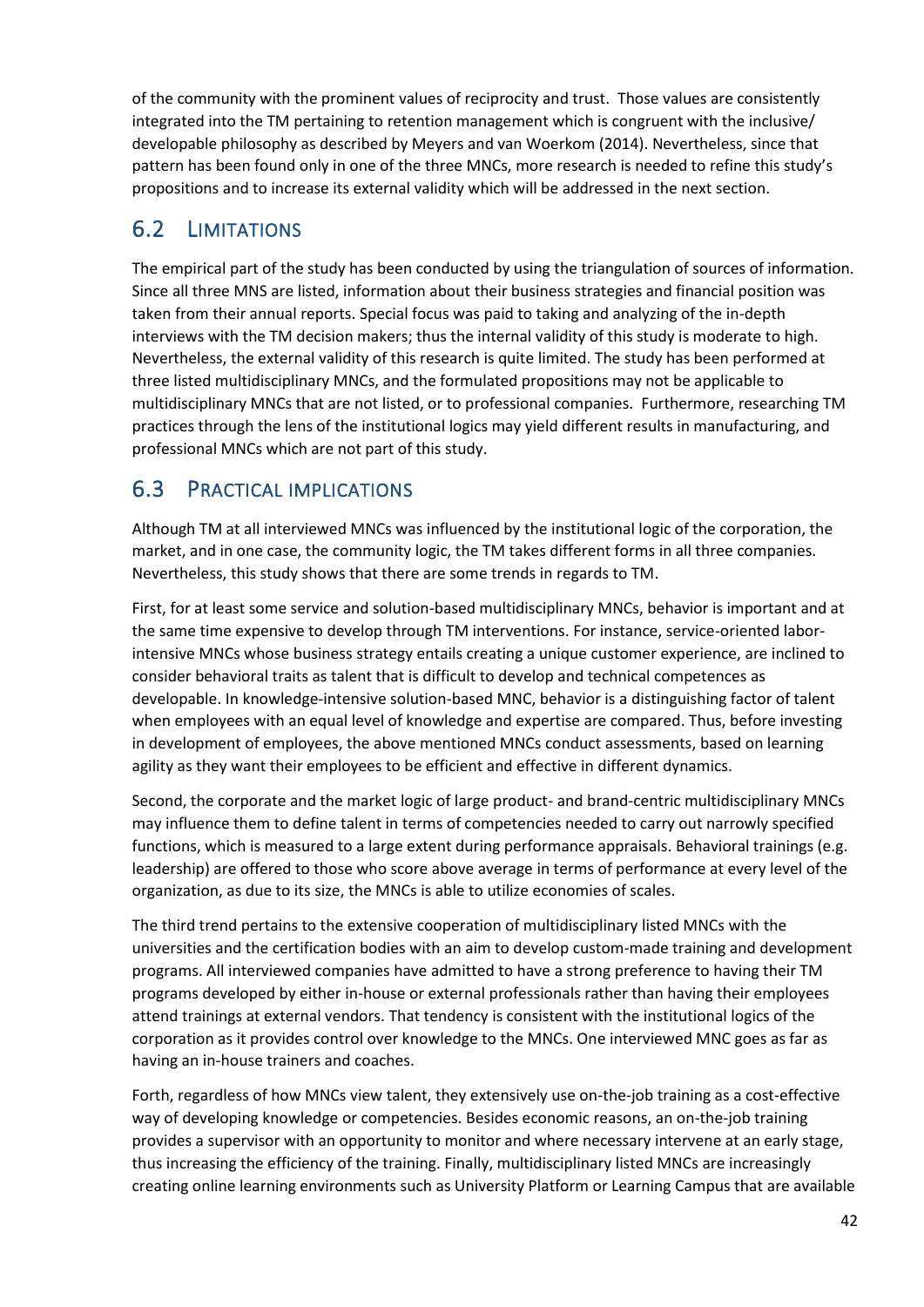to all employees. The aim is twofold: whereas it provides individual employees with an opportunity to improve their skills and performance, the MNC gains a reputation of an employer who fosters employees' personal and professional development, which is seen as an important factor for gaining a reputation of a top employer<sup>1</sup>.

# 6.4 CONCLUSION

1

Although the institutional logics perspective is not known to be previously applied to research on TM in regards to MNCs, this study shows its potency for producing theory-driven knowledge relevant both for academics as for professionals in the field. The most prominent finding of this study pertains to the mediating role that the institutional logics of the corporation has in defining talent as a social construct. It mediates between the business strategy and TM. The multiplicity of TM strategies is not only due to a variety of business strategies. This research shows that transposition of categories from other institutional orders in the context of the institutional order leads to unexpected decisions regarding TM, such as the inclusive approach to retention management in Case Three. To investigate the influence of the institutional logic on TM is important as when different institutional logics coexhist, the MNC has to choose between different symbolic and material practices. This research shows that TM is a salient need under the corporate logic and an illegitimate choice according to the market logic. The influence of the market logic is mainly limited to cost-effectiveness and efficiency of the execution of the TM interventions.

This study has also identified some congruencies between the business strategies and the corresponding TM strategies. However, more research is required in order to generate enough data that would enable scholars to created TM typologies and their potential compatibilities with specific business strategies, thus helping those many companies who according to academic researchers are struggling to develop and implement effective TM strategies (Al Ariss et al., 2014; Meyers & van Woerkom, 2014; Meyers et al., 2013).

<sup>&</sup>lt;sup>1</sup> Top Employers Institute: "How it works." Retrieved on October, 15, 2016, from: http://www.topemployers.com/.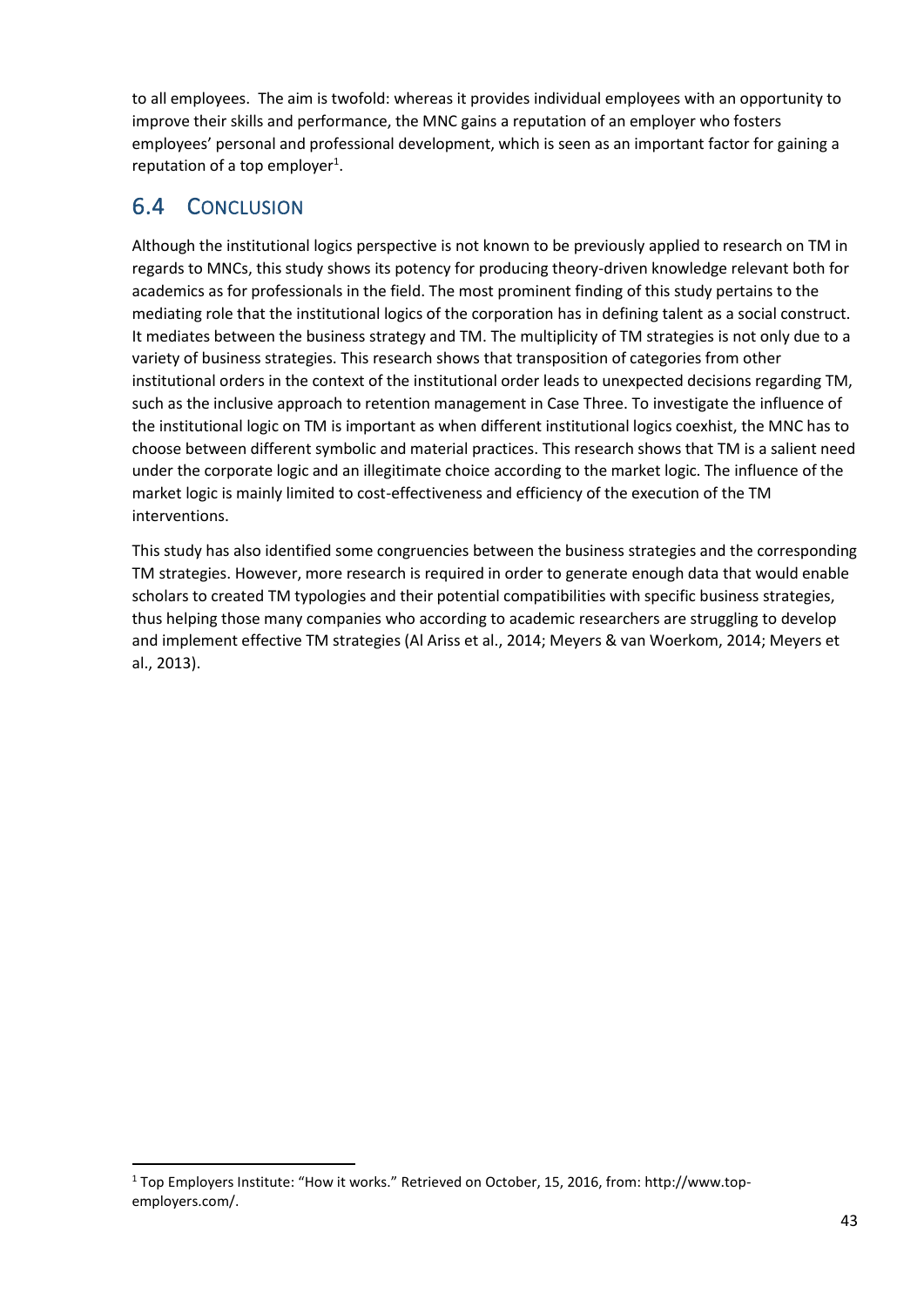# <span id="page-44-0"></span>7 REFERENCES

Ahlvik, C., & I. Björkman. (2015). Toward explaining subsidiary implementation, integration, and internalization of MNC headquarters HRM practices. *International Business Review,* 24: 497-505.

Al Ariss, A., Cascio, W.F., Paauwe, J. (2014). Special issue – Talent management: Current theories and human research directions. *Journal of World Business*, 49(2): 173-179.

Andersson, U., Forsgren, M., Holm, U. (2007). Balancing subsidiary influence in the federative MNC: a business network view. *Journal of International Business Studies*, 38(5): 802-818.

Battilana, J., & Dorado, S. (2010) Building sustainable hybrid organizations: The case of commercial microfinance organizations. *Academy of Management*, 53(6): 329-366.

BCG. (2008). Creating People Advantage. How to address HR challenges worldwide through 2015. Retrieved on April 9, 2016 from http://www.thebostonconsultinggroup.es/documents/file8905.pdf.

Berger, P. and Thomas Luckmann. (1991). *The Social Contruction of Reality.* London: Penguin Books.

Bethke-Langenegger, P., Mahler, P., & Staffelbach. (2011). Effectiveness of talent management strategies. *European Journal of International Strategies*, 5(5): 524-539.vbbbb

Bidwell, M. J., & Keller, J. (2014). Within or without? How firms combine internal and external labor markets to fill jobs. *Academy of Management Journal,* 57(4): 1035–1055.

Björkman, I., Fey, C.F., & Park, H.J. (2007). Institutional theory and MNC subsidiary HRM practices: evidence from a three-country study. Journal of International Business Studies. 38: 430-446.

Blumer, H. (1986). *Symbolic Interactionism: Perspective and Method*. California: University of California.

Boudreau, J.W., & Ramstad, P.M. (2005). Talent, talent segmentation, and sustainability: Anew HR decision science paradigm for a new strategy definition. *Human Resource Management*, 44(2): 129-136.

Buckingham, M. & Vosburgh, R. M. (2001). The 21st century Human Resources Function: It's the Talent, Stupid! *Human resource planning*, 24(4), 17-23.

Burkus, D., & Osula, B. (2011). Faulty Intel in the war for talent: Replacing the assumptions of talent management with evidence-based strategies. *Journal of Business Studies*, 3(2), 1-9.

Bryman, A., & Bell, E. (2015). *Business Research Methods.* Oxford: Oxford University Press.

Cappelli, P. (2008). Talent Management for the twenty first century. *Harvard Business Review*, 74-81.

[Cappelli,](https://mgmt.wharton.upenn.edu/profile/1307/) P., & Hamori, M (2005). The New Path to the Top. *Harvard Business Review*, 83(1): 25-32.

Cappelli, P. & Keller, J.R. (2014). Talent Management: Conceptual Approaches and Practical Challenges. *The Annual Review of Organizational Psychology and Organizational* Behaviour, 1: 305-31.

Cerdin, J.-L., & Brewster. (2014). Talent management and expatriation: Bridging two streams of research and practice. *Journal of World Business*. 49 (2): 245-252.

Child, J. (1973). Strategies of control and organizational behavior. *Administrative Science Quarterly*, 18(1): 1-17.

Collings, D.G. & Mellahi, K. 2009. Strategic Talent Management: A review and research agenda. *Human Resource Management Review*. 19: 304-313.

Collings, D.G., Scullion, H., & Vaiman, V. (2011). Special issue – European perspective on talent management. *European Journal of International Management*, 5(5): 453-462.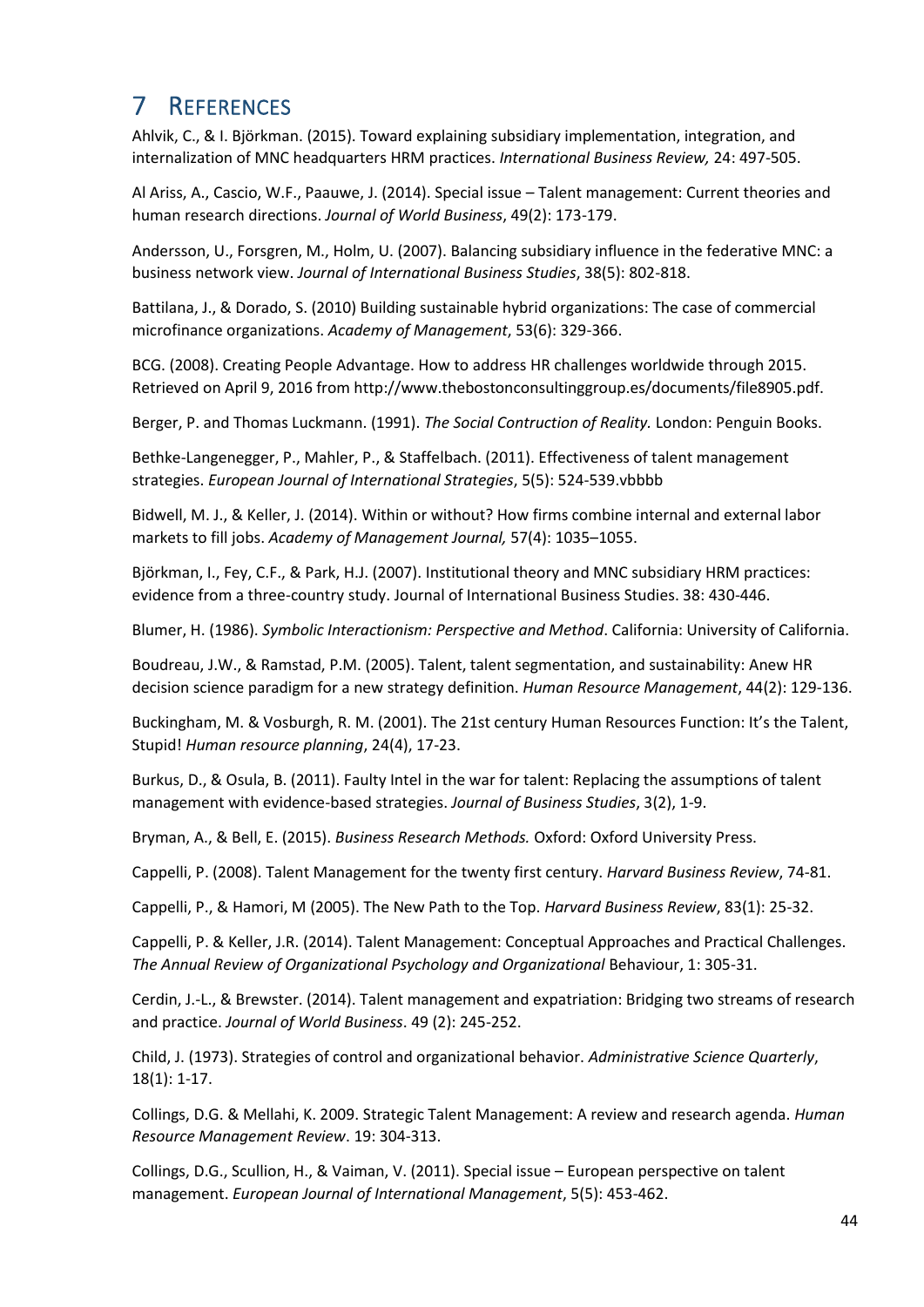Corbin, J. & Strauss, A. (2008). Basics of qualitative research (third ed.) Sage, Thousand Oaks, CA.

Deephouse D.L. & Suchman M. (2008). Legitimacy in Organizational Institutionalism. In R. Greenwood, C.

DiMaggio, P.J. 1997. Culture and cognition. *Annual Review of Sociology*. 23: 263-287.

DiMaggio, P.J., & Powell, W.W. (1983). The Iron Cage revisited: Institutional isomorphism and collective rationality in organizational fields. *American Sociological Review*, 48(2): 147-160.

Dries, N. (2013). The psychology of talent management: A review and research agenda*. Human Resources Management*, 23: 272-285.

Durand, R., & Jourdan, J. (2012). Jules or Jim: Alternative conformity to minority logics. *Academy of Management Journal,* 55(6): 1295-1315.

Easterby-Smith, M., Thorpe, R., & Jackson, P. (2012). *Management Research.* Thousand Oaks, CA: Sage.

Gallardo-Gallardo, E., Nijs, S., Dries, N., & Gallo, P. (2015). Towards an understanding of talent management as a phenomenon-driven field using bibliometric and content analysis. *Human Resource Management Review*, 25(3): 264-279.

Glynn, M.A. & Raffaelli, R. (2013). Logic pluralism, organizational design, and practice adoption: the structural embeddedness of CSR programs.

Greenwood, R., Díaz, A.M., Li, S.X., & Lorente, J.C. (2010). The multiplicity of institutional logics and the heterogeneity of organizational responses. *Organization science*, 21: 521-539.

Greenwood, R., & Meyer, R.E. (2008). Influencing ideas. A celebration of DiMaggio and Powell (1983). *Journal of Management Inquiry,* 17(4): 258-264.

Greenwood, R., Raynard, M., Kodeih, F., Micelotta, E.R., & Lounsbury, M. (2011). Institutional complexity and organizational responses. *Academy of Management Annals*, 5: 317-371.

Greenwood, R., & Suddaby R. (2006). Institutional entrepreneurship in mature fields: The big five accounting firms. *Academy of Management Journal,* 49(1): 27-48.

Fairclough, S., & Micelotta, E. (2013). Beyond the family firm: reasserting the influence of the family institutional logic across organizations. *Research in the Sociology of Organizations,* 39(B): 63-98.

Ferner, A., Almond, F., & Colling, T. (2005). Institutional theory and the cross-national transfer of employment policy: the case of workforce diversity in US multinationals. *Journal of International Business Studies.* 36(3): 304-321.

Fuenfschilling, L., & Truffer, B. (2013). The Structuration of socio-technical regimes – Conceptual foundations from institutional theory. *Research Policy,* 43: 772-791.

Frank, F. D., Finnegan, R. P., & Taylor, C. R. (2004). The race for talent: Retaining and engaging workers in the 21st century. *Human Resource Planning,* 27(3), 12–25.

Friedland, R., & Alford, R.R. (1991). Bringing society back: Symbols, practices, and institutional contradictions. In *The New Institutionalism in Organizational Analysis,* ed. Powell, W.W., & DiMaggio, P.J., pp. 232-263. Chicago: University of Chicago Press.

Huselid, M., & Becker, B. (2011). Bridging micro and macro domains: Workforce differentiation and strategic human resource management. *Journal of Management*, 37 (2): 421-428.

Kitchener, M. (2002). Mobilizing the logic of Managerialism in Professional Fields: The Case of Academic Health Centre Mergers. *Organizational Studies*, 23(3): 391-420.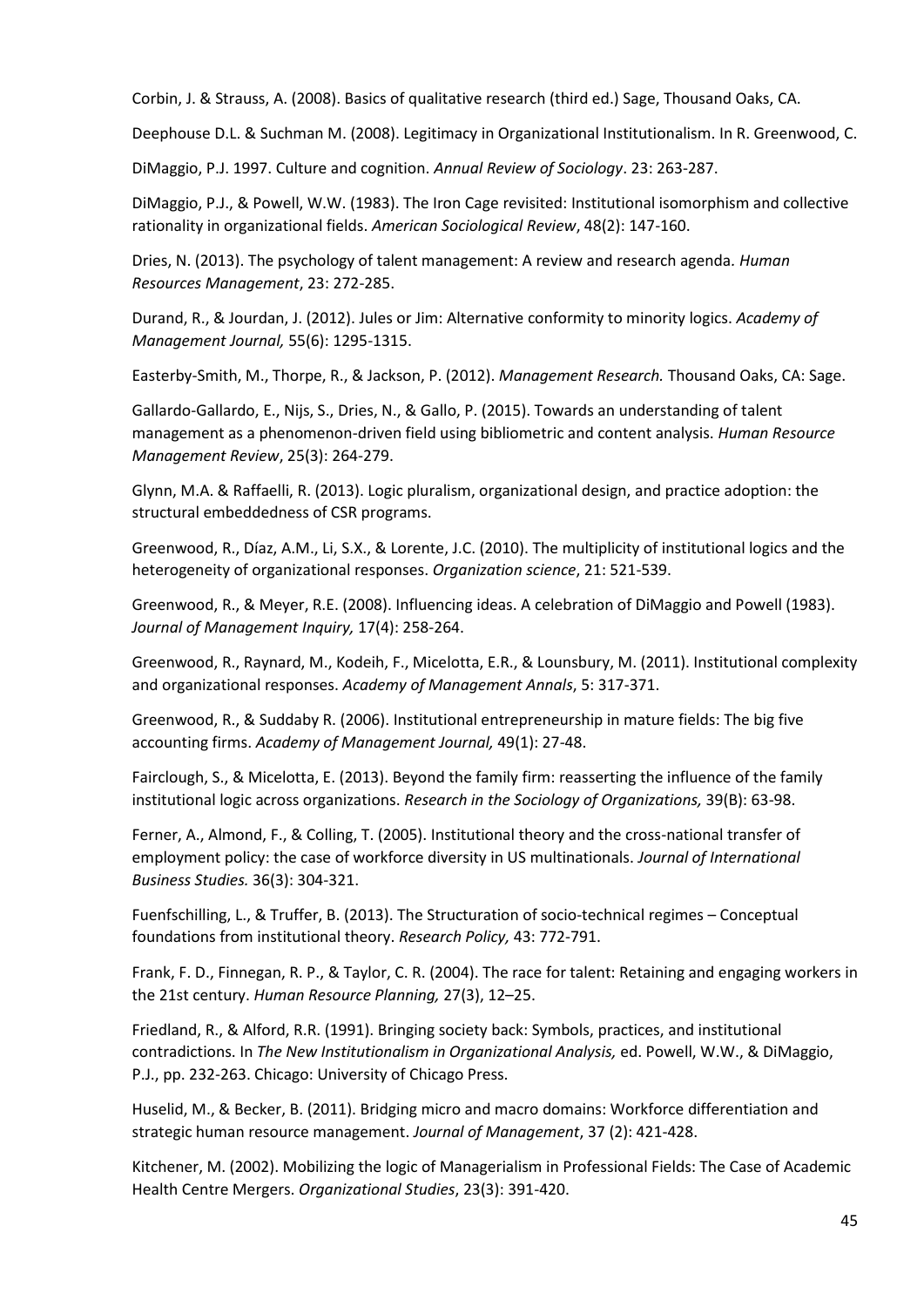Lepak, D.P., & Snell, S.A. (2002). Examining the human resource architecture: The relationships among human capital, employment, and human resource configurations. *Journal of Management*, 28(4): 517- 543.

Lepak, D.P., & Taylor, M.S., Tekleab, A.G., Marrone, J.A., & Cohen, D.J. (2007). An examination of the use of high investment human resource systems for core and support employees. *Human Resource Management*, 46(2): 223-246.

Lewis, R. E., & Hackman, R. J. (2006). Talent management: A critical review. *Human Resource Management Review,* 16, 139–154.

Lounsbury, M. (2002). Institutional transformation and status mobility: The professionalization of the field of finance. *Academy of Management Journal*, 45(1): 255-266.

Lounsbury, M. (2007). A tale of two cities: Competing logics and practices variation in the professionalizing of mutual funds. *Academy of Management Journal*, 50: 289-307.

Mӓkelӓ, K., Bjӧrkman, I., & Ehrnrooth, M. (2010). How do MNCs establish their talent pools? Influences on individuals' likelihood of being labeled as talent. *Journal off World Business*, 45(2): 134-142.

Martin, J., & Schmidt, C. (2010). How to Keep Your Top Talent. *Harvard Business Review,* 88 (5): 54-61.

Marquis, C., & Battilana, J. (2007). Acting globally but thinking locally? The enduring influence of local communities on organizations. *Research in Organizational Behavior,* 29: 283–302.

Marquis, C., & Lounsbury, M. (2007). Vive la résistance: Competing logics and the consolidation of U.S. community banking. *The Academy of Management Journal,* 50(4): 799-820.

Meyer, A., & Rowan, B. (1977). Institutionalized organizations: Formal structure as myth and ceremony. *American Journal of Sociology*, 83: 340-363.

Meyer, R.E., & Hӧllerer, M.A. (2010). Meaning structures in a contested issue field: a topographic map of shareholder value in Austria. *The Academy of Management Journal,* 53(6): 1241-1262.

Meyers, M.C., & van Woerkom, M. (2014). The influence of underlying philosophies on talent management: Theory, implications for practice and research agenda. *Journal of World Business,* 49(2): 192-203.

Michaels, E., Handfield-Jones, H., & Axelrod, B. (2001). The war for talent. Boston: Harvard Business School Press.

Mintzberg, H. (1979). *The structuring of organizations*. Engelwood Cliffs, NJ: Prentice-Hall.

Mohan, A. (2006) Global Corporate Social Responsibilities Management in MNCs. *Journal of Business Strategies*, 23(1): 9-32.

Oliver, C. (1991). Strategic responses to institutional processes. *Academy of Management Review*, 16(1): 145-179.

Rao, H., Monin, P., & Durand, R. (2003). Institutional change in Toque Ville: Nouvelle cuisine as an identity movement in French gastronomy. *American Sociological Review,* 70: 968-991.

Rosnov, R.L., & Rosenthal, R. (2002). *Beginning Behavioral Research. A Conceptual Primer.* Upper Saddle River, NJ: Prentice Hall.

Pache, A-C., & Santos, F. (2013). How individuals in Organisation respond to competing institutional logics. *Research in the Sociology of Organisations,* 39: 3-35.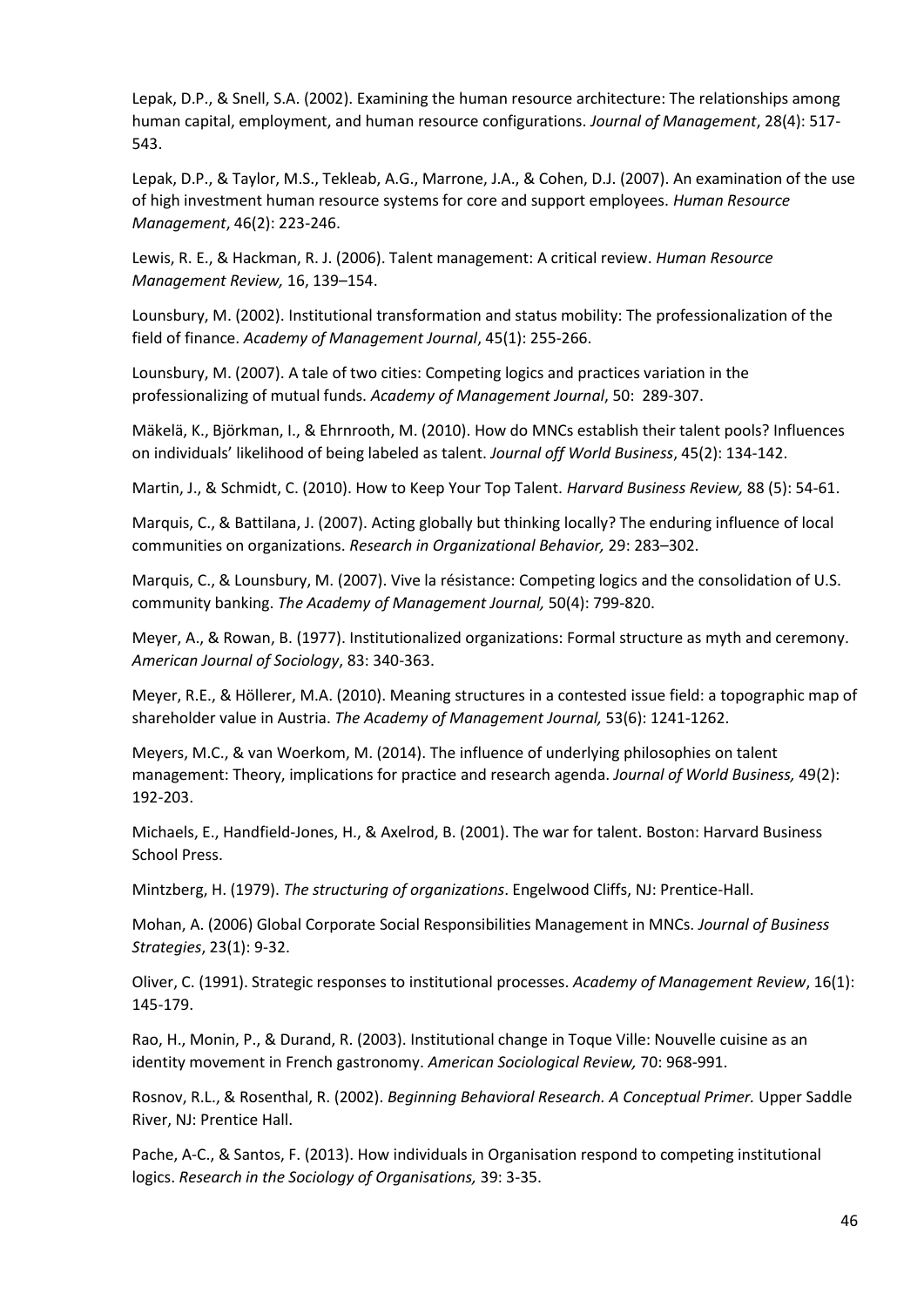Scott, W.R. (2001). Institutions and Organizations, 2<sup>nd</sup> edn. Thousand Oaks, CA: Sage.

Scullion, H., Collings, D.G., & Caligiuri, P. (2010). Global talent management. *Journal of World Business*, 45: 105-108.

Sidani, Y., & Al Ariss, A. (2014). Institutional and corporate drivers of global talent management: Evidence from the Arab Gulf region. *Journal of World Business,* 49(2): 215-224.

Selznick, P. (1948). Foundations of the Theory of Organisation. *American Sociological Review*. 13: 25-35.

Seleim, A., & Khalil, O. (2007). Knowledge management and organizational performance in the Egyptian Software Firms. *International Journal of Knowledge Management*, 3(4): 37-66.

Stahl, G.K., Björkman, I., Farndale, E., Morris, S.S., Paauwe, J., Stiles, P., et al. (2012). Six principles of effective global talent management. *MIT Sloan Management Review*, 53: 25-32.

Strauss, A., & Cobin, J.M. (1998). Basics of qualitative research: techniques and procedures for developing grounded theory. Thousand Oaks, CA: Sage.

Tansley, C. (2011). What do we mean by the term "talent" in talent management? *Industrial and Commercial training*, 43: 266-274.

Thornton, P.H. (2015). Culture and Institutional Logics. In: International Encyclopedia of the Social and Behaviroal Sciences, 2<sup>nd</sup> edition, 5: 550-556.

Thornton, P.H. (2004). Markets from culture: Institutional logics and organizational decisions in higher education publishing. Stanford, CA: Stanford University Press.

Thornton, P.H., Jones, C., & Kury, K. (2005) Institutional logics and institutional change in organizations: Transformation in Accounting, Architecture, and Publishing. *Research in the Sociology of Organizations,*  23: 125-170.

Thornton, P.H., & Ocasio, W. (2008). Institutional Logics. In R. Greenwood, C. Oliver, R. Suddaby, & K. Sahlin-Andersson (Eds.), *The Sage Handbook of Organizational Institutionalism.* London: SAGE Publications, pp. 99-127.

Thornton, P.H., & Ocasio, W. (1999). Institutional Logics and the Historical Contingency of Power in Organisations Executive Succession in the Higher Education Publishing Industry, 1958-1990. *American Journal of Sociology*, 105(3): 801-843.

Thornton, P.H. & Ocasio, W., & Lounsbury, M. (2012). *The Institutional Logics Perspective. A New Approach to Culture, Structure, and Process.* Oxford University Press. United Kingdom.

Thunnissen, M., Boselie, P., & Fruytier, B. (2013). A review of talent management: Infancy or adolescence? *The International Journal of Human Resources Management,* 24(9): 1744-1761.

Tymon, W.G., Stumpf, S.A., & Doh, J.P. (2010). Exploring talent management in India: the neglected role of the intrinsic rewards. *Management Decisions*, 50(5): 925-941.

Värlander, S., Hinds, P., Thomason., B., Pearce, B. M., & Altman, H. (2016). Enacting a constellation of logics: how transferred practices are reconstructed in a global organization. *Academy of Management Discoveries,* 2(1): 79-107.

Verschuren, P., & Doorewaard, H. (2004). *Het ontwerpen van een onderzoek.* Utrecht: Lemma BV.

Yin, R. K. (2002). *Case study research: Design and methods.* Thousand Oaks, CA: SAGE Publications